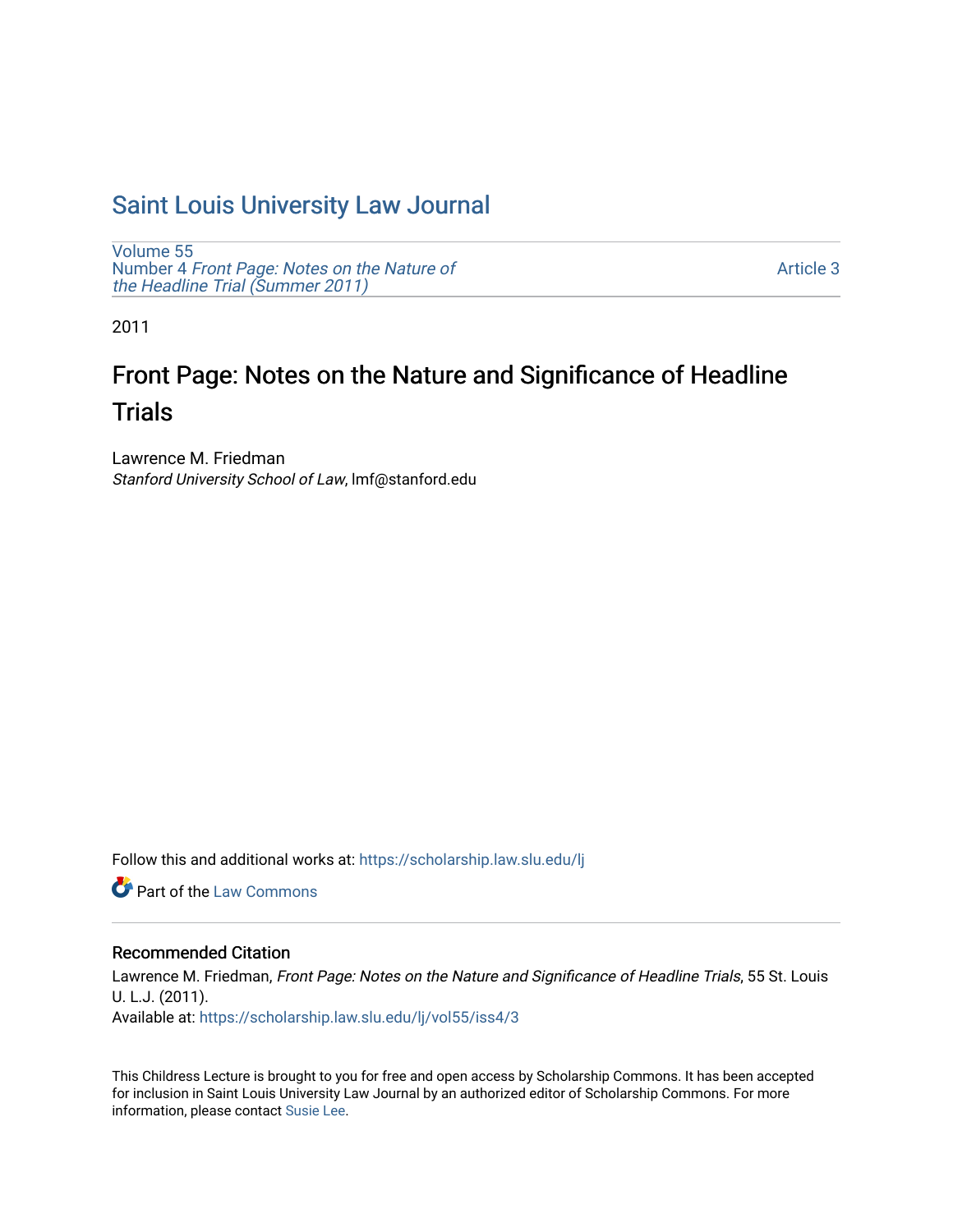## **FRONT PAGE: NOTES ON THE NATURE AND SIGNIFICANCE OF HEADLINE TRIALS**

## LAWRENCE M. FRIEDMAN\*

## **INTRODUCTION**

This is a brief exploration of the world of the sensational trial.<sup>1</sup> Mostly, it is an exploration of the sensational *common law* trial, and mostly as it was and is in the United States, with a few examples from England and other societies thrown in as well.

The common law trial can be quite a dramatic event. It can be dramatic in a quite literal sense: trials are, or can be, a kind of stage-play, with a definite story or plot—usually, in fact, *two* stories or plots, which are in sharp contrast to each other—and a suspenseful and exciting ending, when the jury files into the room and announces its verdict. The principle of orality is one of the keys to the drama of the common law trial. Unlike the classic civil law trial, in which judges and other officials shuffle documents and papers, the common law trial has traditionally been an open and public event; moreover, its procedures put enormous stress on the spoken word. We all have a vivid mental picture of these trials: the witnesses, sitting to the side of the judge; the two lawyers, cross-examining witnesses sharply, then arguing in front of judge and jury; the oral instructions to the jury; and the final, climactic scene, when the jury announces to the world a judgment of guilty or innocent.

This basic shape of a big criminal trial is familiar to everybody in our society. It is familiar because the trial is ubiquitous in popular culture. Criminal justice, in the broadest sense, is the staple of thousands of books,

<sup>\*</sup> I want to thank Andrew Shupanitz and David Oyer for their helpful research.

 <sup>1.</sup> There is surprisingly little *general* literature on these trials, exceptions include ROBERT A. FERGUSON, THE TRIAL IN AMERICAN LIFE (2007) and RICHARD L. FOX & ROBERT W. VAN SICKEL, TABLOID JUSTICE: CRIMINAL JUSTICE IN AN AGE OF MEDIA FRENZY (2001). I should mention, too, MARY S. HARTMAN, VICTORIAN MURDERESSES (1976). The subtitle of this book is worth citing: "A True History of Thirteen Respectable French and English Women Accused of Unspeakable Crimes." *Id.* Treatments of media coverage of trials are also valuable, examples include the Fox and Van Sickel book mentioned above and RAY SURETTE, MEDIA, CRIME, AND CRIMINAL JUSTICE: IMAGES, REALITIES, AND POLICIES (3d ed. 2007).

Of course, if you added together all the books and articles about *particular* headline trials, such as Lizzie Borden, Sacco and Vanzetti, and the rest, you would end up with a truly enormous list.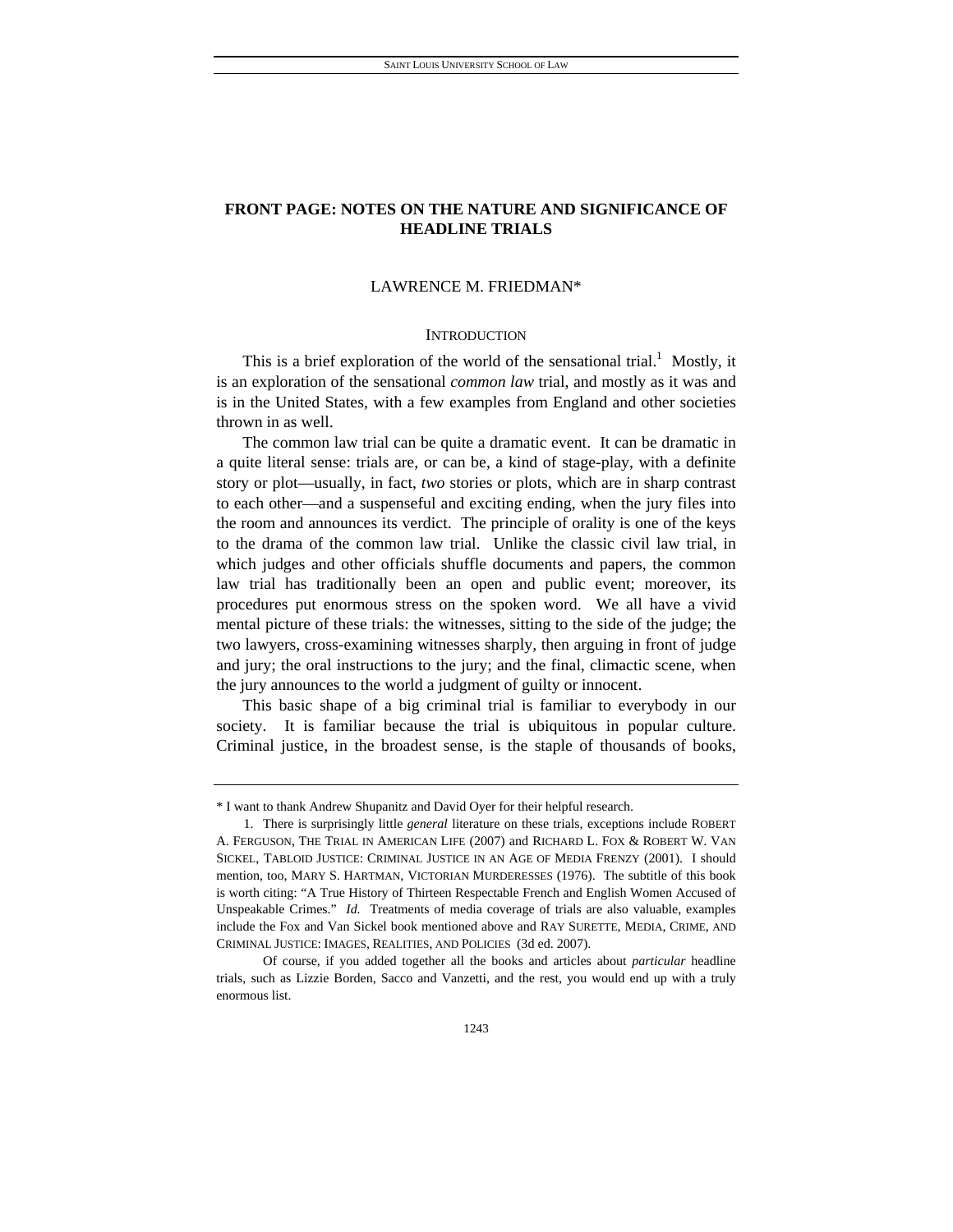magazine articles, plays, movies, and television shows. It would be impossible to count how often, on television, for example, the focus of a show is a criminal trial (or how often shows have a criminal trial as part of the story line).

Of course, trials in real life come in many shapes and forms. There are civil trials and criminal trials. Some civil trials are extremely significant, for all sorts of reasons; massive tort cases, for example, arising out of huge class actions and asking for damages in the billions of dollars; or, once in a while, a sensational divorce case, or a will contest that piques the public interest. On the whole, however, civil trials do not usually catch the eye and ear of the public. I will confine myself, in this paper, to criminal trials.

Criminal law—criminal justice—performs a number of functions. The criminal justice system is a complex social system. It includes the criminal law itself—the codex of rules that label certain actions and behaviors as wrong and harmful—anything from overtime parking to serial murder. The rest of the system, from the police to the gas chamber, is more or less geared to catch and deal with those who violate the criminal code. Most of the work of the criminal justice system is quite unobtrusive. Actual trials are only a small part of the system, and big trials an even smaller part. Probably more than ninety percent of all criminal trials are cut and dried, and nobody outside of the defendant, the victim, and their families much care. Most trials are, in a way, nasty and short; they last only a day or two from start to finish. Only a handful take days or weeks or months, and play themselves out in the blare and glare of publicity, in courtrooms crowded with visitors. Only a handful get noticed in the newspapers and perhaps on TV news; a tiny fraction of these are actually televised. But it is these big trials, these headline trials, which form the subject of this paper.

As we said, most criminal cases never get to the stage of a trial. This is even true of felonies—of serious crimes. Plea-bargaining disposes of them. Prosecution and defense strike a deal. The defendant pleads guilty in exchange for a lighter sentence, or no sentence, or some other benefit. No trial takes place. This accounts for more than ninety percent of the felonies in some jurisdictions.<sup>2</sup> Generally speaking, we live in the age of the "vanishing trial."<sup>3</sup> In fact, trials have been doing their vanishing act for more than a century. Not that big, full-scale trials have ever been common—trials with complex voir dire, impassioned arguments before the jury, vigorous cross-examination.

 <sup>2.</sup> There is a large literature on plea bargaining. On its origins, see LAWRENCE M. FRIEDMAN, CRIME AND PUNISHMENT IN AMERICAN HISTORY 390–93 (1993); GEORGE FISHER, PLEA BARGAINING'S TRIUMPH: A HISTORY OF PLEA BARGAINING IN AMERICA 223 (2003).

<sup>3</sup>*. See* Marc Galanter, *The Vanishing Trial: An Examination of Trials and Related Matters in Federal and State Courts*, 1 J. EMPIRICAL LEGAL STUD. 459 (2004). *See also* ROBERT P. BURNS, THE DEATH OF THE AMERICAN TRIAL (2009).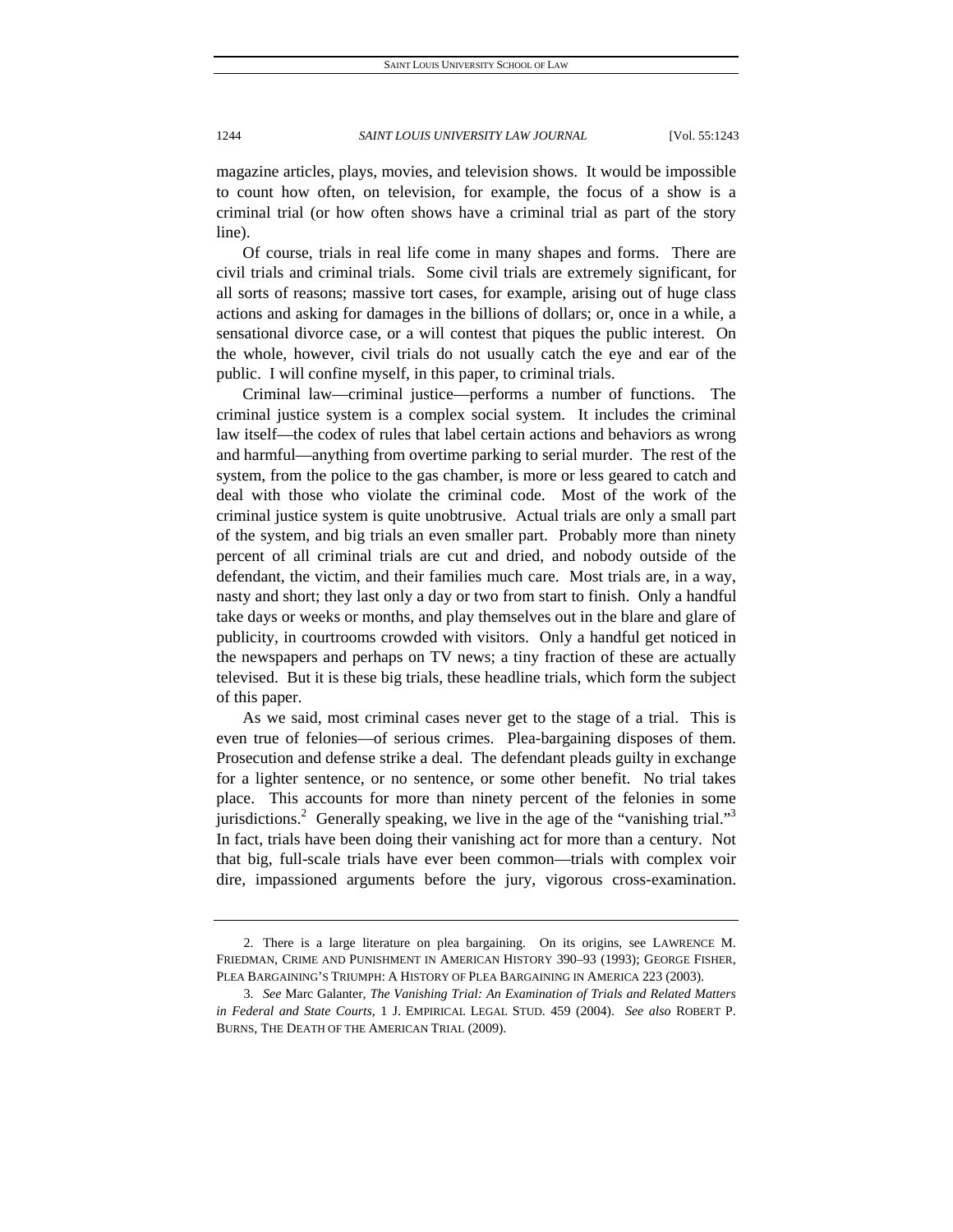Before the age of the plea bargain, most criminal cases did indeed go to trial; but the "trials" were short, routine, even slapdash.<sup>4</sup> Juries were selected in a hurry.<sup>5</sup> The same panel sat in on a whole series of cases.<sup>6</sup> The typical "trial" perhaps lasted an hour or two. And in most of these trials, no lawyer appeared for the defendant.<sup>7</sup>

In the aggregate, these routine trials may be of the highest social importance. They are the heart and guts of the criminal justice system. The big trials are few in number, but this does not mean that they are not significant. They are the only ones which break into the daily press. They make the front page, or the evening news on television. They attract the attention of the mass media, and through the media, the attention of the general public. There have been trials of this sort for a long time, in our country and in other common law countries. It is impossible to get an accurate count of "big" trials, or indeed to mount any count at all, or even to define them. Their notoriety varies. Some trials make headlines in Wichita, Kansas, but are unknown outside of this community. Others, like the trial of O. J. Simpson, set the whole country ablaze; and resonate even beyond the borders.<sup>8</sup> For want of a better term, and a better definition, I will simply refer to these trials as headline trials and define them crudely as trials that attract major public attention. "Major public attention" means, basically, newspaper and other media coverage—including books, movies, TV shows, and the like.

Today, many of these high-profile trials fall into a category which Fox and Van Sickel call "tabloid justice."<sup>9</sup> They have a certain sensational character: they fascinate the public, they launch a thousand conversations, they produce acres of film, print, and comment. Other aspects of the law, no matter how important, can hardly compete. It is fair to ask, why do these trials cast such a spell? And, furthermore, what is their significance in society? Or, to put it another way—or to ask a somewhat different question—exactly what is their message?

They do, of course, have a message. Or rather messages. But those messages are complex, various, and change greatly over time. Originally, big, showy trials tended to serve political or didactic purposes—the message justified the medium. Now, more and more, trials rise to the surface for no other reason than that they captivate the public. Their value, basically, is as

 <sup>4.</sup> Lawrence M. Friedman, *The Day Before Trials Vanished*, 1 J. EMPIRICAL LEGAL STUD. 689, 692 (2004).

<sup>5</sup>*. Id.*

<sup>6</sup>*. Id.*

<sup>7</sup>*. Id.*

 <sup>8.</sup> A great deal has been written about the Simpson case. *See, e.g.*, THE O.J. SIMPSON TRIALS: RHETORIC, MEDIA, AND THE LAW (Janice Schuetz & Lin S. Lilley eds., 1999).

 <sup>9.</sup> FOX & VAN SICKEL, *supra* note 1.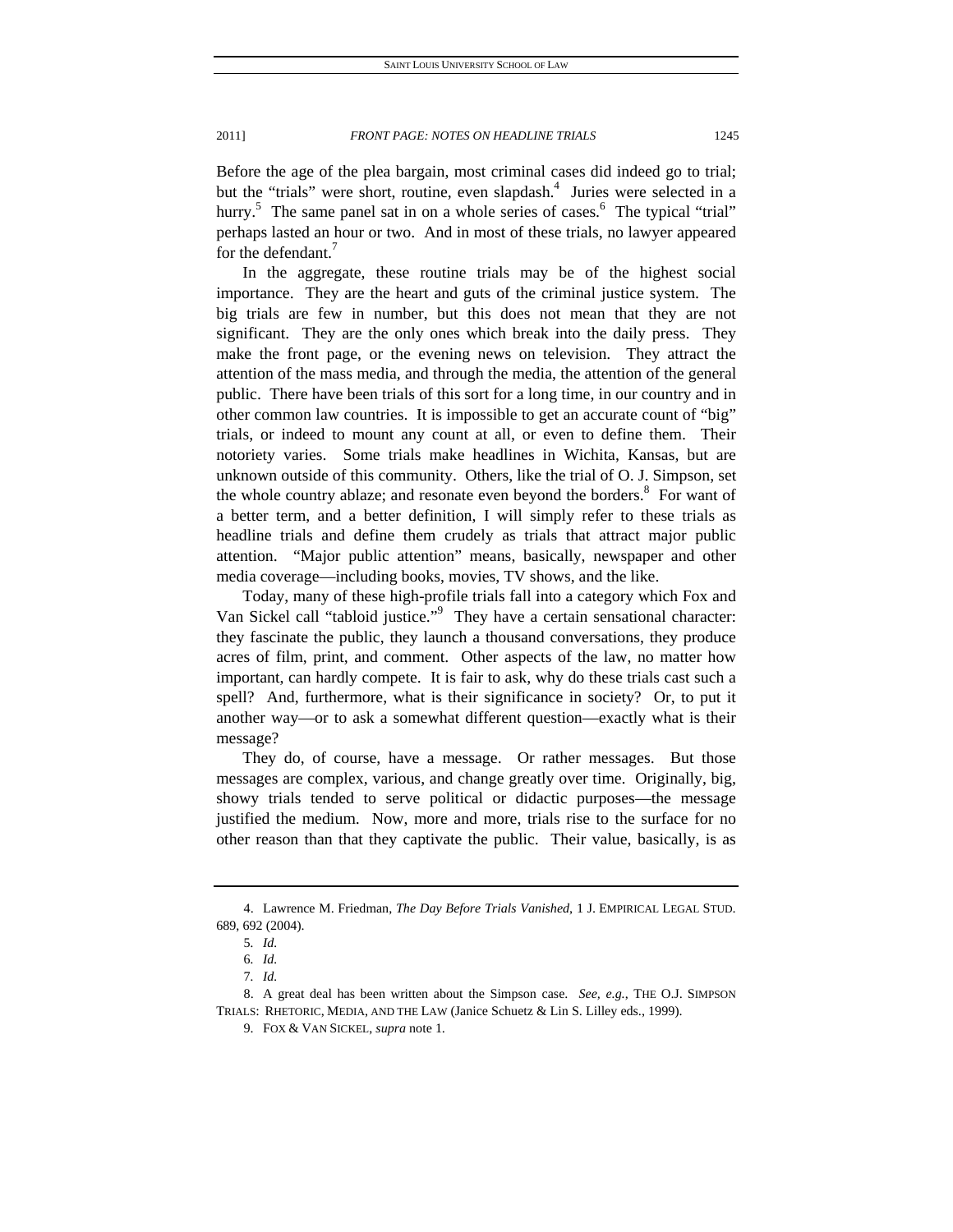public entertainment. And, more and more, the study of these trials is a study not so much of the law, as of the mass media and their role in society. The media propagate these trials. In some sense, today, they create them.

The modern headline trial is, in a way, one of the few survivors of a phenomenon that was once much more widespread. Criminal justice and the punishment of criminals were at one time *public* in the most literal sense. In colonial America, punishment of crime—law enforcement—was *always* open to the eyes of the community.<sup>10</sup> Whipping was one of the most common ways to punish the guilty, and men and women were always whipped in public. Colonial law also possessed a rich stock of punishments that made use of public shame and scorn—sitting in the stocks, for example. Often, too, punishment was public in another sense: offenders carried with them, for the rest of their lives, visible signs of their crimes and punishments. Everyone has heard of the scarlet letter. This was not something Nathaniel Hawthorne dreamed up: for example, under a New Hampshire law of 1701, adulterers were to wear "for ever after . . . a Capitall Letter: A: . . . Sewed upon their Upper Garments."<sup>11</sup> Punishment for a burglar, under the Laws and Liberties of Massachusetts in 1648, was branding "on the forehead with the letter  $(B)$ ."<sup>12</sup> If the burglar committed the crime on a Sunday, "he shal for the first offence have one of his ears cut off;" for a second offense, "he shal loose his other ear."<sup>13</sup>

Actual trials were significant as ritual and drama; punishment even more so. Hanging a condemned man was a mighty public event. Thousands could and would gather to see the criminal launched into eternity. Clergymen delivered relevant sermons on the Sunday before an execution. Some of these were printed and distributed. The last speech of the condemned man was another popular form of literature in the eighteenth century. More than thirtyfive of these survive.<sup>14</sup> Supposedly, these speeches were delivered at the gallows itself, in the very shadow of death, though in all probability they were mostly written beforehand, by ministers, jail officials, or the doomed man himself.<sup>15</sup> The texts were meant to be enlightening, moralistic. So, for example, "poor Julian," executed for murder in 1733, confessed to drunkenness and Sabbath-breaking, the start of a slippery slope which led

<sup>10</sup>*. See* FRIEDMAN, *supra* note 2, at 36–41.

 <sup>11.</sup> LAWS OF NEW HAMPSHIRE: PROVINCE PERIOD, 1679–1702, at 676 (Albert Stillman Batchellor ed., 1904).

 <sup>12.</sup> THE BOOK OF THE GENERAL LAWES AND LIBERTYES CONCERNING THE INHABITANTS OF THE MASSACHUSETS (1648), *reprinted in* THE LAWS AND LIBERTIES OF MASSACHUSETTS 4 (1929).

<sup>13</sup>*. Id.* at 4–5.

 <sup>14.</sup> DANIEL A. COHEN, PILLARS OF SALT, MONUMENTS OF GRACE: NEW ENGLAND CRIME LITERATURE AND THE ORIGINS OF AMERICAN POPULAR CULTURE, 1674–1860, at 20 (1993).

<sup>15</sup>*. Id.*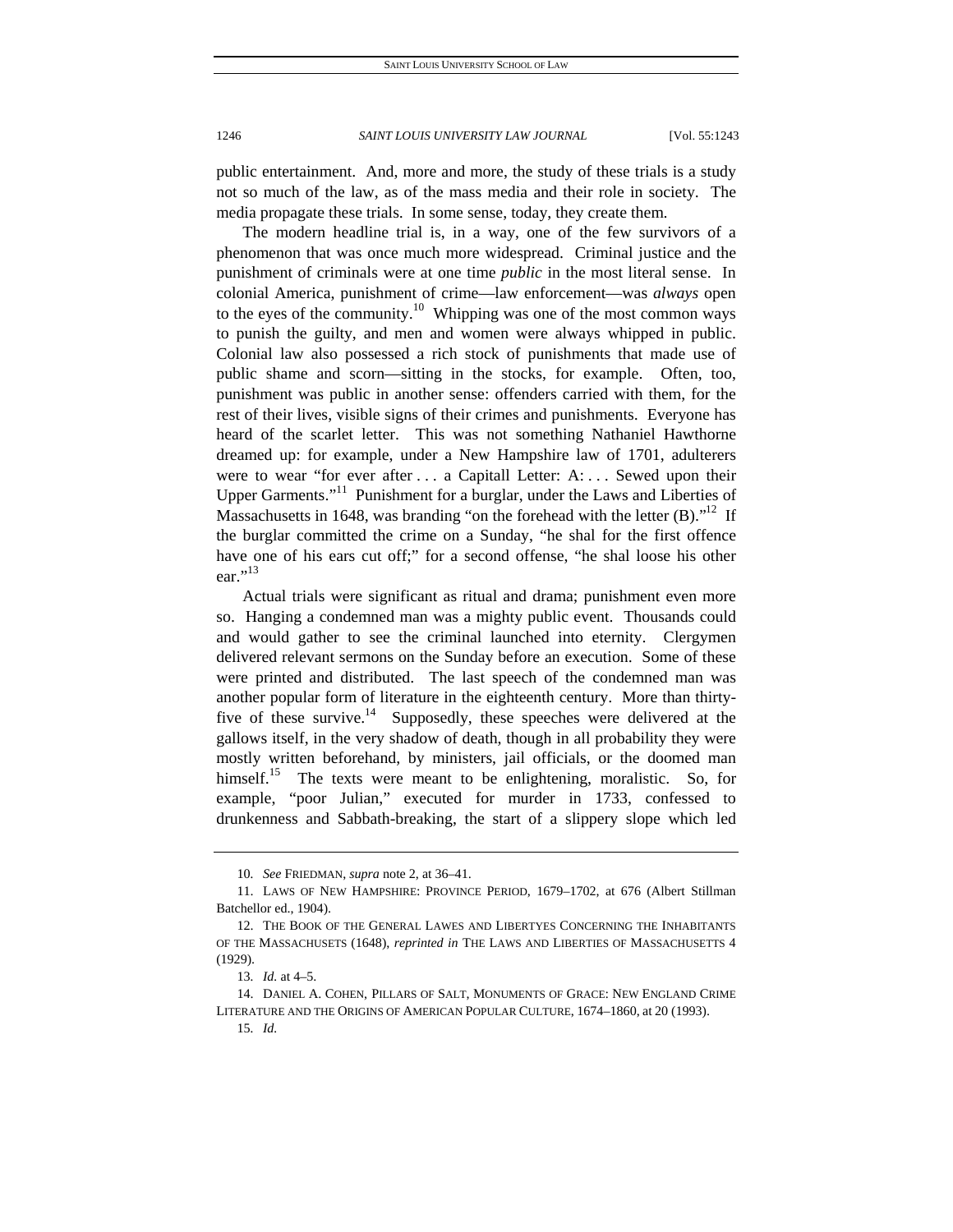downward "to this great Sin for which I now die. . . . O take Warning by me all of you, I intreat you . . . . turn from your evil Ways."<sup>16</sup> Esther Rodgers delivered an "emotional statement of warning" just before she was hanged for infanticide in 1701: "Let me beg of all Young Ones, be not Disobedient, go not with bad Company, O my dear Friends—Take Warning by me."<sup>17</sup> All this before a crowd of some four or five thousand spectators.<sup>18</sup>

The situation changed in the nineteenth century; men and women were still hanged, but hanging was no longer effective as moral theater. In big, raucous cities, with a floating population, with slums, crude waterfront saloons, and an atmosphere prone to rioting and disorders, elite opinion came to reject public punishment decisively. To hang somebody in front of a crowd of people no longer seemed to convey moral lessons; on the contrary, it looked like something that would appeal to the worst instincts of the mob, something that might incite their appetite for violence, their bloodlust. Punishment went private. The states began to build "penitentiaries," huge, guarded buildings, surrounded by massive walls.<sup>19</sup> Condemned men and women were no longer to be hanged in the public square. Executions retreated into prison yards, beyond the sight of most people—though people sometimes watched from the treetops, or from the roofs of houses.<sup>20</sup> When the electric chair was invented, in the late nineteenth century, executions became truly private. Men and women died deep in the bowels of the prison, away from the masses, and their deaths were observed only by a handful of witnesses.<sup>21</sup>

Thus, public executions were gone—officially at least. The reality was more complex. In the West, the vigilante movement claimed its share of victims; the vigilantes continued the tradition of death in the open and before the whole community.<sup>22</sup> In the South, there was the dreadful custom of lynching—violent, often sadistic, but quite open, and carried out in front of

<sup>16</sup>*. Id.* at 21.

<sup>17</sup>*. Id.* at 63.

<sup>18</sup>*. Id.*

 <sup>19.</sup> On the rise of the penitentiary, see generally FRIEDMAN, *supra* note 2, at 77–82; ADAM JAY HIRSCH, THE RISE OF THE PENITENTIARY: PRISONS AND PUNISHMENT IN EARLY AMERICA (1992).

<sup>20</sup>*. See, e.g.*, LAWRENCE M. FRIEDMAN & ROBERT V. PERCIVAL, THE ROOTS OF JUSTICE: CRIME AND PUNISHMENT IN ALAMEDA COUNTY, CALIFORNIA 1870–1910, at 305 (Morris S. Arnold ed., Studies in Legal History Ser., 1981).

 <sup>21.</sup> STUART BANNER, THE DEATH PENALTY: AN AMERICAN HISTORY 150–51, 154–61 (2d prtg. 2002). William Kemmler was the first person to die in the electric chair. *See id.* at 151; *see also In re* Kemmler, 136 U.S. 436, 449 (1890) (upholding electrocution as constitutional).

 <sup>22.</sup> There is considerable literature on the vigilante movement. For a comprehensive account, see RICHARD MAXWELL BROWN, STRAIN OF VIOLENCE: HISTORICAL STUDIES OF AMERICAN VIOLENCE AND VIGILANTISM (1975).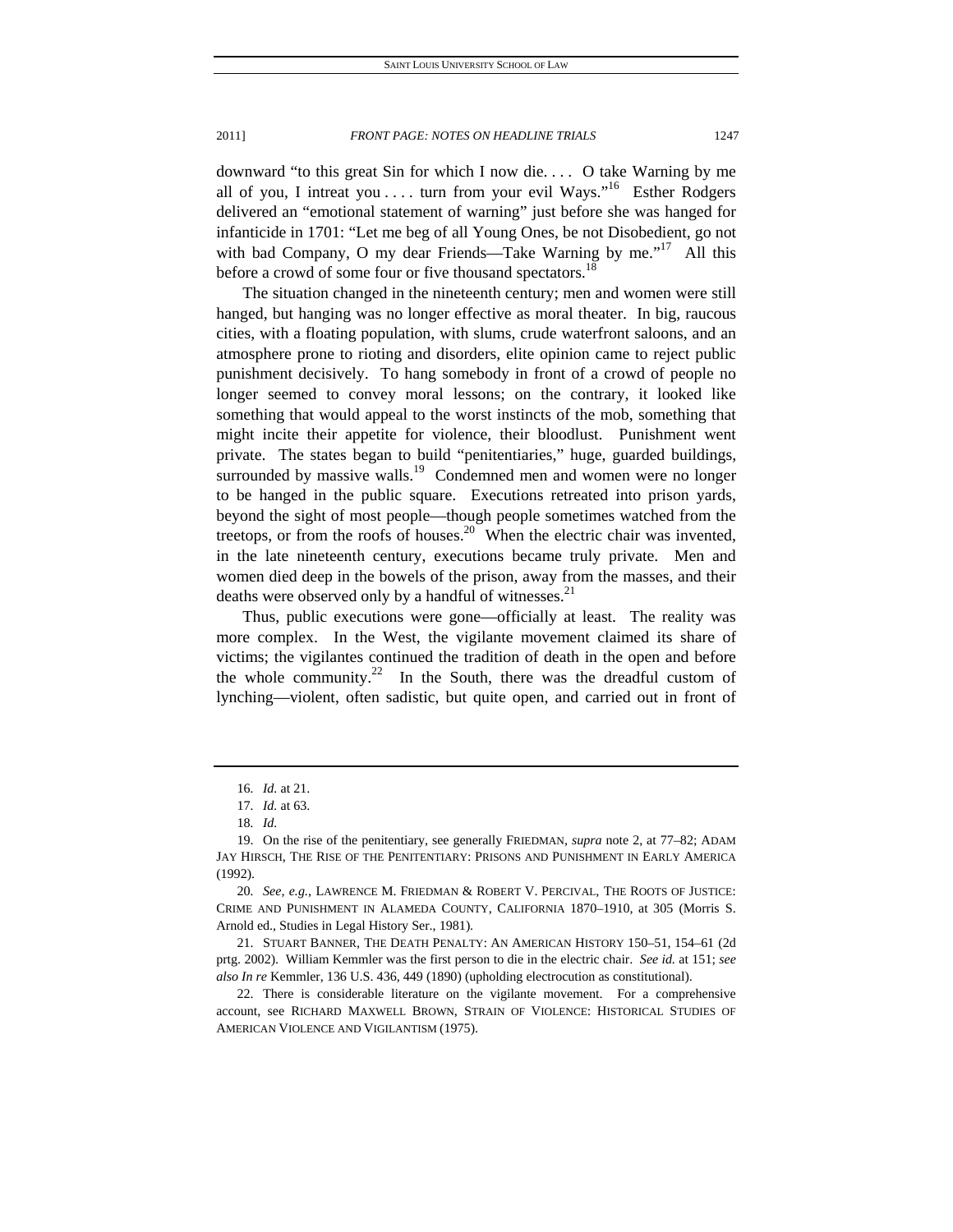mass audiences.<sup>23</sup> In both cases, these public executions were meant to teach a lesson. Lynching in the South carried the message of white supremacy, in its cruelest, most barbaric, most naked form. Southern justice was itself an instrument of white supremacy. But the trial of a black man for rape was not violent enough, not severe enough, not sufficiently horrible, to serve as an effective instrument of terror. A black accused of certain crimes could expect only a short, slapdash trial, and was certain to be convicted. But these trials, in front of all white juries, apparently did not deliver the right amount of warning, and did not carry the right symbolic message, the right dose of terror. Only lynching had that power.

These were important exceptions. The headline trial was another. It continued to be a bold public event. At times, it served up moral messages and carried out the didactic function which the whole system had once provided. These were messages and lessons about crime and its consequences, and about the norms and values of society. Not that this was, in most cases, what these trials seemed to be about, on the surface. More and more, these big trials did nothing more than attract the attention of masses of people—and, of course, the attention of the popular press.

## I. TYPOLOGY

In this essay, I begin by offering a rough typology of these trials, a catalogue of types. There is, however, no sharp division between the various types. In fact, not only do the types often overlap, but many famous trials can and do fall into several of the categories. After setting out this typology, I will focus more specifically on one or two of the categories, asking some basic questions: why did these trials capture the fancy and the attention of the public?

But I begin with the typology: $^{24}$ 

## *A. Political Trials*

The first category is political trials. This has always been an important type of headline trial. Cases fraught with political significance go back quite far in legal and social history. Exact definition of a political trial is elusive and somewhat arbitrary. Peter Hoffer lists three criteria: the trial must be politically motivated; the outcome of the trial must be affected by political considerations; and the trial must have a significant impact on politics.<sup>25</sup> This is a rather severe definition. Its problem is that it leaves out too many trials trials that, to the naked eye, do seem quite political, at least if we try some kind

<sup>23</sup>*. See, e.g.*, LEON F. LITWACK, TROUBLE IN MIND: BLACK SOUTHERNERS IN THE AGE OF JIM CROW 13 (1998). For a vivid description of a lynching, see SHARON DAVIES, RISING ROAD: A TRUE TALE OF LOVE, RACE, AND RELIGION IN AMERICA 153–54 (2010).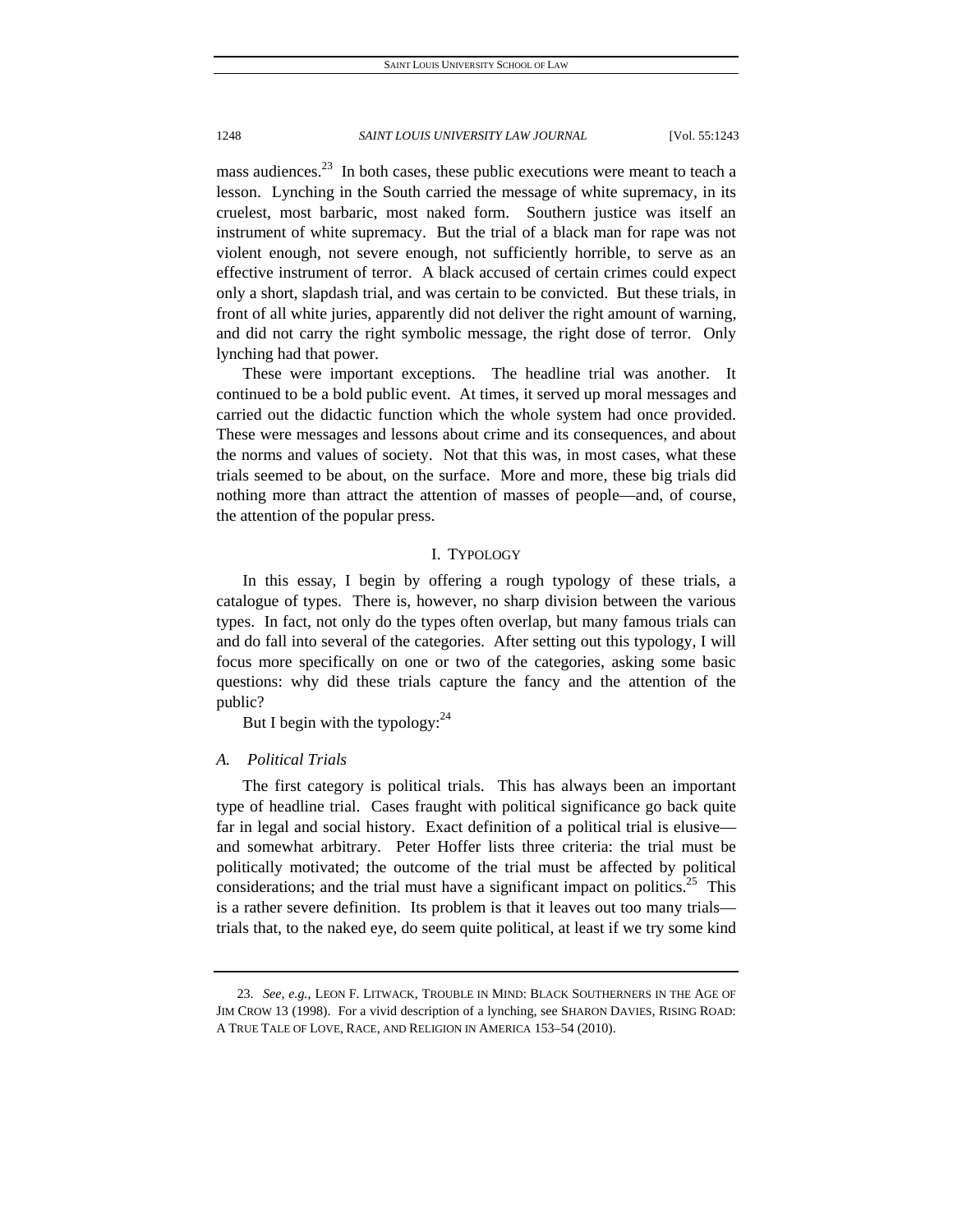of broader definition.<sup>26</sup> Hoffer does not consider a trial political, for example, if it was conducted with due process, that is, if it was scrupulously fair.<sup>27</sup> He has to admit, of course, that the "outcome" even of a fair trial can be "affected" by politics.

I prefer a vaguer definition (or non-definition): a political trial is a trial that has political overtones, or appears to have such overtones. It is a trial that has political *meaning*. This meaning, and the political significance of a "political" trial, can and does vary from trial to trial. But generally we know it when we see it. Most of us, for example, would consider treason trials to be clearly political. A famous example from the first part of the nineteenth century was the treason trial of Aaron Burr. Burr was a former Vice-President of the United States, a notorious political figure, and the charges against him were sensational. He was accused, no less, of a plot to detach the western parts of the United States and set up these regions as a separate country, under his leadership. $28$  I would also classify the trials of the conspirators who killed Abraham Lincoln, the trials of Nazi spies, and others guilty or accused of espionage, and the trials of terrorists and other "enemies of the people" as political, since beyond a doubt, all of these have political overtones and meanings.

Political trials are often staged, managed, and closely watched by the regime, government, or administration. During the Cold War, the United States government put the leaders of the Communist Party on trial.<sup>29</sup> The trial of Julius and Ethel Rosenberg was an especially notorious political trial. The Rosenbergs were arrested in 1950, accused of betraying atomic secrets to the Soviet Union. They were convicted, sentenced to death, and executed in 1953. $30$  The perjury trials of Alger Hiss were also important political trials, drenched with the politics of the cold war.<sup>31</sup> The Soviet Union itself staged a

 <sup>24.</sup> One of the few earlier attempts to classify headline trials is Ray Surette, *Media Trials*, 17 J. CRIM. JUST. 293 (1989). He divides "media trials" into three categories, based on the theme of the trial: "abuse of power and trust," "sinful rich," and "evil strangers." *Id.* at 296. These seem useful, as far as they go, but I think it would pay to expand the list of categories, and I have tried to do so here.

 <sup>25.</sup> PETER CHARLES HOFFER, THE TREASON TRIALS OF AARON BURR 1 (Peter Charles Hoffer & N.E.H. Hull eds., Landmark Law Cases & Am. Society Ser., 2008).

 <sup>26.</sup> Indeed, Hoffer is thus able to conclude that "in the end, the Burr trials were not political . . . ." *Id.* at 2.

<sup>27</sup>*. See id.* at 1–3, 5–6.

<sup>28</sup>*. Id.* at 77, 147–48.

 <sup>29.</sup> Eleven leaders of the Communist party were convicted of violating a federal law, the Smith Act, and the convictions were affirmed in *Dennis v. United States*, 341 U.S. 494, 495, 517 (1951).

 <sup>30.</sup> See the account in William R. Conklin, *Pair Silent to End*, N.Y. TIMES, Jun. 20, 1953, at 1.

<sup>31</sup>*. See* ALLEN WEINSTEIN, PERJURY: THE HISS-CHAMBERS CASE, at xv–xvi (1978).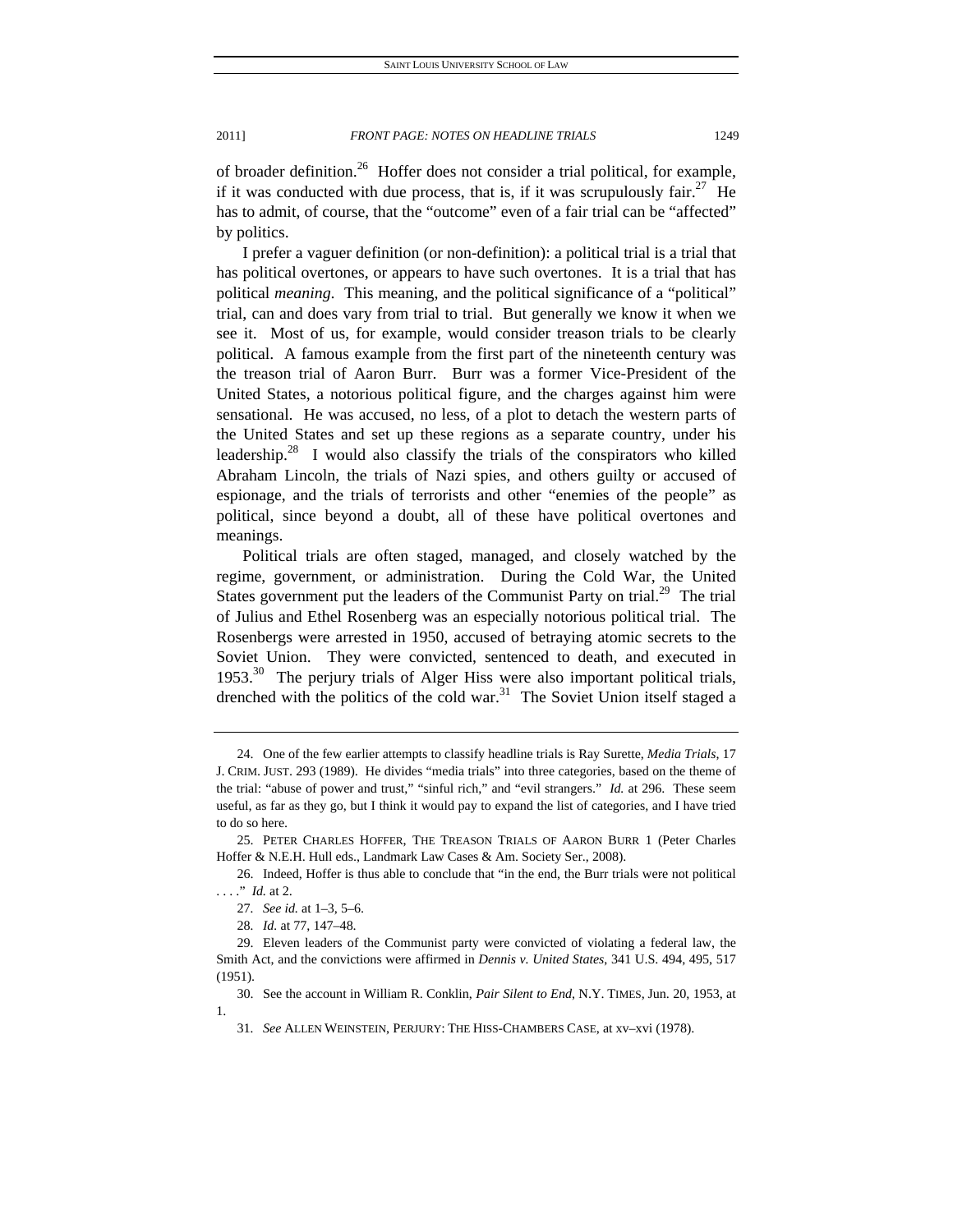series of notorious show trials in the 1930s to expose real or imagined counterrevolutionaries, and to strengthen the grip of a government that ruled on the basis of terror.<sup>32</sup>

Sometimes, defendants try to turn the tables on the government and make the trial into *their* political show. This was true of the trial of the Chicago Seven in 1969–1970. The defendants were radicals, accused of trying to disrupt the Democratic Convention in  $1968<sup>33</sup>$  They worked to transform their trial into political theater. They refused, for example, to stand up when the judge came in and took other actions to show their disrespect toward the system that had arrested them and was trying to send them to prison.<sup>34</sup> They wanted the trial to become a radical circus. At one point the judge ordered one defendant, Bobby Seale, bound and gagged. $35$  The judge cited the defendants' lawyers for contempt.<sup>36</sup> All in all, the trial was an unruly affair; the judge was sorely provoked, but he did seem, to say the least, prejudiced against the defendants. All of the convictions and the contempt judgments were reversed on appeal.<sup>37</sup>

Sometimes, too, what starts out as an ordinary trial, or which takes the form of an ordinary trial, develops political significance in the course of the proceedings. In many ways this was true of the famous case of Sacco and Vanzetti. Nicola Sacco and Bartolomeo Vanzetti, "two young Italian immigrants and revolutionary anarchists," one a "heel trimmer," and one a "fish peddler," were arrested in 1920 for robbing and murdering a "factory paymaster and security guard" in a suburb of Boston.<sup>38</sup> They were convicted and sentenced to death. $39$  The case became an international cause celebre, in a way comparable to the Dreyfus case in France. It polarized opinion in the United States and abroad. The critics claimed the trial was unfair, and that the defendants were on trial less for these actual crimes, than for their unpopular political views. In the end, however, all attempts to save the men ended in failure, and they were both put to death. $40$ 

<sup>32</sup>*. See, e.g.*, VADIM Z. ROGOVIN, STALIN'S TERROR OF 1937–1938: POLITICAL GENOCIDE IN THE USSR 83 (Frederick S. Choate trans., 2009).

 <sup>33.</sup> JASON EPSTEIN, THE GREAT CONSPIRACY TRIAL: AN ESSAY ON LAW, LIBERTY, AND THE CONSTITUTION 52 (Vintage Books 1971) (1970).

<sup>34</sup>*. Id.* at 248.

<sup>35</sup>*. Id.* at 254.

<sup>36</sup>*. Id.* at 413–17.

<sup>37</sup>*. Id.* at 430.

<sup>38</sup>*. See, e.g.*, MOSHIK TEMKIN, THE SACCO-VANZETTI AFFAIR: AMERICA ON TRIAL 1 (2009). This is the latest of the many books on this famous affair and one that deals explicitly with the political aftermath of the trial.

<sup>39</sup>*. Id.*

<sup>40</sup>*. Id.*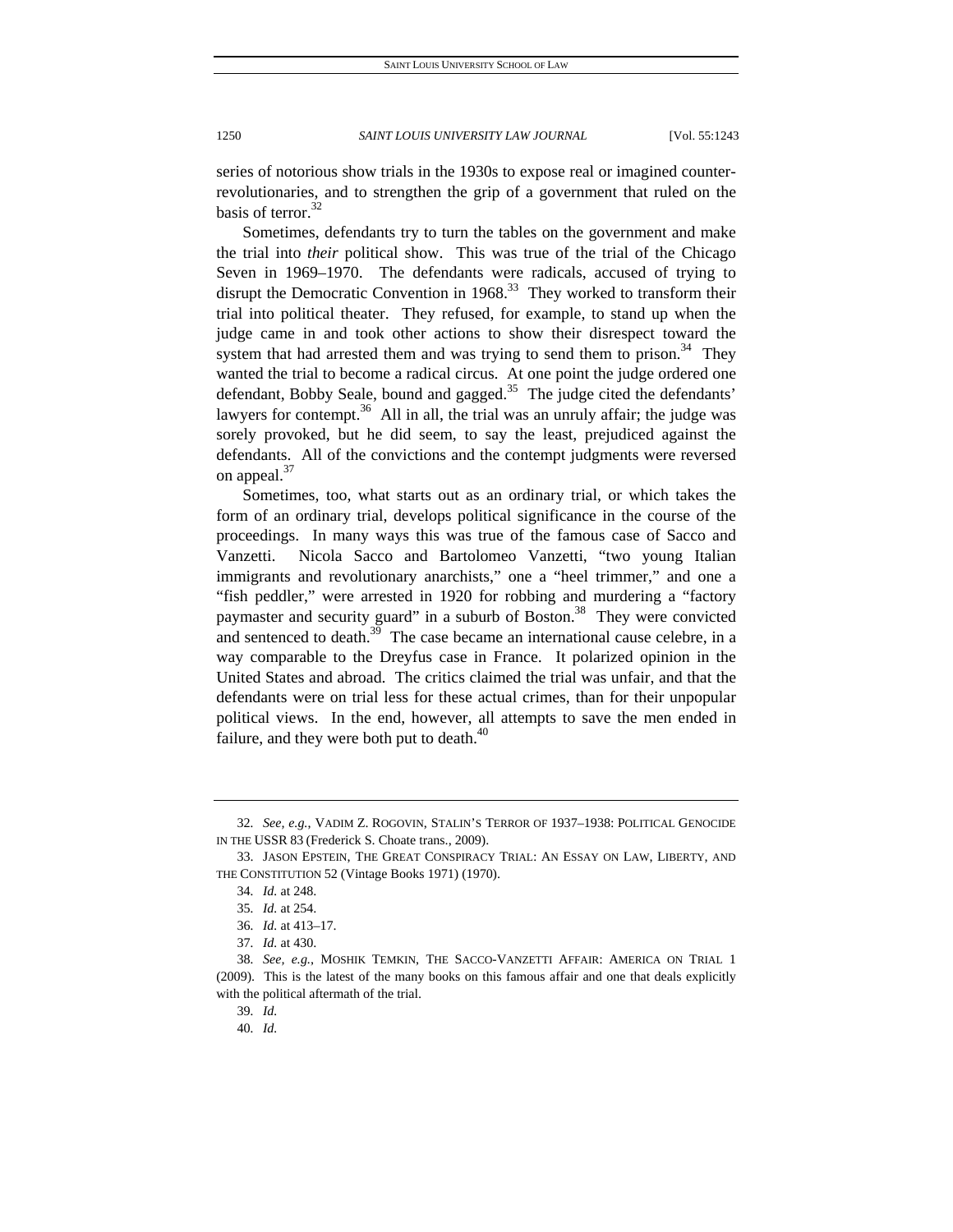We might also label a trial as political, in the broadest sense, when the trial, for whatever reason, raises some important issue of policy or principle; perhaps one on which public opinion is sharply divided. An excellent example would be the Scopes trial, the famous "monkey" trial, which took place in Dayton, Tennessee in  $1925<sup>41</sup>$  Scopes, the defendant, was a high-school science teacher. $42$  His "crime" was teaching Darwinian evolution, which was a violation of the laws of Tennessee.<sup>43</sup> Scopes, if found guilty, would simply have to pay some small fine. But the case exploded into a dramatic confrontation between science and religion. Huge numbers of reporters and sight-seers invaded Dayton. The trial itself was an utter sensation. Two famous lawyers, William Jennings Bryan and Clarence Darrow, battled it out in the courtroom: Bryan for the strict, fundamentalist account of creation; Darrow for science and skepticism.<sup>44</sup> In some ways, Scopes, who had no role in these goings-on, was nothing more than some kind of bystander, even though he was the one on trial. The trial itself has been (rather inaccurately) immortalized in a play (1955) and a classic film (1960) called *Inherit the Wind*. 45

Clearly, a significant number of headline trials can be labeled political. Political trials have their own quite extensive literature. Consider, for example, the Nuremberg trials after the end of the Second World War, in which prominent Nazi leaders were brought to judgment.<sup>46</sup> There was a parallel trial in Tokyo, in which Japanese leaders were tried for war crimes.<sup>47</sup> Many countries ran their own versions of such trials. Trials of Nazi leaders, some of them sensational, continued for many years (including, very notably, the trial in Israel of Adolph Eichmann).<sup>48</sup> Consider also the growing field of international criminal law. Various international tribunals, in recent years, have been set up to bring to trial and punish various tyrants, despots, and mass murderers—a group, alas, which seems not to be in small supply. There is now also an International Criminal Court, which sits in The Hague, which has

 <sup>41.</sup> EDWARD J. LARSON, SUMMER FOR THE GODS: THE SCOPES TRIAL AND AMERICA'S CONTINUING DEBATE OVER SCIENCE AND RELIGION 93, 256 (1997).

<sup>42</sup>*. Id.* at 89.

<sup>43</sup>*. Id.* at 89–92.

<sup>44</sup>*. Id.* at 103–06.

<sup>45</sup>*. Id.* at 239–46.

 <sup>46.</sup> There is a huge literature on these trials. *See, e.g.*, PERSPECTIVES ON THE NUREMBERG TRIAL (Guénaël Mettraux ed., 2008).

<sup>47</sup>*. See generally* PHILIP R. PICCIGALLO, THE JAPANESE ON TRIAL: ALLIED WAR CRIMES OPERATIONS IN THE EAST, 1945–1951 (1979).

 <sup>48.</sup> Eichmann was captured and taken to Israel, where he was put on trial for his crimes. Homer Bigart, *Trial of Eichmann Opens Before Israeli Tribunal*, N.Y. TIMES, Apr. 11, 1961, at 1. Eichmann was convicted and executed. Lawrence Fellows, *Israeli Public Coldly Silent on Eichmann Hanging*, N.Y. TIMES, June 2, 1962, at 3.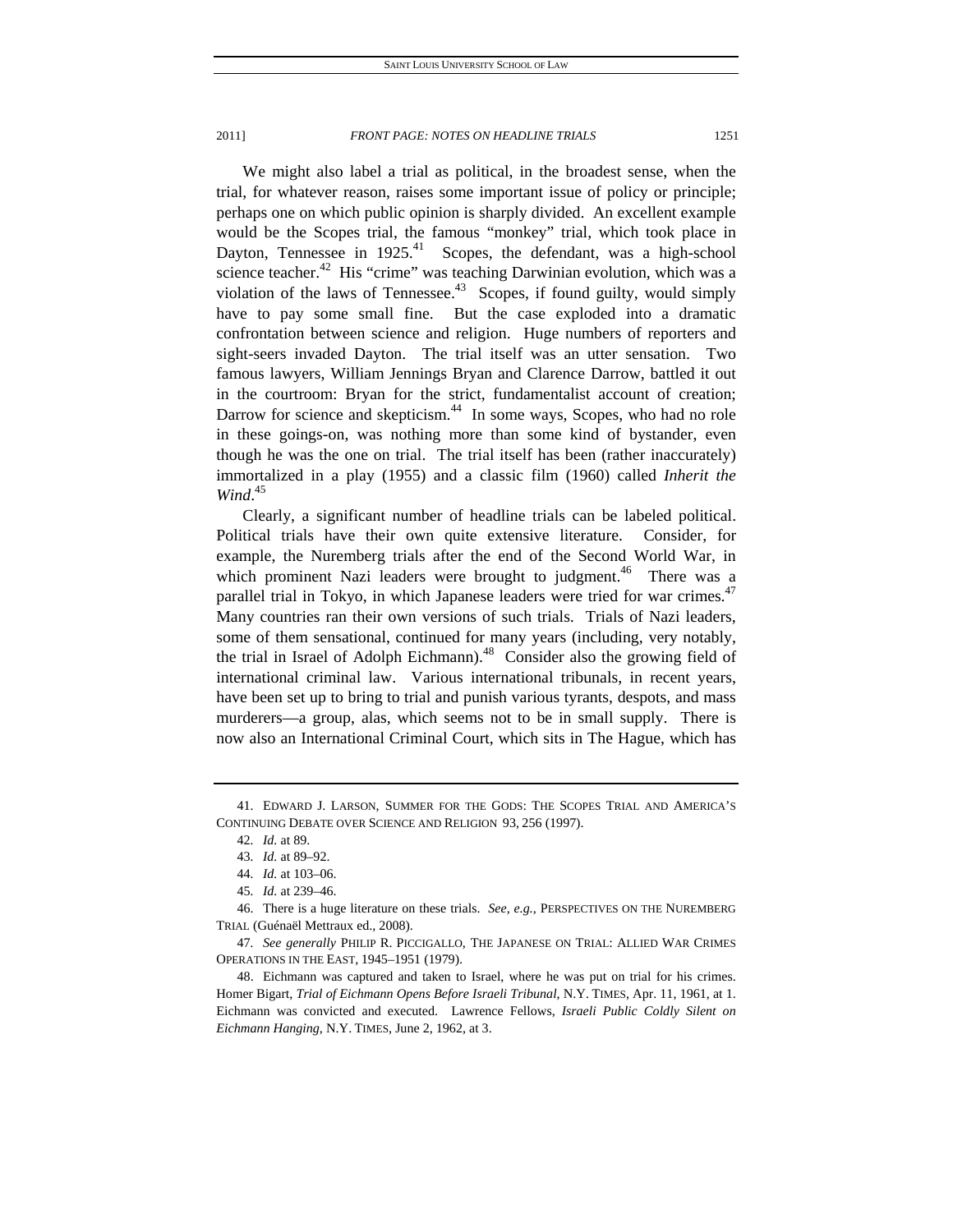the mandate of dealing with crimes against humanity.<sup>49</sup> Or consider the legal battles of General Pinochet, the former dictator of Chile, $50$  and the many "transitional justice" trials in countries that have moved from dictatorship to democracy.<sup>51</sup> Political trials, then, in the broadest sense, continue to be an extremely important type of headline trial.

## *B. Corruption and Fraud*

A second category has as its subject corruption and fraud. This is closely related to the first category, and might even be viewed at times as a sub-class of political trials. Impeachment trials, trials of congressmen accused of taking bribes, and other instances of corruption in high places, are all examples that fall under this heading.<sup>52</sup> The administration of President Warren Harding in the 1920s was notably corrupt, and the famous Teapot Dome scandal gave rise to a sensational trial. $53$  Fraud and corruption, alas, are hardly uncommon in American history or, for that matter, the history of other countries. Such trials certainly attract attention, though probably somewhat less than a good lurid murder might attract. Very few murder trials, to be sure, generated as much heat and publicity as the attempted impeachment of President Clinton which, in the end, failed in the United States Senate.<sup>54</sup>

Corruption and fraud are governmental problems. But there is also private corruption and fraud—the work of notorious conmen, the crimes and misdemeanors of officials of the Enron corporation, other big corporate malefactors, insider trading defendants, people who run Ponzi schemes and the like. The recent trial of Bernard Madoff, who cheated people out of billions, certainly made the front page.<sup>55</sup> There can be corruption, too, in the world of sports and entertainment. Here one might mention the scandal of the "Black Sox"—members of the Chicago baseball team, the White Sox, who took bribes and threw away victory in the World Series in 1919.<sup>56</sup>

 <sup>49.</sup> On the tribunals and the ICC, see HELEN M. STACY, HUMAN RIGHTS FOR THE 21ST CENTURY: SOVEREIGNTY, CIVIL SOCIETY, CULTURE 58–75 (2009).

<sup>50</sup>*. See* Rebecca Evans, *Pinochet in London—Pinochet in Chile: International and Domestic Politics in Human Rights Policy*, 28 HUM. RTS. Q. 207, 209–11 (2006).

<sup>51</sup>*. See generally* TRANSITIONAL JUSTICE: GLOBAL MECHANISMS AND LOCAL REALITIES AFTER GENOCIDE AND MASS VIOLENCE (Alexander Laban Hinton ed., Genocide, Political Violence, Human Rights Ser., 2010).

 <sup>52.</sup> This category closely resembles what Ray Surette calls "abuse of power and trust" and identifies as a major theme of media trials. *See* Surette, *supra* note 24, at 293–94.

<sup>53</sup>*. See* LATON MCCARTNEY, THE TEAPOT DOME SCANDAL (2008).

<sup>54</sup>*. See* James Bennet & John M. Broder, *President Says He Is Sorry And Seeks Reconciliation*, N.Y. TIMES, Feb. 13, 1999, at A1.

 <sup>55.</sup> For a front page article discussing the Madoff case, see Diana B. Henriques & Jack Healy, *Madoff Jailed After Pleading Guilty to Fraud*, N.Y. TIMES, Mar. 13, 2009, at A1.

<sup>56</sup>*. Eight White Sox Players are Indicted on Charge of Fixing 1919 World Series; Cicotte Got \$10,000 and Jackson \$5,000*, N.Y. TIMES, Sept. 29, 1920, at 1. The players were acquitted,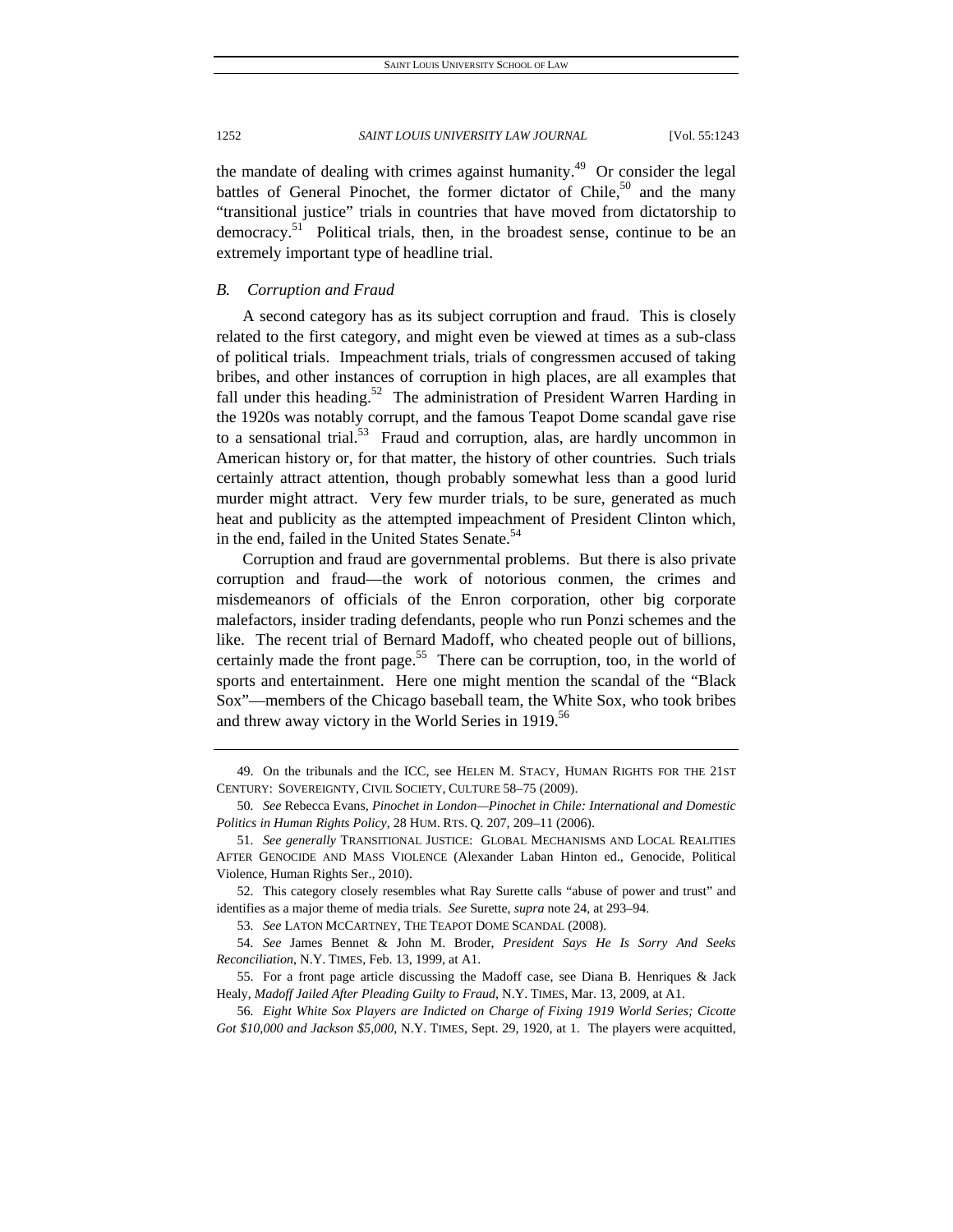## *C. Was Justice Done?*

Another category, which also often overlaps political trials, we can call: Was Justice Done? These are cases which become famous, or notorious, because of the way they were conducted. Here we can put cases in which the defendants were (or may have been) falsely or unjustly accused or were subjected to the ordeal of trial for base or political reasons. The Sacco-Vanzetti case can be included here again. Scholars are still arguing over whether they were guilty or innocent. But most scholars feel the trial itself was biased and unfair (and so did many contemporaries). Indeed, this was the reason why many people denounced the verdicts and the sentence. The critics felt that the real point of the trial was to suppress political dissent and radical thought. In France, of course, the Dreyfus case is the supreme example of this category. The Dreyfus case almost tore the country apart and divided the nation between Dreyfusards and anti-Dreyfusards.

The Scottsboro case was another instance of this genre.<sup>57</sup> Nine young black men were arrested in Scottsboro, Alabama, in 1931.<sup>58</sup> They were accused of raping two white women on a freight train, as it traveled between Chattanooga, Tennessee, and Huntsville, Alabama.<sup>59</sup> The first trial was short and quite typical of southern justice at the time—at least when defendants were black. The defense was shockingly brief and inept. Eight of the defendants were quickly convicted and sentenced to death.<sup>60</sup> The defendants were, in fact, completely innocent. Indeed, one of the "victims" later recanted and admitted she had lied.<sup>61</sup> This seemed to make little difference to judges and juries. The blatant injustice of the case made it notorious. The United States Supreme Court reversed the trial court, holding that the trial was so unfair that it violated the federal constitution.<sup>62</sup> Another trial before an all-white jury predictably produced another flock of death sentences.<sup>63</sup> Ultimately, after years in jail, and tremendous political agitation, the "Scottsboro boys" went free.<sup>64</sup>

The Leo Frank affair was another notorious instance of southern (in) justice. Frank was Jewish and ran a pencil factory in Georgia.<sup>65</sup> In 1913, he was accused of the brutal murder of young Mary Phagan, a thirteen-year-old

but barred from baseball. *Baseball Leaders Won't Let White Sox Return to the Game*, N.Y. TIMES, Aug. 4, 1921, at 1.

<sup>57</sup>*. See* DAN T. CARTER, SCOTTSBORO: A TRAGEDY OF THE AMERICAN SOUTH (1969).

<sup>58</sup>*. Id.* at 3, 5.

<sup>59</sup>*. Id.* at 3, 6.

<sup>60</sup>*. Id.* at 48.

<sup>61</sup>*. Id.* at 186–87, 232.

 <sup>62.</sup> Powell v. Alabama, 287 U.S. 45, 71 (1932).

 <sup>63.</sup> CARTER, *supra* note 57, at 239, 370.

<sup>64</sup>*. Id.* at 412–13.

 <sup>65.</sup> LEONARD DINNERSTEIN, THE LEO FRANK CASE 5–6 (1968).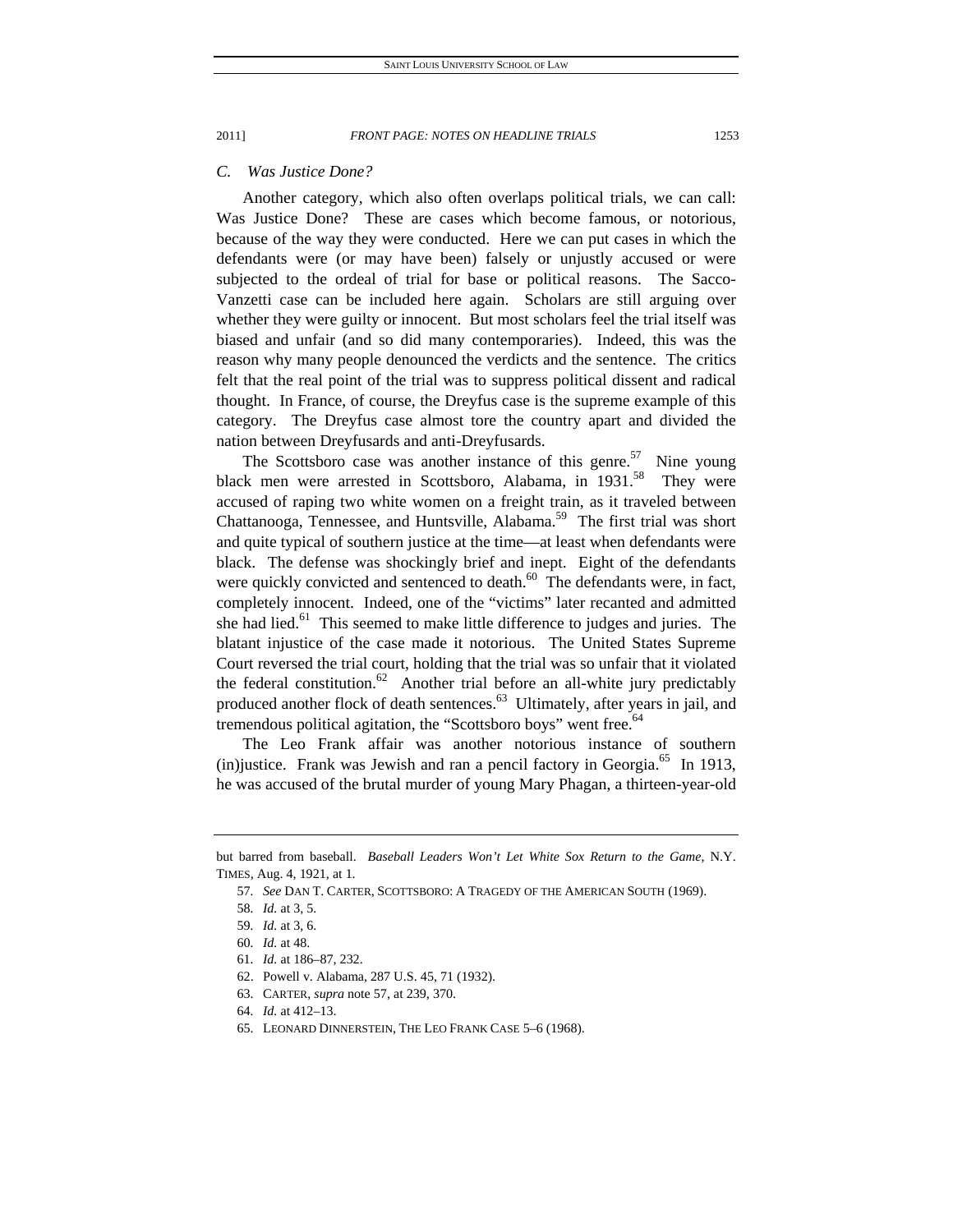girl who worked in the factory.<sup>66</sup> The evidence against Frank was shaky, to say the least, but he was convicted and sentenced to death, in an atmosphere poisoned by general hysteria and rabid anti-Semitism.<sup>67</sup> When the Governor commuted his sentence to life imprisonment, a mob took Frank from the prison and lynched him.<sup>68</sup>

For cases in this category, very often what happens *after* the trial is more significant than the trial itself. The proceedings, or the particular verdict or judgment, create the controversy (and generate the headlines). Sometimes, the punishment seems so severe as to strike some as grossly disproportionate to the crime. In California, Caryl Chessman was tried in 1948 for robbery, sexual assault, and kidnapping.<sup>69</sup> He was sentenced to death.<sup>70</sup> Chessman spent twelve years on death row, wrote four books, and became an international celebrity.<sup>71</sup> There was a strong campaign to save his life, but the campaign failed in the end. Chessman was executed in  $1960$ .<sup>72</sup>

The trial of the Rosenbergs, husband and wife, was of course a political trial, and a sensational one. But the *sentence* produced even more controversy than the trial or the verdict. The judge sentenced the Rosenbergs to death.<sup>73</sup> This harsh sentence touched off a national and international campaign to save the two from the electric chair. But, like the campaigns for Caryl Chessman and Sacco and Vanzetti, it ended in failure, and the Rosenbergs were executed.74

Occasionally, the sentence is thought to be too *mild*, or simply wrong, and this is what touches off the controversy. This was certainly true of the sentencing of Dan White, who assassinated the mayor of San Francisco, George Moscone, and Harvey Milk, the first openly gay city supervisor.<sup>7</sup> White was convicted of manslaughter, not murder, and riots broke out in San Francisco in protest against the punishment, which was arguably far more lenient than White deserved.<sup>76</sup> One might also mention here the trial of John W. Hinckley, Jr., who tried to kill President Ronald Reagan on March 30,

73*. 1,500 Clergy Back Rosenbergs' Plea*, N.Y. TIMES, Jan. 14, 1953, at 19.

75*. S.F. Braces for Gay March: 70 Injured in Violence After "Lenient" White Verdict*, L.A. TIMES, May 22, 1979, at 1.

76*. Id.*

<sup>66</sup>*. Id.* at 1–2, 5.

<sup>67</sup>*. Id.* at 55, 57, 59–60.

<sup>68</sup>*. Id.* at 126, 139, 141. Most scholars feel Frank was innocent and that a janitor was the true killer.Ironically, the janitor was black.

 <sup>69.</sup> THEODORE HAMM, REBEL AND A CAUSE: CARYL CHESSMAN AND THE POLITICS OF THE DEATH PENALTY IN POSTWAR CALIFORNIA, 1948–1974, at 4 (2001).

<sup>70</sup>*. Id.*

<sup>71</sup>*. Id.* at 67, 135.

<sup>72</sup>*. Id.* at 135.

 <sup>74.</sup> Conklin, *supra* note 30.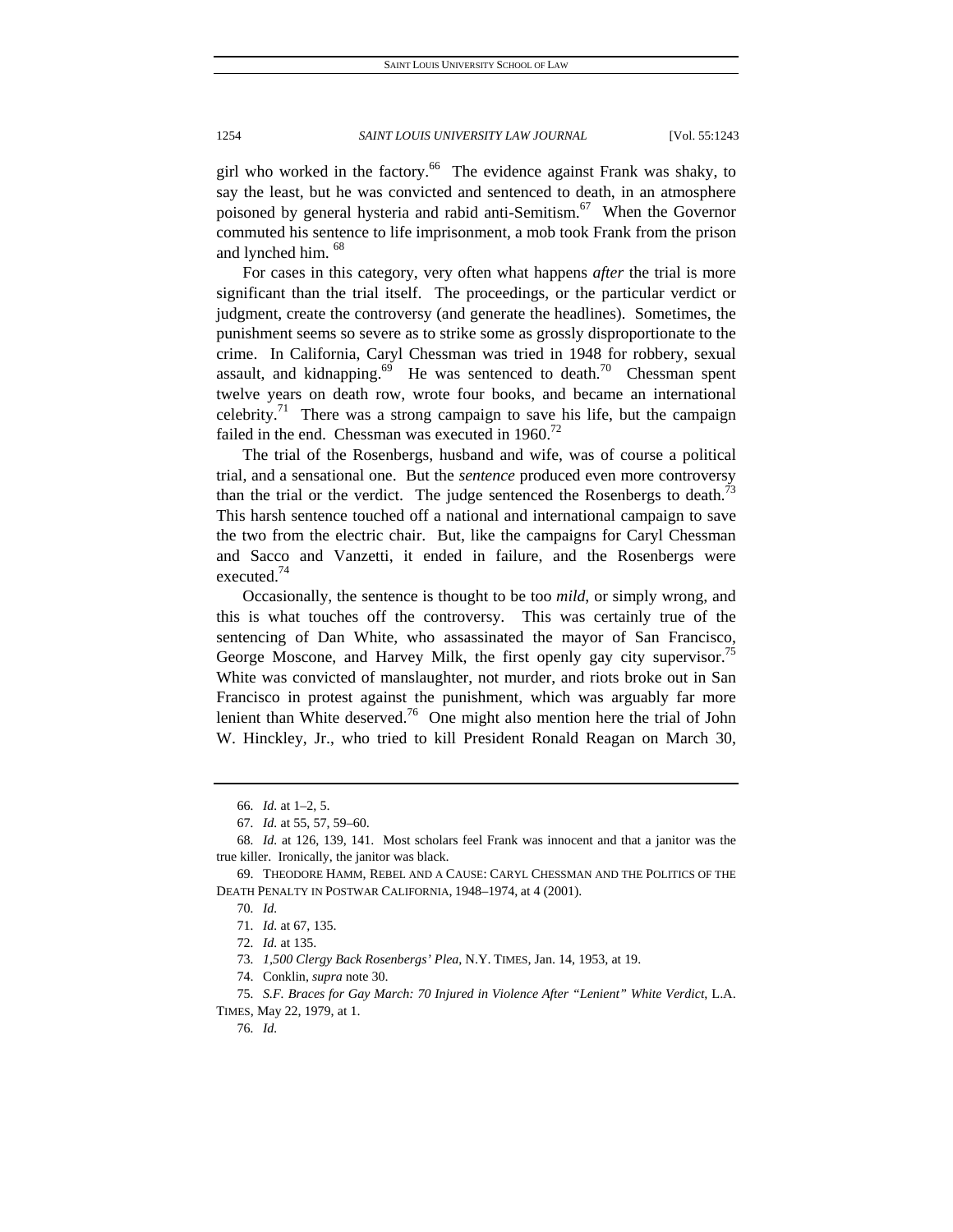1981. $^{77}$  At the trial, in 1982, Hinckley was found not guilty by reason of insanity.<sup>78</sup> This verdict made a great deal of sense (Hinckley certainly seemed mentally unbalanced); nonetheless, the jury's decision set off a storm of protest. It also led to changes in the (formal) rules about the insanity plea in a number of states and in the federal government.<sup>79</sup>

The notorious Massie-Fortescue trials in Hawaii, in the 1930s, provide us with another example. Thalia Massie, the white wife of a naval officer, accused five Hawaiian men of rape. $80$  None of the men were white. The charge was almost certainly fabricated. The trial was big news in Hawaii. The evidence against the men was extremely weak. The local jury failed to reach a verdict, and the five men were discharged. $81$  Massie and his mother-in-law, Grace Fortescue, outraged at this turn of events, connived to kidnap one of the defendants, Joe Kahahawai, probably to try to force him to confess.<sup>82</sup> The plan went tragically awry, and Kahahawai was shot to death.<sup>83</sup> A new trial followed—this time, it was Massie and Grace Fortescue and their confederates who were accused of crime. $84$  At this trial, the defendants were convicted. $85$ But the politics of race deeply colored the whole atmosphere of the trial. Elite white opinion was outraged by the conviction of Massie and Fortescue, and there was enormous pressure on the authorities to do something on their behalf.<sup>86</sup> The court had sentenced them to ten years in prison, but the Governor reduced their sentences to one hour, and they simply went free (and left the islands). $87$ 

Political trials, and trials closely allied to political trials, are arguably the most significant headline trials, the most important to society. The categories that follow are quite different. These cases are political only in the sense that anything that creates a stir, anything that makes headlines, anything that captures the eyes and ears of the public, can be labeled politically significant, in the broadest sense. If we imagine a continuum of great trials, we might

 <sup>77.</sup> William F. Lewis, *Power, Knowledge, and Insanity: The Trial of John W. Hinckley, Jr.*, *in* POPULAR TRIALS: RHETORIC, MASS MEDIA, AND THE LAW 114, 116 (Robert Hariman ed., Studies in Rhetoric & Commc'n Ser., 1990).

<sup>78</sup>*. Id.* at 117.

<sup>79</sup>*. Id.* The resulting federal statute was the Insanity Defense Reform Act of 1984, Pub L. No. 98–473, § 401, 98 Stat. 2057 (codified at 18 U.S.C. § 1984 (Supp. II 1985)); the heart of the law is currently codified as 18 U.S.C. § 17 (2006).

<sup>80</sup>*. See* DAVID E. STANNARD, HONOR KILLING: HOW THE INFAMOUS "MASSIE AFFAIR" TRANSFORMED HAWAI'I 54–55 (2005).

<sup>81</sup>*. Id.* at 217.

<sup>82</sup>*. Id.* at 240.

<sup>83</sup>*. Id.* at 247.

<sup>84</sup>*. Id.* at 288–89.

 <sup>85.</sup> STANNARD, *supra* note 80, at 380.

<sup>86</sup>*. Id.* at 383–87.

<sup>87</sup>*. Id*. at 389–90.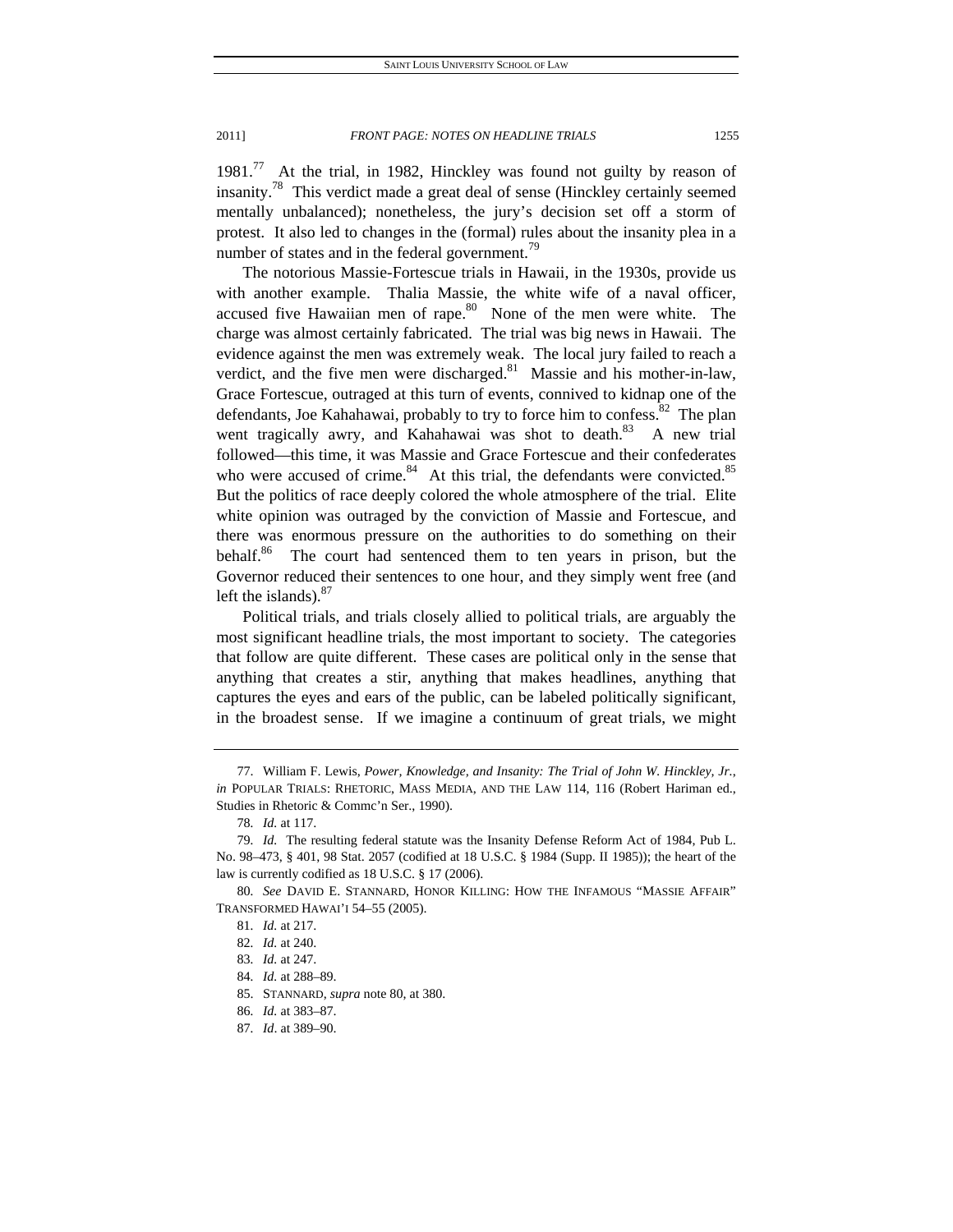place the overtly political at one end, and at the other end would be trials which are basically pure entertainment, without any (obvious or clear) social meaning. These are trials that create a stir, that fascinate the public, and command the attention of the media, even though they seem to have no impact other than on the immediate parties.

## *D. Tabloid Trials*

Our fourth category, and the first in this group, consists of what we might call tabloid trials. These trials titillate the public and cause an enormous ruckus because of the nature of the crime itself—the defendant is accused of acts which are sensational, lurid, sometimes disgusting. Millions of readers and viewers find these tawdry affairs strangely exciting. Some of these seem to plumb the lowest depths of human pathology. Indeed, the trial itself may come as an anticlimax: the crimes themselves, as they come to light, make for the biggest headlines. (And if the crimes remain unsolved—think of Jack the Ripper, the famous serial killer of late nineteenth century London—there is of course never any trial at all.)<sup>88</sup>

Often, however, we know (or think we know) who committed the crimes; and the trials serve as a kind of public horror movie. One prominent example was the case of Jeffrey Dahmer, who killed and mutilated more than a dozen young men; he was convicted in 1991, and murdered in prison a few years later.<sup>89</sup> Another example was William Heirens, the "lipstick killer," convicted of three bloody and horrifying murders in Chicago in  $1946$ .<sup>90</sup> Heirens confessed, but later recanted, and to this day there are serious doubts whether Heirens, who has been in prison for more than fifty years, was actually guilty.<sup>91</sup>

Even more lurid was the case of Armin Meiwes, the German cannibal. Meiwes made use of that new-fangled device, the internet, to search for a victim, someone even more pathological than he was—a man willing to be killed and eaten.<sup>92</sup> He actually found such a person—an engineer from

 <sup>88.</sup> Book after book has presented a "solution" to the mystery of Jack the Ripper and apparently dozens of names have been suggested. For example, the mystery writer, Patricia Cornwell, claimed to have solved the crime in PORTRAIT OF A KILLER: JACK THE RIPPER CASE CLOSED (2002). Her candidate is an artist, Walter Sickert. *Id.* at 2. But this is apparently unlikely. No theory has won general acceptance, and the trail by now is of course extremely cold.

 <sup>89.</sup> Don Terry, *Jeffrey Dahmer, Multiple Killer, Is Bludgeoned to Death in Prison*, N.Y. TIMES, Nov. 29, 1994, at A1.

 <sup>90.</sup> Adam Higginbotham, *The Long, Long Life of the Lipstick Killer*, GQ, June 2008, at 176, 200.

<sup>91</sup>*. Id.* at 200–01.

 <sup>92.</sup> Mark Candler, *German Court Convicts Internet Cannibal of Manslaughter*, N.Y. TIMES, Jan. 31, 2004, at A3.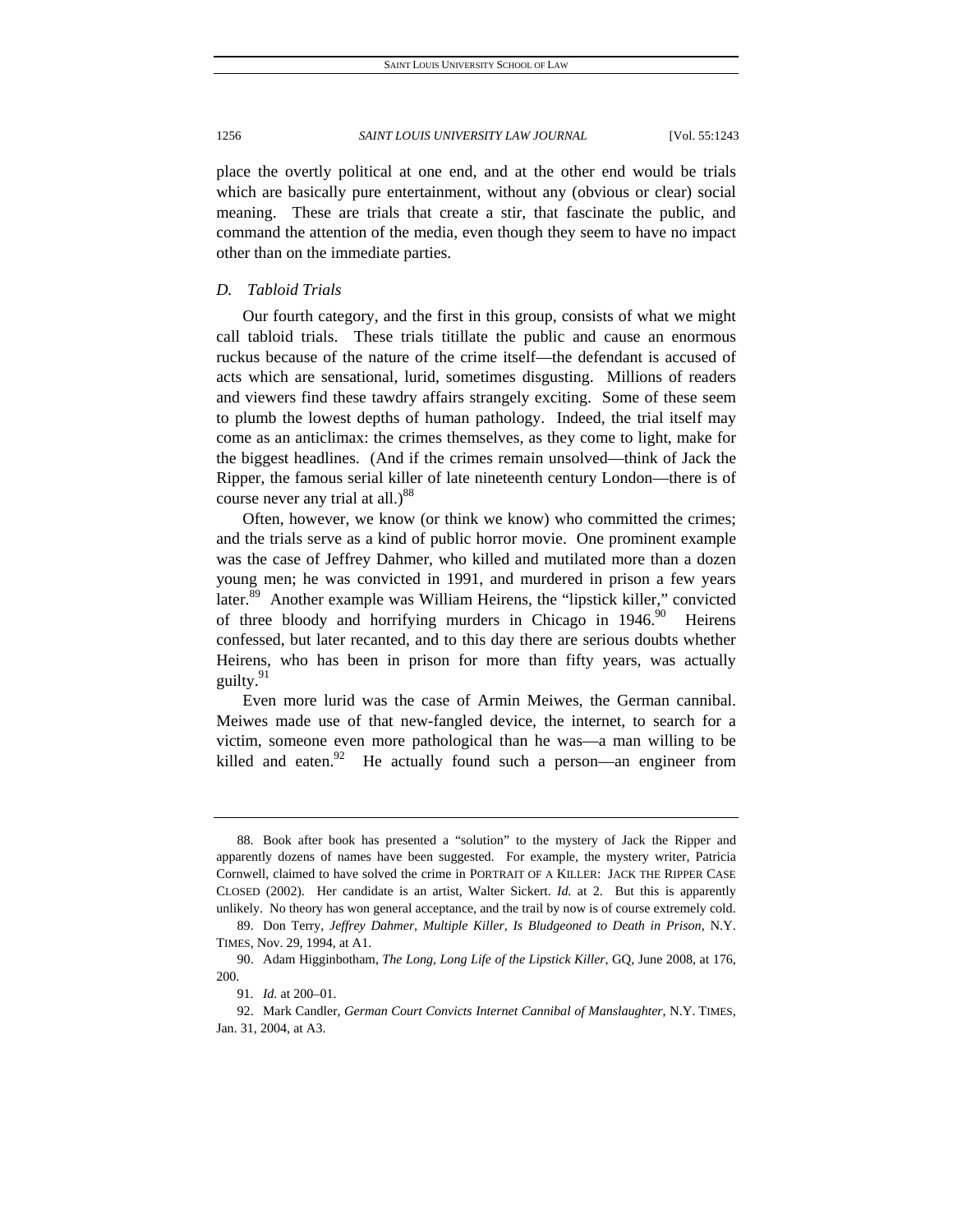Berlin. $93$  The whole lurid ritual was captured on video for Meiwes' private entertainment.<sup>94</sup> When Meiwes began the search for a second victim, somebody talked, and the secret was out.<sup>95</sup> Meiwes was then arrested, tried, and eventually sent to prison for his crimes.<sup>96</sup> As one can imagine, the tabloids of Germany (and elsewhere) had a field day with Armin Meiwes.<sup>97</sup>

Crimes which have a sexual flavor, or which seem the product of pathology bordering on insanity (or crossing the border), have for a long time fascinated the public. Crime literature feeds on these crimes and the trials that follow them. These crimes were staples of cheap broadsides and brochures in the nineteenth century, and were a key ingredient in the *National Police Gazette*, which flourished in that period.<sup>98</sup> In the twentieth century, there was a fascination with serial killers—men (almost never women) who commit crime after crime, sometimes without motive, preying on random victims.

## *E. Celebrity Trials*

What we might call celebrity trials are another important group of headline trial. These trials are notorious less because of the crime itself, than because either the victim or the defendant is or was a famous or public figure. In the 1850s, Congressman Daniel Sickles went on trial for murder.<sup>99</sup> An anonymous note warned Sickles that his young wife, Teresa, was unfaithful; she was having an affair with Philip Barton Key (son of the man who wrote the Star-Spangled Banner).<sup>100</sup> Sickles confronted his wife, who admitted everything.<sup>101</sup> Sickles went out the next day and shot Key to death on the streets of Washington, D.C. $^{102}$  His trial, for murder, was a sensation, as one can imagine. But in the end, with much fuss or delay, the jury set him free, on the flimsiest of legal theories; clearly, the men on the panel thought that Key deserved his fate. $103$ 

<sup>93</sup>*. Id.*

<sup>94</sup>*. Id.*

<sup>95</sup>*. Germany: Cannibal Defendant Sought Other Victims*, N.Y. TIMES, Dec. 9, 2003, at A6.

 <sup>96.</sup> Candler, *supra* note 92.

<sup>97</sup>*. See, e.g.*, *Der Kannibale von Rotenburg—Jetzt Rede Ich!*, BILD-ZEITUNG, June 18, 2009 (Ger.).

 <sup>98.</sup> KAREN HALTTUNEN, MURDER MOST FOUL: THE KILLER AND THE AMERICAN GOTHIC IMAGINATION 70 (1998).

 <sup>99.</sup> NAT BRANDT, THE CONGRESSMAN WHO GOT AWAY WITH MURDER 162–90 (1991).

<sup>100</sup>*. Id.* at 101–02.

<sup>101</sup>*. Id.* at 110–11.

<sup>102</sup>*. Id.* at 121–22.

<sup>103</sup>*. See id.* at 184. Sickles, of course, was obviously guilty; his (legal) defense was temporary insanity—one of the earliest examples of this particular defense. What really swayed the jury, no doubt, was the notion that Key got what was coming to him.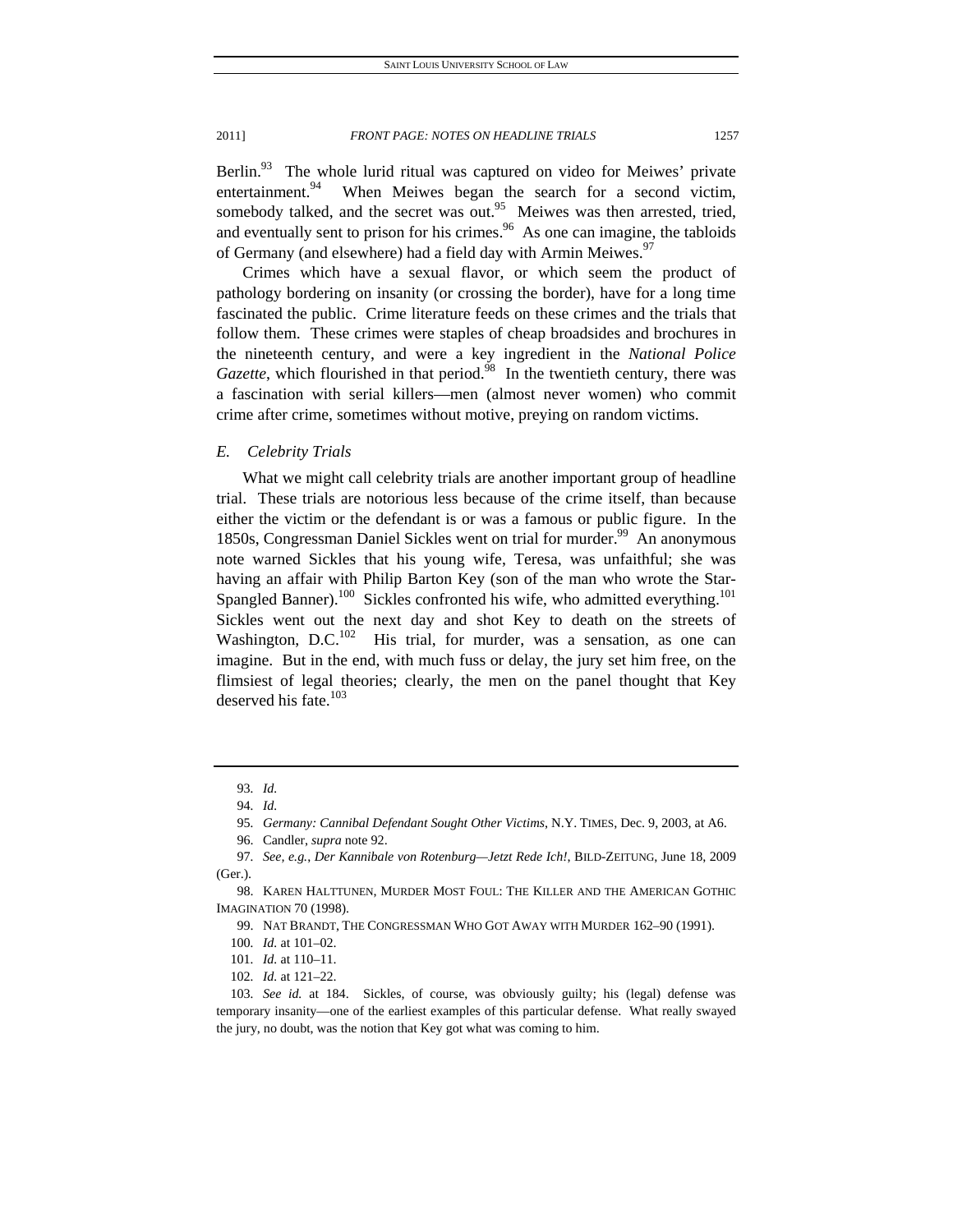O.J. Simpson—a football hero among other things—is the most famous of recent celebrity defendants.<sup>104</sup> His trial was an incredible media event, beamed into millions of homes on television and, indeed, watched all over the world. Here one might mention, too, the trials of Roscoe Arbuckle, generally known as "Fatty" Arbuckle, in Los Angeles. Arbuckle was an actor, comedian, and director of silent films—indeed, one of the most famous and successful.<sup>105</sup> In 1921, at a party which Arbuckle arranged, an aspiring actress, Virginia Rappe, became desperately ill; she died a few days later.<sup>106</sup> A friend of hers accused the actor of raping Rappe, and Rappe herself, before she died, had said something to the effect that Arbuckle had hurt her (though very likely this was misconstrued).<sup>107</sup> Arbuckle was arrested and put on trial for manslaughter.<sup>108</sup> There were three sensational trials. The first two ended in hung juries.<sup>109</sup> These were both celebrity trials and tabloid trials, with their scandalous overtones of sex and depravity in Hollywood. The third jury acquitted Arbuckle, who was almost certainly innocent of the charges.<sup>110</sup> But the trials had ruined his career, and probably shortened his life. Even though a jury had (finally) exonerated him, his ordeal had left behind a feeling, shared by many people, that he was actually guilty of the crime or, if innocent of *that* crime, that the charges of vice and debauchery must have had some substance behind them. $^{111}$ 

Indeed, the overlap between celebrity and tabloid crimes is quite common. Celebrity trials may overlap with other categories as well—the impeachment trial of President Clinton was in some ways a political trial, in some ways a trial about misconduct in office (perjury), in every regard a celebrity trial, and in other ways nothing more than a sordid tale about lust and sex in office—a tabloid trial par excellence.

Celebrity trials make headlines because they are often lurid, and because of the sheer power of the celebrity name. They are headline trials, too, for a much more mundane reason. The rich and famous can afford to hire the best, the most flamboyant, the most newsworthy lawyers. This was certainly true of O.J. Simpson. Thus, the rich and famous have the means and the will to turn their trials into media events—something that some poor wretch, accused of killing another poor wretch in a barroom brawl, can never aspire to.

 <sup>104.</sup> For celebrity trials, see generally GINI GRAHAM SCOTT, HOMICIDE BY THE RICH AND FAMOUS: A CENTURY OF PROMINENT KILLERS (2005).

<sup>105</sup>*. See* DAVID A. YALLOP, THE DAY THE LAUGHTER STOPPED: THE TRUE STORY OF FATTY ARBUCKLE 83–85 (1976).

<sup>106</sup>*. Id.* at 7–9.

<sup>107</sup>*. Id.* at 131–32.

<sup>108</sup>*. Id.* at 137, 253.

<sup>109</sup>*. Id.* at 241, 248.

 <sup>110.</sup> YALLOP, *supra* note 105, at 253.

<sup>111</sup>*. See id.* at 259–62.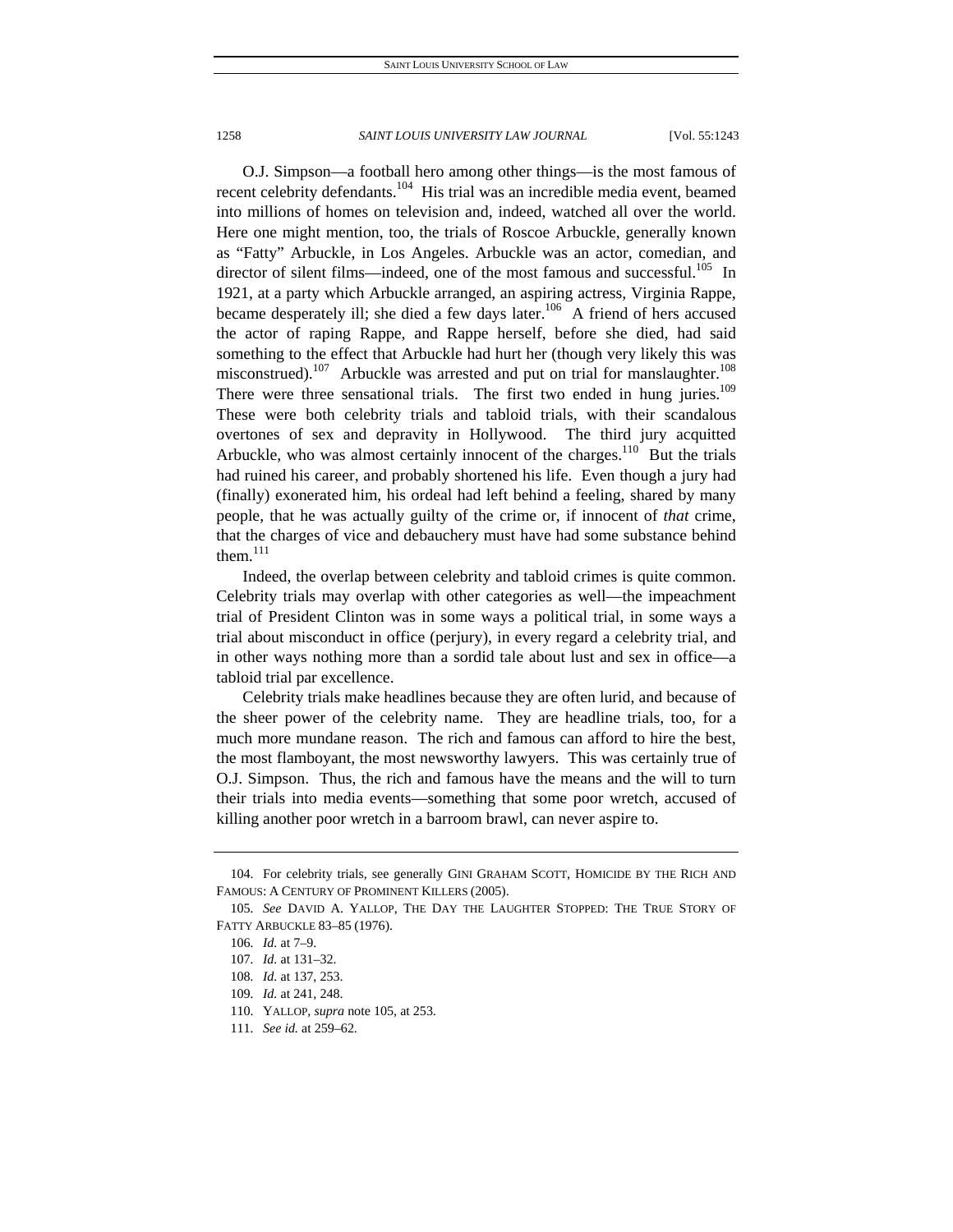Charles Guiteau shot President Garfield in broad daylight, in the Baltimore and Potomac Station, in Washington, D.C., in  $1881$ <sup>112</sup> Garfield died of his injuries.<sup>113</sup> Guiteau's trial was a perfect example of a trial that made headlines because of the identity of the *victim*. Guiteau readily confessed to shooting the President, and in any event, it was perfectly obvious that he had done so. $114$ The trial turned then, on his only defense, insanity.<sup>115</sup> Guiteau's behavior was certainly bizarre enough, and he made the trial into a weird kind of circus.<sup>116</sup> More basically, the trial became a battle between warring schools of psychiatry. To us, today, it seems obvious that Guiteau was insane, under any psychiatric theory one might muster.<sup>117</sup> But the jury was not inclined to be lenient or understanding in light of what Guiteau had done; he was convicted, sentenced to death, and hanged in 1882.<sup>118</sup>

In the early twentieth century, Harry K. Thaw, member of a rich and prominent family, went on trial for killing Stanford White, the leading American architect of his day.<sup>119</sup> The Thaw trial was both a celebrity trial and a prime example of a tabloid trial. Thaw murdered White because (according to Thaw) White had "ruined" Thaw's wife when she was sixteen.<sup>120</sup> The two men had been rivals for her affection; but she chose Thaw, and he became her husband. Evelyn Nesbit Thaw was "exquisitely lovely," and the trial was "the most spectacular . . . . that ever sucked dry the descriptive reservoirs of the American press."<sup>121</sup> The jury could not reach agreement. In a second trial, Thaw was found not guilty by reason of insanity.<sup>122</sup>

Bruno Hauptmann went on trial in 1935, for kidnapping and murdering the infant child of Charles Lindbergh, a tremendous national hero.<sup>123</sup> Thirty-five years later, Charles Manson went on trial in 1970, for murdering (among others) the actress Sharon Tate.<sup>124</sup> Manson did not commit the crimes himself;

 <sup>112.</sup> CHARLES E. ROSENBERG, THE TRIAL OF THE ASSASSIN GUITEAU: PSYCHIATRY AND LAW IN THE GILDED AGE 3–6 (Midway reprt. ed. 1989) (1968).

<sup>113</sup>*. Id.* at 10.

<sup>114</sup>*. See id.* at 5.

<sup>115</sup>*. See id.* at 155–57.

<sup>116</sup>*. See, e.g.*, *id.* at 162–63.

 <sup>117.</sup> Clinicians in the twentieth century who studied the case, tended to agree that Guiteau was a paranoid schizophrenic. ROSENBERG, *supra* note 112, at xiii.

<sup>118</sup>*. Id.* at 223, 232, 238.

<sup>119</sup>*. See* IRVIN S. COBB, EXIT LAUGHING 198 (1941).

<sup>120</sup>*. See* GERALD LANGFORD, THE MURDER OF STANFORD WHITE 101–02 (1962); *Emotional Insanity: The Thaw Defense*, N.Y. TIMES, June 29, 1906, at 1.

 <sup>121.</sup> COBB, *supra* note 119, at 198–99.

<sup>122</sup>*. Id.* at 242.

 <sup>123.</sup> JIM FISHER, THE LINDBERGH CASE 3, 267 (1987).

 <sup>124.</sup> Douglas Robinson, *Manson Called a Megalomaniac By Prosecutor as Trial Begins*, N.Y. TIMES, July 25, 1970, at 22. For background on the Manson trial generally, see VINCENT BUGLIOSI, HELTER SKELTER: THE TRUE STORY OF THE MANSON MURDERS (1974).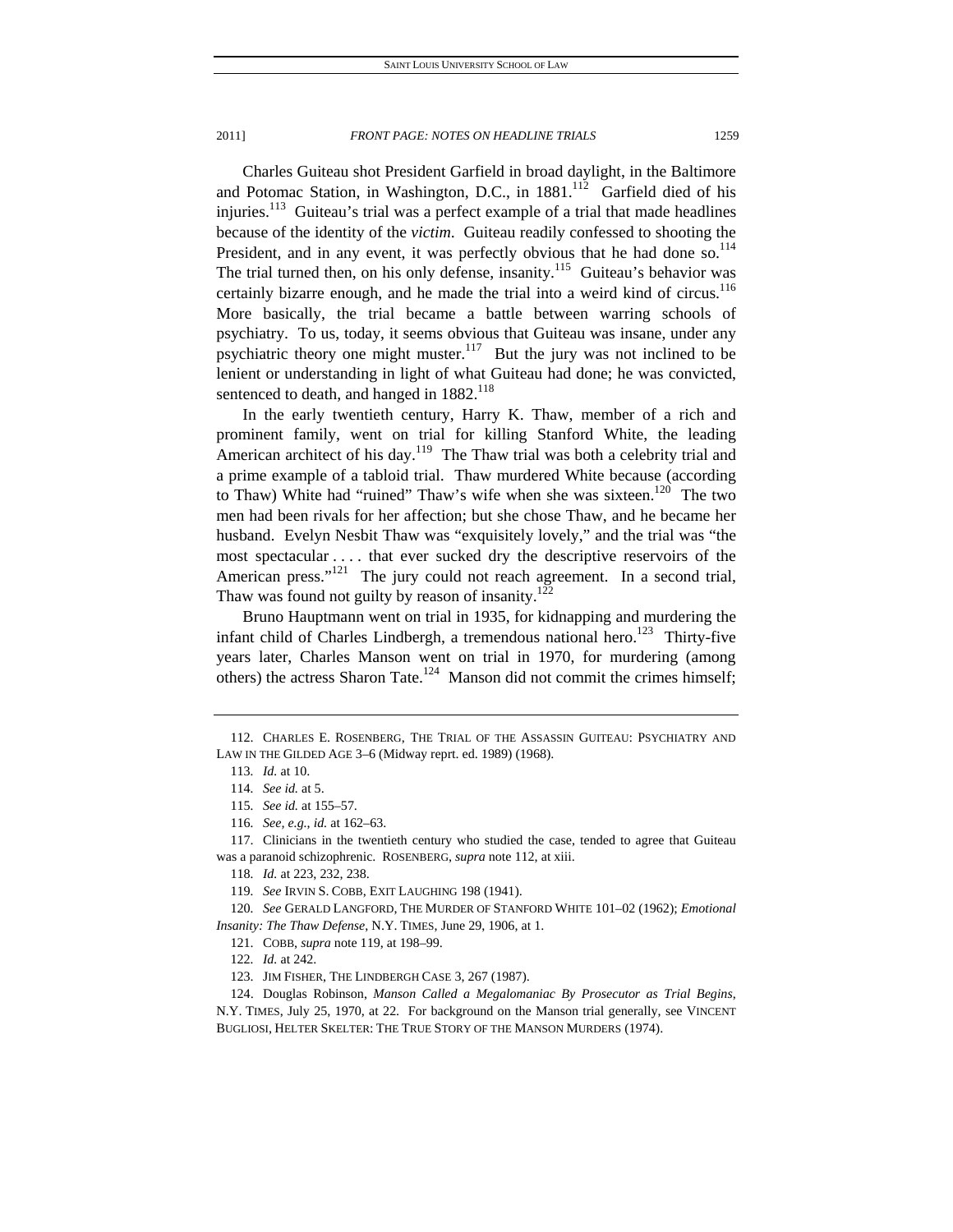he was the leader of a strange and cult-like group, which carried out this murder, and others.<sup>125</sup> The Manson case had both celebrity and tabloid aspects and generated enormous heat and noise. Lee Harvey Oswald assassinated President Kennedy in  $1963$ <sup>126</sup> Oswald was quickly captured; but in the event, he never went on trial; Jack Ruby murdered him.<sup>127</sup> Ruby's trial, which followed, was in a sense a celebrity trial at one remove.<sup>128</sup>

## *F. Whodunit Trials*

Another category can be called whodunit trials. These trials gain their special tingle of excitement from uncertainty—from an air of mystery and doubt. Was the defendant guilty or innocent? The fictional criminal lawyer, Perry Mason, appeared in about eighty novels written by Erle Stanley Gardner, starting in the 1930s. In each of the books, Mason represents a client accused of murder. These clients, unlike real-life clients, are invariably innocent (though they always *seem* guilty, which is why they are put on trial). At the trial, Mason, through masterful deduction or cross-examination, succeeds in unmasking the real killer and saving his client. Real life can be much more ambiguous—and tantalizing. Mystery and uncertainty were clearly aspects of the Lizzie Borden trial (of which more later). Lizzie was accused of the brutal axe-murder of her father and step-mother.<sup>129</sup> Book after book has been written, presenting new and different "solutions" to the mystery of who killed the senior Bordens.<sup>130</sup>

There were elements of mystery and uncertainty, too, in the notorious case of Dr. Sam Sheppard, in the 1950s. Dr. Sheppard was convicted of murdering his pregnant wife, Marilyn, in  $1954$ <sup>131</sup> Sheppard was an osteopath; the Sheppards were well-to-do suburbanites in the Cleveland area.<sup>132</sup> Dr. Sheppard hardly fit the conventional image of a killer. He insisted all along that he was innocent of the crime.<sup>133</sup> He claimed that an intruder—a bushyhaired stranger—was the real killer, that Sheppard had fought with the man, and was injured himself.<sup>134</sup> Sheppard argued that he could not have inflicted

 <sup>125.</sup> Robinson, *supra* note 124.

 <sup>126.</sup> JOHN KAPLAN & JON R. WALTZ, THE TRIAL OF JACK RUBY 1 (1965).

<sup>127</sup>*. See id.* at 3.

<sup>128</sup>*. See id.* at 12.

 <sup>129.</sup> EDWARD D. RADIN, LIZZIE BORDEN: THE UNTOLD STORY 2–3 (2d prtg. 1961).

 <sup>130.</sup> The most likely "solution" is the most obvious one—Lizzie was guilty.

 <sup>131.</sup> Sheppard v. Maxwell, 384 U.S. 333, 335–38 (1966).

 <sup>132.</sup> Sheppard v. Maxwell, 231 F. Supp. 37, 39 (S.D. Ohio 1964).

<sup>133</sup>*. Sheppard*, 384 U.S. at 340.

<sup>134</sup>*. Id.* at 336; *see also* CYNTHIA L. COOPER & SAM REESE SHEPPARD, MOCKERY OF JUSTICE: THE TRUE STORY OF THE SHEPPARD MURDER CASE 153-54, 290 (1995). The coauthor of the book, Sam Reese Sheppard, is the son of Doctor Sheppard.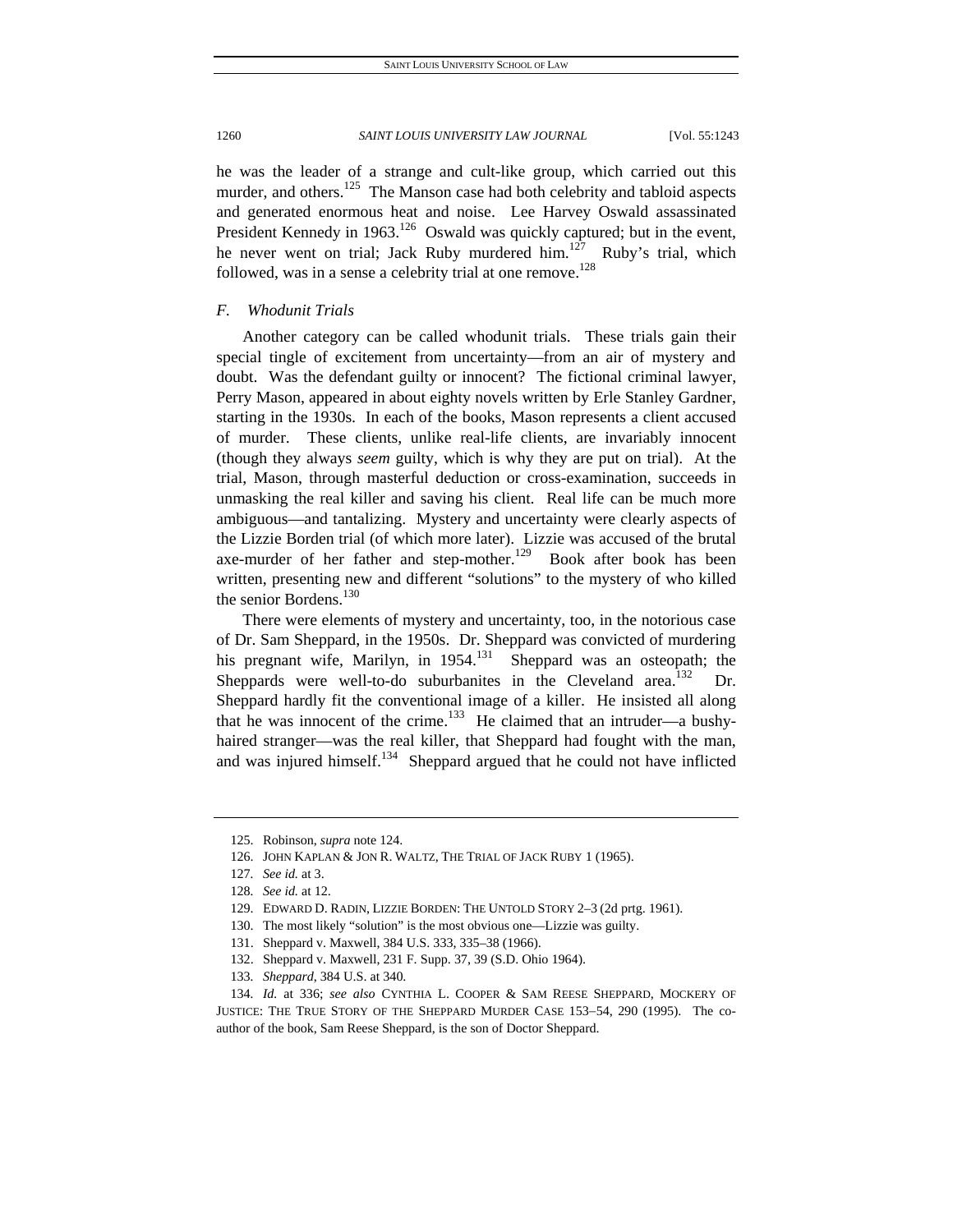his injuries on himself, $135$  also, that there was no blood on him, as there should have been, had he been the actual killer.<sup>136</sup> The jury convicted him, however, and he was sentenced to life in prison.<sup>137</sup> Ten years later, the United States Supreme Court ordered a new trial.<sup>138</sup> Eight justices felt that the proceedings had been so tainted with hysteria and publicity that Dr. Sheppard had not had a fair trial.<sup>139</sup> The opinion referred to the "bedlam" that "reigned at the courthouse" and the "carnival atmosphere" of the proceedings. $^{140}$  At the second trial, Sheppard was acquitted.<sup>141</sup> There are strong suggestions that Dr. Sheppard had been telling the truth, that he was innocent of the crime, and that there really was a murderous intruder, $142$  but an element of mystery still hangs about the case.

Mystery also surrounds the case of Claus von Bulow. Von Bulow, a handsome European, married an American heiress (she had once been married to an Austrian prince).<sup>143</sup> Von Bulow's wife, nicknamed Sunny, went into a coma in 1980.<sup>144</sup> Was this attempted murder? Had Claus injected her with insulin? She was still alive at the time of the trial but "curled in the fetal position  $\dots$  a tube implanted in her throat and a feeding tube in her mouth."<sup>145</sup> Tons of newsprint and enormous amounts of television time were spent on this rather baffling case. The jury deliberated for six days, and then found Von Bulow guilty. The conviction was reversed on appeal, and a second trial resulted in acquittal. Nobody knows for sure whether Claus von Bulow was guilty or not. This case had, of course, strong elements of a tabloid trial as well.

In 1902, Albert T. Patrick went on trial, accused of murdering William Marsh Rice, a very wealthy man (and the founder of Rice University).<sup>146</sup> Charles Jones, Rice's valet, had actually done the evil deed, with chloroform.<sup>147</sup> The prosecution felt that Patrick, a lawyer, was the mastermind

 146. For an account of this case, see MARTIN L. FRIEDLAND, THE DEATH OF OLD MAN RICE: A TRUE STORY OF CRIMINAL JUSTICE IN AMERICA, at ix, 6 (1994).

 <sup>135.</sup> JACK P. DESARIO & WILLIAM D. MASON, DR. SAM SHEPPARD ON TRIAL: THE PROSECUTORS AND THE MARILYN SHEPPARD MURDER 89 (2003).

 <sup>136.</sup> COOPER & SHEPPARD, *supra* note 134, at 109.

<sup>137</sup>*. Sheppard*, 231 F. Supp. at 40.

<sup>138</sup>*. Sheppard*, 384 U.S. at 363.

<sup>139</sup>*. Id.*

<sup>140</sup>*. Id.* at 355, 358.

 <sup>141.</sup> COOPER & SHEPPARD, *supra* note 134, at 329 n.4.

<sup>142.</sup> *Id.* at 117, 153-54.

 <sup>143.</sup> Susan J. Drucker & Janice Platt Hunold, *The Claus von Bulow Retrial: Lights, Camera, Genre?*, *in* POPULAR TRIALS: RHETORIC, MASS MEDIA, AND THE LAW, *supra* note 77, at 133, 133.

<sup>144</sup>*. Id.*

<sup>145</sup>*. Id.*

<sup>147.</sup> *Id.* at 111-13, 278.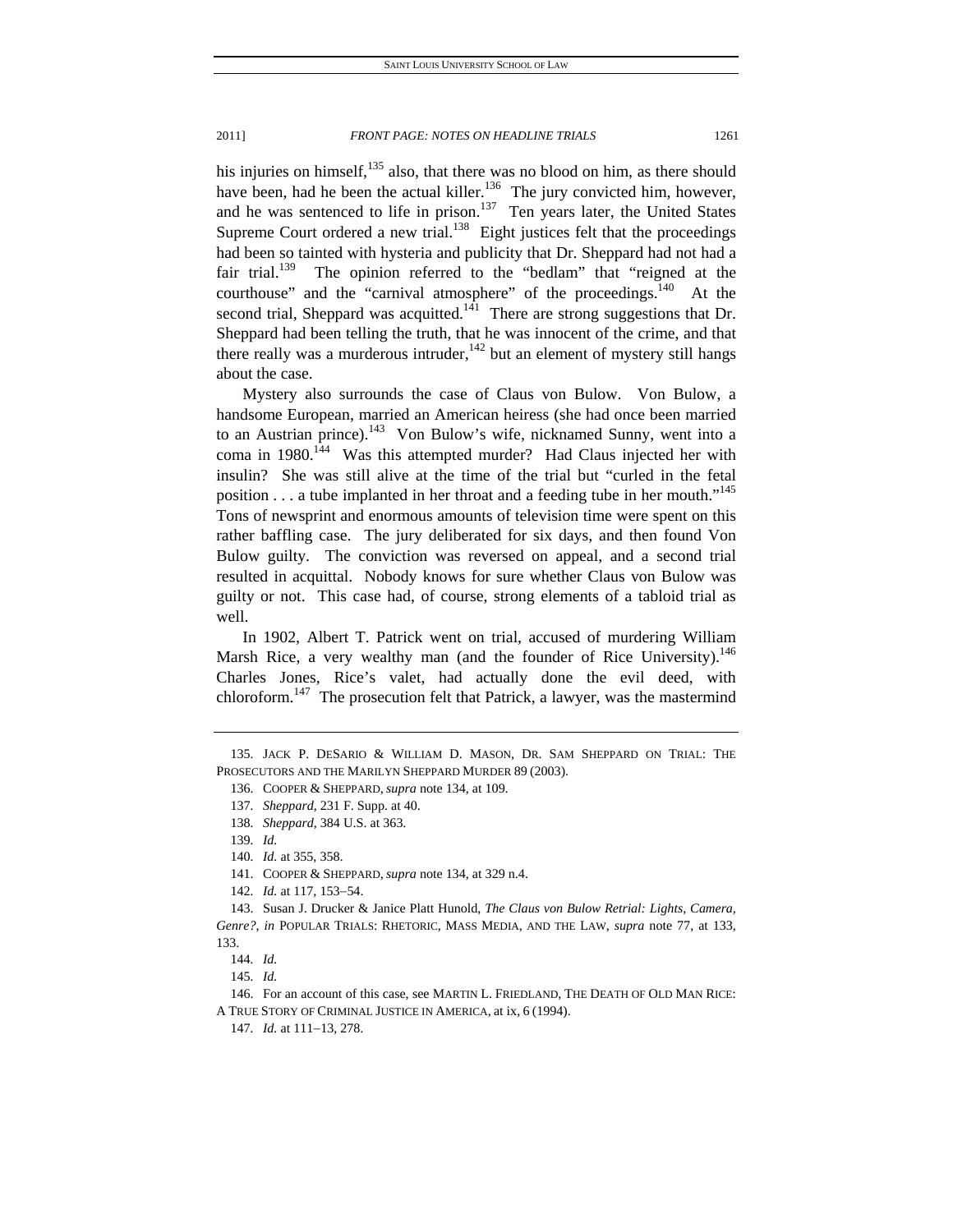behind the affair.<sup>148</sup> Patrick was tried, found guilty, and sentenced to death.<sup>149</sup> Patrick was certainly up to no good, and he probably forged Rice's will; but whether Patrick was actually guilty of planning the murder is another question. Ultimately, the sentence was commuted to life imprisonment, and in 1912, the governor of New York pardoned Patrick.<sup>150</sup> "There has always been," he said, "an air of mystery in this important case."<sup>151</sup>

In my own town, Stanford, California, the celebrated case of David Lamson falls into the category of "whodunit."<sup>152</sup> Lamson, who worked for the Stanford University Press, was accused of murdering his wife in 1933.<sup>153</sup> She was found dead in her bathroom, with a wound on the back of her neck; there was blood everywhere in the room.<sup>154</sup> The police insisted that her death was foul play; Lamson insisted that it must have been an accident.<sup>155</sup> In any event, there was no obvious motive—the couple seemed to be happily married—and Lamson never wavered in his claim of total innocence. The case was "frontpage news throughout" the summer of 1933; newspapers "hired motorcycle couriers to speed the copy and photos back from the courthouse and police headquarters."<sup>156</sup> At the trial, Lamson was convicted and sentenced to death.<sup>157</sup> His conviction was reversed on appeal.<sup>158</sup> A second trial resulted in a hung jury.<sup>159</sup> A third trial was "aborted due to jury list irregularities."<sup>160</sup> The fourth trial resulted in another hung jury; and the prosecution basically gave up at this point.<sup>161</sup> To this day, the case remains a mystery: did he or did he not murder his wife?

David Lamson's life was saved, because the California Supreme Court thought the evidence against him was too weak to bear the burden of the verdict. Two subsequent juries simply could not agree on guilt or innocence. This of course is relatively rare. Trials normally end in a blunt and definitive way: guilty or not guilty. And usually, these trials put all doubt to rest (for the public, at any rate). But not always. O.J. Simpson is an outstanding example;

<sup>148</sup>*. Id.* at xi.

<sup>149</sup>*. Id.* at 236–37.

<sup>150</sup>*. Patrick Freed by Dix After 12-Year Fight*, N.Y. TIMES, Nov. 28, 1912, at 1.

<sup>151</sup>*. Id.*

 <sup>152.</sup> Bernard Butcher, *Was it Murder?*, STAN. MAG., Jan./Feb. 2000, *available at*  http://www.stanfordalumni.org/news/magazine/2000/janfeb/articles/lamson.html.

<sup>153</sup>*. Id.*

<sup>154</sup>*. Id.*

<sup>155</sup>*. Id.*

<sup>156</sup>*. Id.*

 <sup>157.</sup> Butcher, *supra* note 152. On death row, Lamson wrote a book. *See* DAVID LAMSON, WE WHO ARE ABOUT TO DIE: PRISON AS SEEN BY A CONDEMNED MAN (1936).

 <sup>158.</sup> Butcher, *supra* note 152.

<sup>159</sup>*. Id.*

<sup>160</sup>*. Id.*

<sup>161</sup>*. Id.*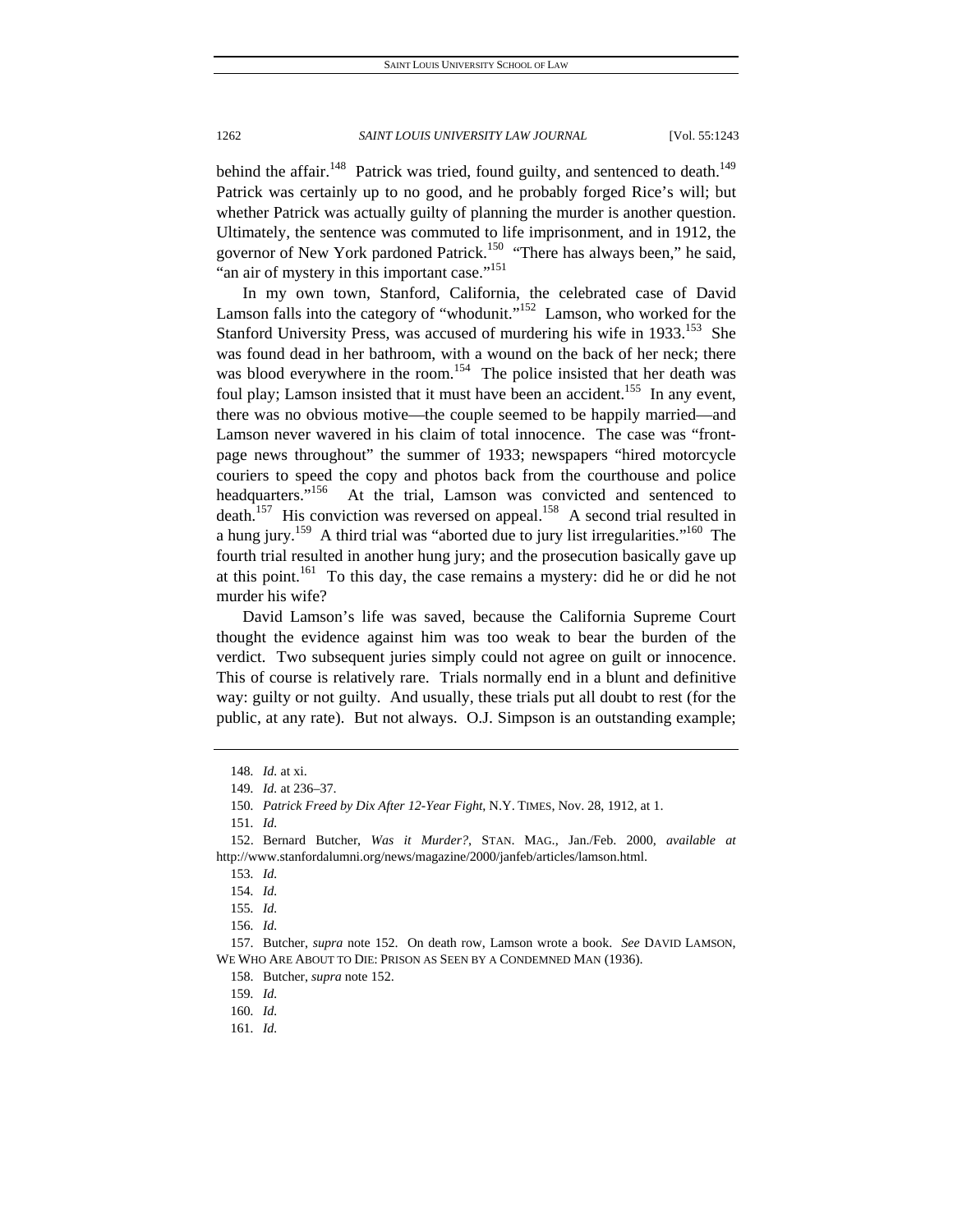millions of people are convinced he murdered his wife, and never mind what the jury decided. There are those who insist that Bruno Hauptman did not kill the Lindbergh baby. There are some who think that William Heirens was the victim of a frame-up. The police, so the theory goes, desperately needed to come up with a solution to the vicious crimes that horrified Chicago; they simply had to pin the crime on someone. In some cases, the doubts come long after the trial itself has ended, and in some of these cases, the doubts can never be removed.

## *G. Soap Opera Trials*

A seventh category I call soap opera trials—trials arising out of lovetriangles, trials that originate in romantic entanglements, in disappointments in love, in lovers who are abandoned or scorned, and similar situations. In Oakland, California, the trial of Clara Fallmer, in the 1890s, was headline news. Clara was a young girl, seduced and abandoned—or so she said—by young Charlie La Due.<sup>162</sup> Clara, fifteen years old and pregnant, shot Charlie on the streets of Oakland in 1897.<sup>163</sup> He died of his wounds.<sup>164</sup> Clara was on trial for murder, and the newspapers breathlessly covered every aspect of the trial.<sup>165</sup> The Sickles trial, too, had something of this flavor, and in many indeed of the more sensational trials, indeed, love or at least sex plays a major role. Claus von Bulow had a mistress, and so did Scott Peterson, who was accused of killing his wife and unborn baby.<sup>166</sup>

Soap opera trials are often celebrity trials, or tabloid trials, or both. Most of the defendants in these trials have been men, but occasionally a woman sits in the dock. Here, one might mention the trial of Laura D. Fair, who shot her lover, Alexander D. Crittenden, a San Francisco lawyer, in 1870, on board a ferry boat in San Francisco Bay.<sup>167</sup> A sensational trial followed. Her defense was (temporary) insanity, brought on by delayed menstruation.<sup>168</sup> The jury, however, after less than an hour of discussion, found Laura Fair guilty of the crime.<sup>169</sup> The Supreme Court of California reversed and remanded the case for a second trial.<sup>170</sup> This jury found Laura not guilty "by reason of insanity."<sup>171</sup>

 <sup>162.</sup> FRIEDMAN & PERCIVAL, *supra* note 20, at 239–40.

<sup>163</sup>*. Id.* at 239.

<sup>164</sup>*. Id*.

<sup>165</sup>*. Id.*

 <sup>166.</sup> Carolyn Marshall, *Jury Finds Scott Peterson Guilty of Wife's Murder*, N.Y. TIMES, Nov. 13, 2004, at A10. Peterson was convicted. *Id.*

 <sup>167.</sup> GORDON MORRIS BAKKEN & BRENDA FARRINGTON, WOMEN WHO KILL MEN: CALIFORNIA COURTS, GENDER, AND THE PRESS 19 (John R. Wunder ed., Law in the Am. West Ser., 2009).

<sup>168</sup>*. Id.*

<sup>169</sup>*. Id.* at 34.

<sup>170</sup>*. Id.* at 37.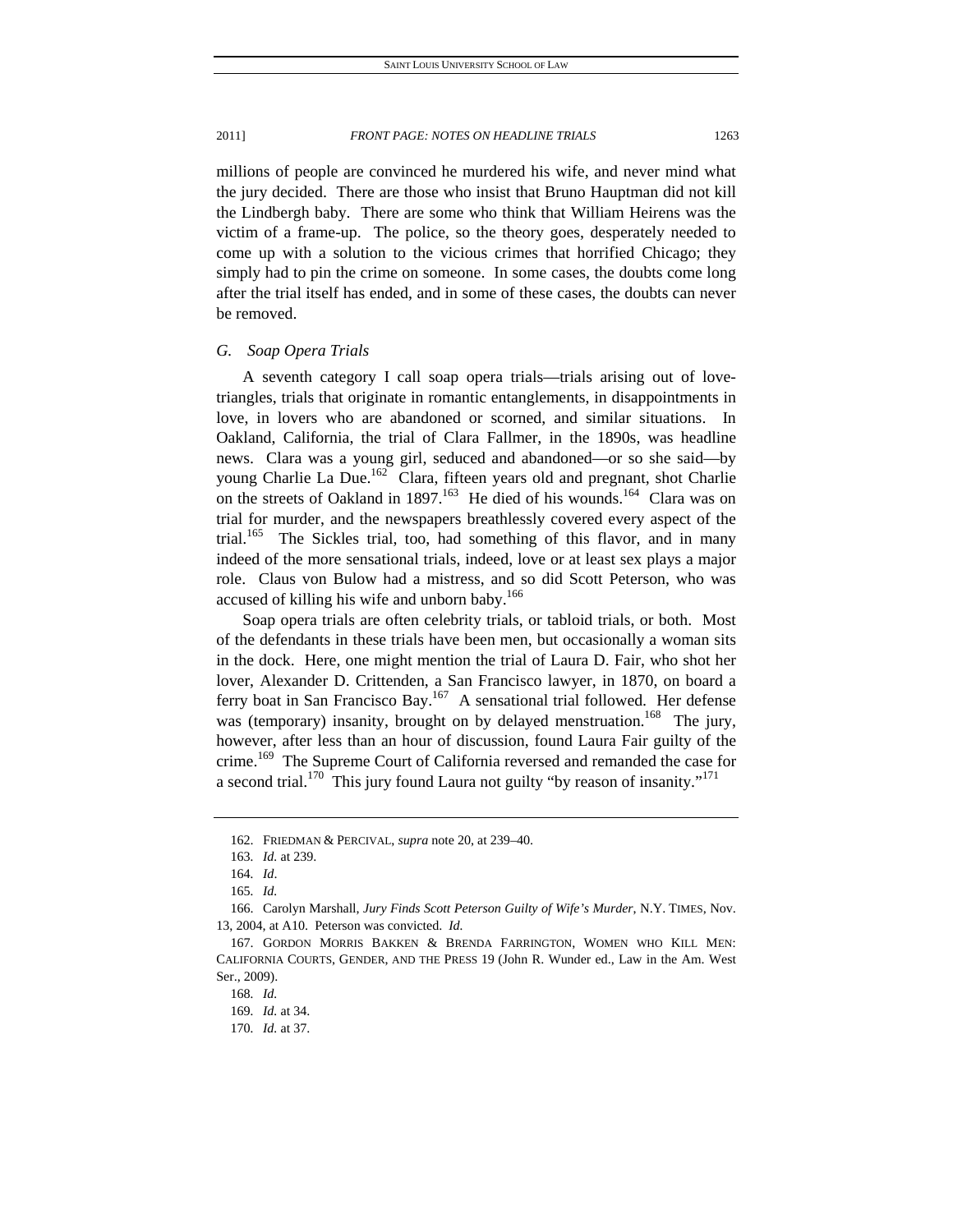## *H. Worm in the Bud Trials*

An eighth and particularly interesting category is one I call worm in the bud trials.<sup>172</sup> These are trials that catch the public fancy because they expose the sleazy underside of prominent or respectable society. The Thaw-White case was sensational, at least in part, because it seemed to expose the raw reality behind the life-styles of the rich and famous, the seamy habits and sex lives of members of Broadway and high society. The Fatty Arbuckle case did the same for Hollywood. In a more muted but perhaps more significant form, this was probably an aspect of the Lizzie Borden trial. The case ripped aside a curtain that covered and concealed a kind of dry-rot, a concealed pathology, and one which (arguably) was eating away at the pillars of respectable society.

The notion of the "worm in the bud" was a prominent feature of the Loeb-Leopold case, another (of many) that has been called the "crime of the century."<sup>173</sup> The two young, rich, and intelligent defendants, Nathan Leopold and Richard Loeb, had murdered a fourteen-year-old boy, Bobby Franks, apparently just for the thrill of it and to show that they could commit the perfect crime.<sup>174</sup> But their crime turned out to be very far from perfect. Loeb and Leopold were soon caught.<sup>175</sup> They both confessed that they had killed Bobby Franks.<sup>176</sup> What followed, then, was not strictly speaking a trial at all; the issue was punishment and sentencing. The Loeb and Leopold families hired Clarence Darrow, paying him an enormous fee to try to persuade the judge not to impose the death penalty (in the event, the judge did spare their lives).<sup>177</sup> Many people saw something sinister and disturbing in this whole affair: a collapse of traditional values, a kind of moral decay that affected rich, spoiled kids. This was perhaps also the case with the so-called preppy murder, the murder of Jennifer Levin, strangled in Central Park, New York City, by Robert E. Chambers, Jr., in 1986. Chambers hardly fit the image of a "preppy," but the case did give off a troublesome aura: an aura of dissolute, hedonistic, sex-mad youth. Much of this, to be sure, was nothing more than media hype.

## *I. Who Would Have Thought?*

A sub-category of worm in the bud trials might be called: who would have thought? Jack the Ripper and other serial killers seem like monsters—

<sup>171</sup>*. Id*.

 <sup>172.</sup> I take the phrase from RONALD PEARSALL, THE WORM IN THE BUD: THE WORLD OF VICTORIAN SEXUALITY, at xi, xii (1969).

<sup>173</sup>*. See* HAL HIGDON, THE CRIME OF THE CENTURY: THE LEOPOLD AND LOEB CASE (1975). 174*. Id.* at 95, 134–35, 319.

<sup>175</sup>*. Id.* at 86.

<sup>176</sup>*. Id.* at 95.

<sup>177</sup>*. Id.* at 135, 266.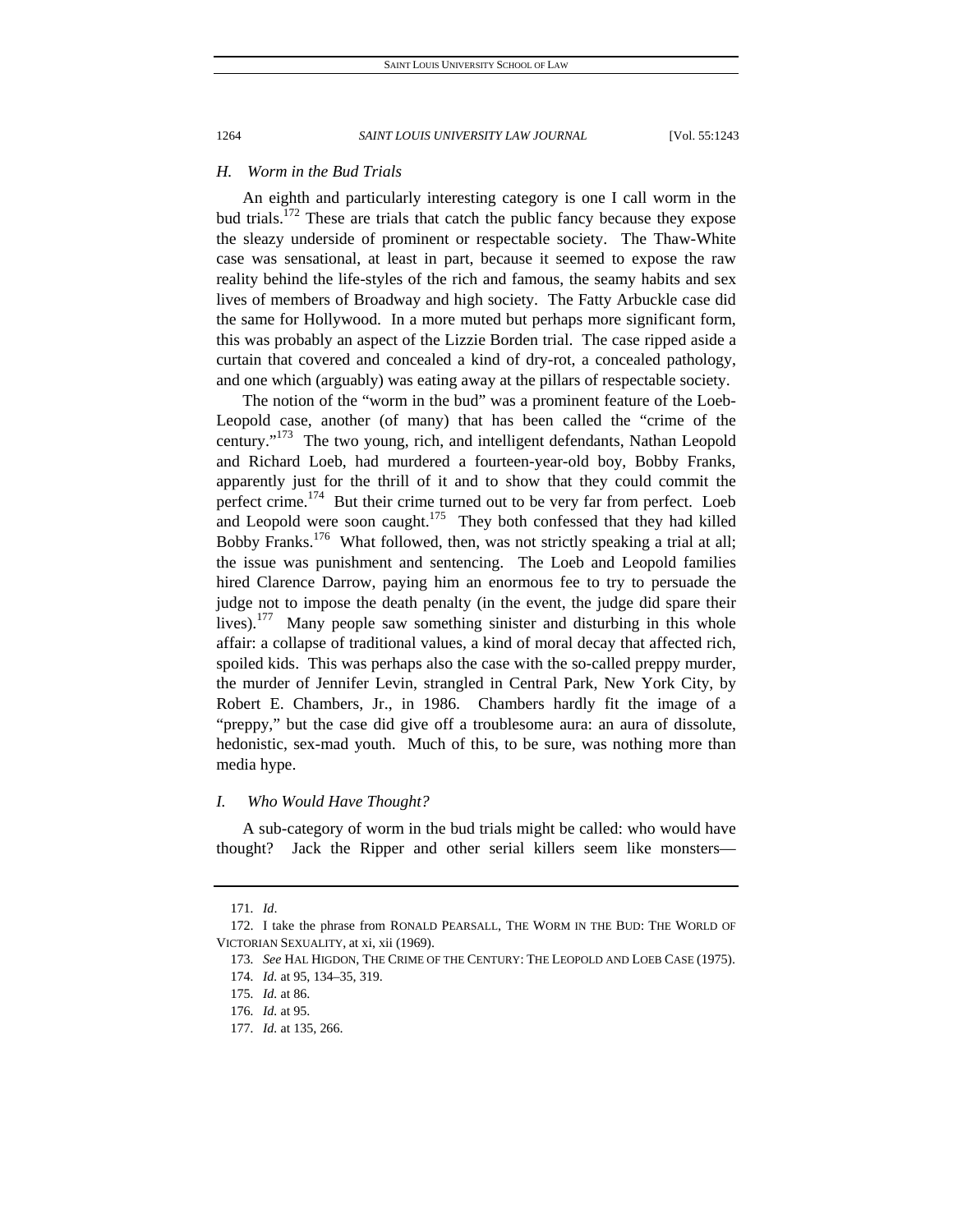deranged, abnormal, almost creatures from another planet. A different kind of shock and titillation comes when the horror resides closer to home, in places, or with people, that are supposed to be innocuous or even beneficial. Who, for example, would have imagined that a mild-mannered, bespectacled English doctor, Harvey A. Crippin, could have murdered his wife and stashed her body in his cellar? $178$  Who, for that matter, would have thought that a church-going spinster, like Lizzie Borden, could have dispatched her father and stepmother with an axe? Or, more recently, that Scott Peterson, a fertilizer salesman with no criminal record, could have murdered his pregnant wife?<sup>179</sup> Or that people who ran a day-care center in Los Angeles might have been guilty of all sorts of Satanic practices and gross abuse of children?<sup>180</sup> This was the charge in the notorious McMartin case in Los Angeles, on which more below.

The Parkman-Webster case produced one of the most famous nineteenth century trials. A professor in the Harvard Medical School, John Webster, was accused of murdering another professor, George Parkman, and chopping his body in pieces.<sup>181</sup> Medical school professors are not exactly celebrities, but they are prominent people in their community, and to accuse one professor of murdering another is a surprising and shocking event. Parkman, moreover, was a member of an old, rich, and very prominent Boston family.<sup>182</sup> There was a good deal of circumstantial evidence, and Webster, who was heavily in debt to Parkman, had an obvious motive for killing his colleague.<sup>183</sup> The jury found Webster guilty of the murder, after a long and memorable trial, presided over by Lemuel Shaw.<sup>184</sup> Attempts to get clemency for Webster were unsuccessful, and he was hanged.<sup>185</sup> He was, in all likelihood, guilty of killing Dr. Parkman, but there are still some questions about the how and the why.<sup>186</sup>

## *J. Moral Panic Trials*

A ninth category we can call moral panic. This is not a common type, but it can be exceedingly important. "Moral panic" refers to a kind of mass hysteria, an irrational fear that grips the community and spreads like some sort of infectious disease. The (American) granddaddy of these trials is, of course, the Salem witchcraft trials. These trials, of course, came long before the age of

 <sup>178.</sup> TOM CULLEN, THE MILD MURDERER: THE TRUE STORY OF THE DR. CRIPPEN CASE 15, 23–24 (1977).

 <sup>179.</sup> Marshall, *supra* note 166.

<sup>180</sup>*. See generally* PAUL EBERLE & SHIRLEY EBERLE, THE ABUSE OF INNOCENCE: THE MCMARTIN PRESCHOOL TRIAL (1993).

 <sup>181.</sup> HELEN THOMSON, MURDER AT HARVARD 39, 151 (1971).

<sup>182</sup>*. Id.* at ix, 131.

<sup>183</sup>*. Id.* at 138, 140–41.

<sup>184</sup>*. Id.* at 229–30, 238.

<sup>185</sup>*. Id.* at 260–62, 272.

<sup>186</sup>*. See* THOMSON, *supra* note 181, at 151–53.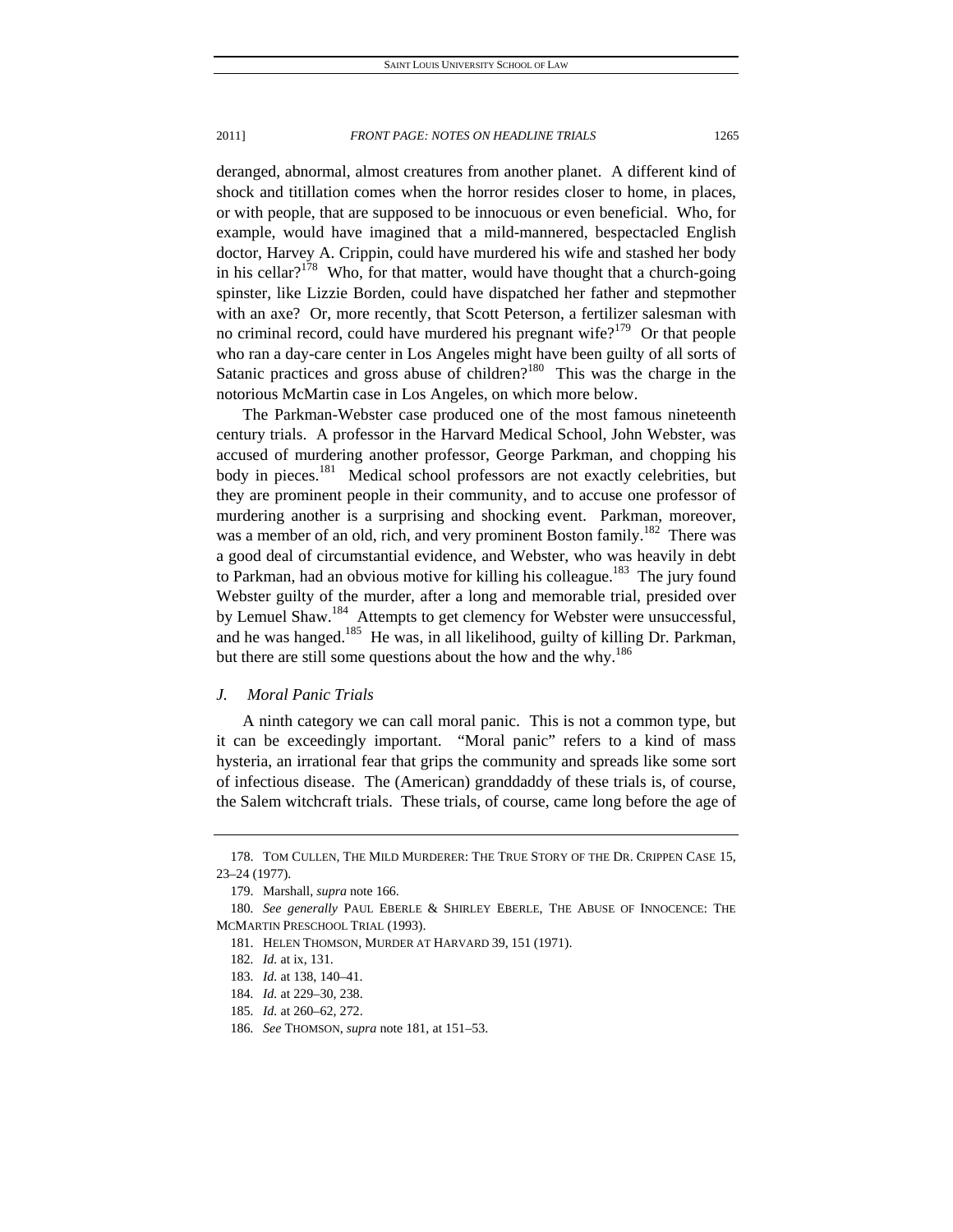headlines, but in the small, ingrown New England communities, these trials created an enormous stir.<sup>187</sup> These trials fed on popular beliefs about a vast, satanic conspiracy.<sup>188</sup> Some of the trials during the McCarthy period, resting on fears of a huge, secret Communist underground, had something of the same flavor. There are, to be sure, many differences. Almost nobody today takes witchcraft seriously, and the whole episode in Salem is viewed as a kind of mass delusion. The emotional fervor that led to and fed on McCarthyism was arguably a kind of moral panic, but there *was* an actual Soviet Union and actual spies and a real conspiracy.<sup>189</sup> The reaction, of course, was often misguided, overdone, aimed at the wrong targets, and the motives behind McCarthyism were, to say the least, politically suspect.

The infamous McMartin daycare trial in southern California, in the 1980s, was a more recent example.<sup>190</sup> This was the longest and most expensive trial in American history.<sup>191</sup> It began with accusation of sexual abuse, directed against the employees of a daycare center.<sup>192</sup> The woman who made these accusations, Judy Johnson, was mentally ill, a paranoid schizophrenic, and a chronic alcoholic who died of liver disease a few years later.<sup>193</sup> But the accusations snowballed. Dozens of parents came to believe that the employees of the daycare center were sexually abusing the children and indulging in horrendous satanic rituals.<sup>194</sup> The charges were almost certainly completely unjustified, but they led to a series of sensational trials and spawned satellite trials in many other cities.<sup>195</sup> In the end, none of the McMartin defendants were convicted, but not all of the defendants in the satellite trials were so fortunate.<sup>196</sup>

The trials during the McCarthy period were also, of course, political trials, and the McMartin trials had definite tabloid elements. But these trials also had

<sup>187</sup>*. See* CAROL F. KARLSEN, THE DEVIL IN THE SHAPE OF A WOMAN: WITCHCRAFT IN COLONIAL NEW ENGLAND 35 (1987).

 <sup>188.</sup> There is a large literature on these trials*. See, e.g.*, PAUL BOYER & STEPHEN NISSENBAUM, SALEM POSSESSED: THE SOCIAL ORIGINS OF WITCHCRAFT (1974); KARLSEN, *supra* note 187.

 <sup>189.</sup> There is a huge literature on McCarthy and McCarthyism. *See, e.g.*, ARTHUR J. SABIN, IN CALMER TIMES: THE SUPREME COURT AND RED MONDAY (1999); ARTHUR J. SABIN, RED SCARE IN COURT: NEW YORK VERSUS THE INTERNATIONAL WORKERS ORDER (1993); ELLEN SCHRECKER, MANY ARE THE CRIMES: MCCARTHYISM IN AMERICA (1998).

 <sup>190.</sup> On these trials, see EBERLE & EBERLE, *supra* note 180; DEBBIE NATHAN & MICHAEL SNEDEKER, SATAN'S SILENCE: RITUAL ABUSE AND THE MAKING OF A MODERN AMERICAN WITCH HUNT (1995).

<sup>191</sup>*. 2d Trial Opens in Preschool Molestation Case*, N.Y. TIMES, May 8, 1990, at A13.

 <sup>192.</sup> NATHAN & SNEDEKER, *supra* note 190, at 70, 88–89.

<sup>193</sup>*. Id.* at 92.

<sup>194</sup>*. Id.* at 84–85.

<sup>195</sup>*. Id.* at 92, 107–09.

<sup>196</sup>*. See id.* at 92, 108.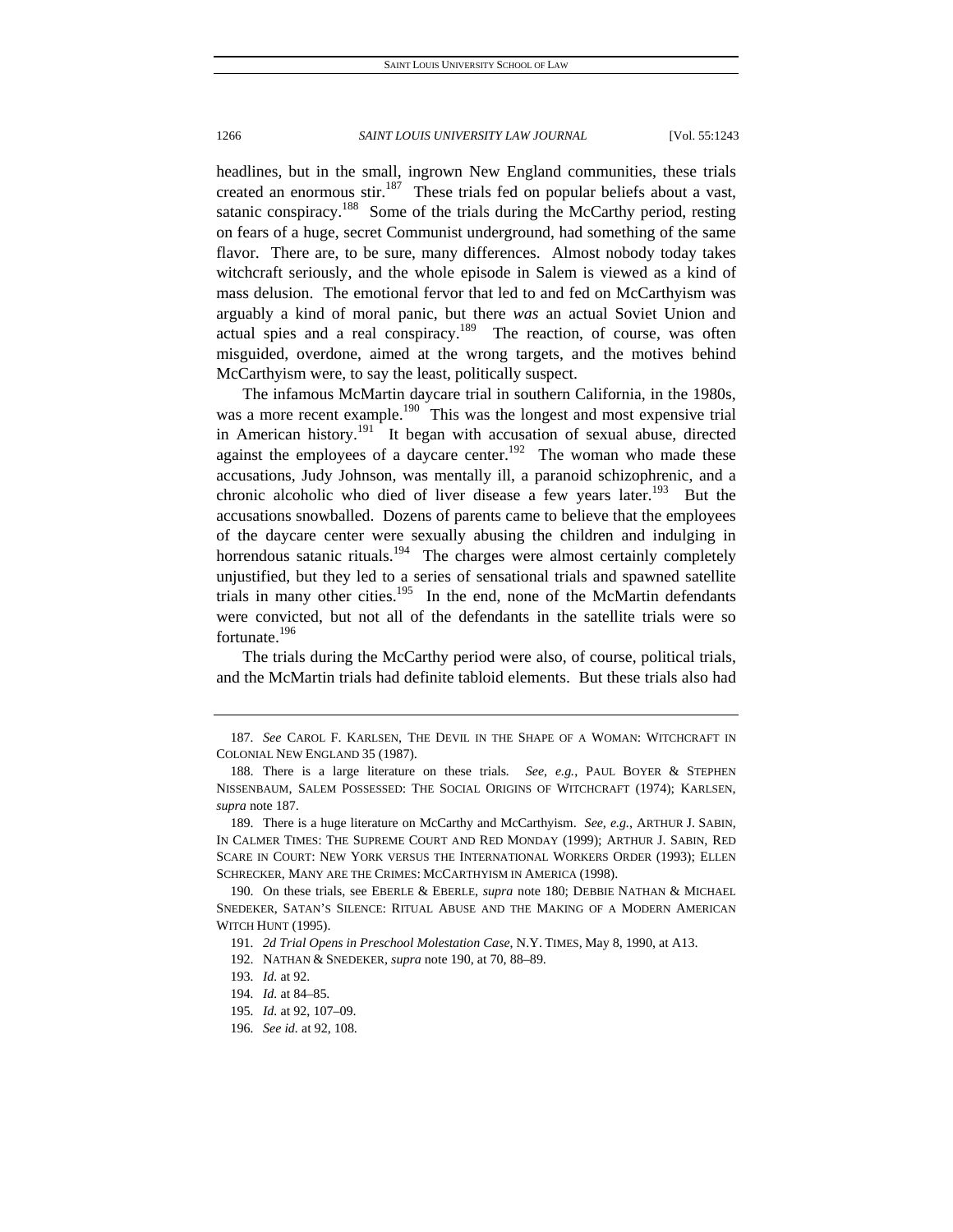their own distinctive features. Moral panics do not come from nowhere, and in each case, some aspects of the social context touches off the panic. This explains why these episodes spread so rapidly and with such dangerous side effects.

#### II. THE ROLE OF THE MEDIA

But indeed, each category has meaning and interest for the study of social history. Each of them tells us something about our society and, more and more, about the role of the media in that society. Indeed, the media have become a critical factor in explaining the why and the wherefore of headline trials.

In the discussion so far, I have stressed characteristics of the crime itself and of the protagonists and classified cases accordingly. Now we ask: what makes these cases notorious? When a President is assassinated, the answer is obvious. The type of crime also plays an important part—the bizarre and the lurid attract attention or the sheer scale, as in Timothy McVeigh's attack on the federal building in Oklahoma.<sup>197</sup> Sometimes, the case is part of a larger American drama. Race relations, for example, have been a salient aspect of American political and social life for centuries. In some of the great trials, race has been the elephant in the room. The Massie-Fortescue trials in Hawaii were a drama about white supremacy on the multi-racial island of Hawaii. The Scottsboro case arose out of the tortured history of race relations in the American south.

But in some cases it is, on first blush, hard to see exactly why a particular case became *so* notorious. It is tempting, sometimes, to say that the explanation lies outside the case itself: in the media, or rather, in the coverage of the case, and the way the media stirred up the pot. The Sam Sheppard case is the classic example. No doubt the case would have attracted some attention under any circumstances. But the Cleveland newspapers had a field day with it.<sup>198</sup> They decided, early on, that Sheppard had killed his wife, and they demanded action from the authorities.<sup>199</sup> They were partly responsible, too, for the atmosphere in the courtroom—the excitement, the turmoil, the crowds of reporters—an atmosphere so exaggerated, that it led the Supreme Court to hold, as we have seen, that the trial had been grossly unfair.<sup>200</sup>

 <sup>197.</sup> McVeigh was tried, sentenced to death, and executed in June 2001. *See* Jim Yardley, *Execution on TV Brings Little Solace*, N.Y. TIMES, June 12, 2001, at A26.

<sup>198</sup>*. See* COOPER & SHEPPARD, *supra* note 134, at 16.

<sup>199</sup>*. Id.* at 76–77; Sheppard v. Maxwell, 384 U.S. 333, 340 (1966).

<sup>200</sup>*. See supra* note 140 and accompanying text.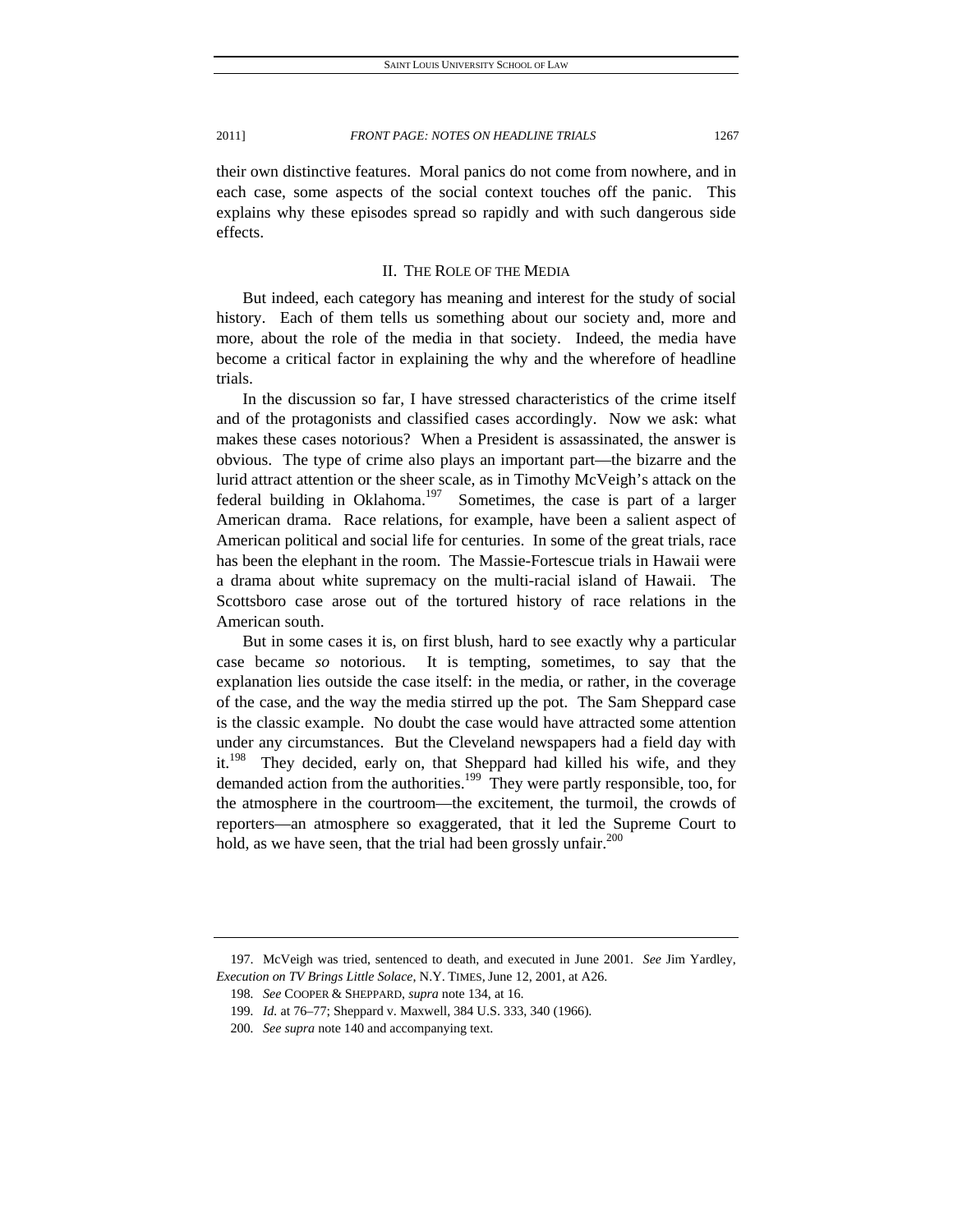## *A. Juries and the Unwritten Law*

It is hard, then, to divorce the impact of the trials, and the nature of the trials, from the role of the media. The history of headline trials is, in many ways, a history of media coverage of crime and punishment. This becomes more and more the case as we reach contemporary times. Nonetheless, the trials themselves are very often striking social documents. They sometimes shed a blinding light on social norms that are otherwise shrouded in darkness and would otherwise be almost impossible to document. Take, for example, the so-called "unwritten law" that protects a husband who kills his wife's lover.<sup>201</sup> In the trial of Congressman Sickles, the defense hammered away at this point—Philip Barton Key was an evil man; he deserved to die.<sup>202</sup> He was an adulterer. The Bible itself prescribed death by stoning for adulterers. Of course, the Bible was not part of the penal code of the District of Columbia, and the formal law of the District contained no such defense. That Sickles was (factually) guilty was perfectly obvious. His only *legal* defense was temporary insanity. The news about Teresa's betrayal, the argument went, was so devastating that it unhinged Sickles, at least temporarily.<sup>203</sup> This defense was flimsy, to say the least. Yet the jury in short order acquitted Sickles and set him free.<sup>204</sup> They followed the "unwritten law."

The "unwritten law" is an example of one important but implicit role of the jury in our system. As we know, a jury never gives reasons for its decisions. It simply decides. As far as the great German sociologist, Max Weber, was concerned, jury decisions in the common law system were examples of "irrational" decision-making.<sup>205</sup> He put the jury in the same category as trial by ordeal, the consulting of oracles, or reading the entrails of birds.<sup>206</sup> But precisely *because* the jury never gives reasons, it can bend the law without owning up to what it is doing. This has surely occurred time and again. The unwritten law condemned Key, not Sickles, to death.<sup>207</sup> The unwritten law was invoked in the trial of Harry K. Thaw, who, after all, was on trial for killing the

 <sup>201.</sup> Robert M. Ireland, *The Libertine Must Die: Sexual Dishonor and the Unwritten Law in the Nineteenth-Century United States*, 23 J. SOC. HIST. 27, 27 (1989).

 <sup>202.</sup> BRANDT, *supra* note 99, at 179.

<sup>203</sup>*. Id.* at 172–73.

<sup>204</sup>*. Id.* at 184.

 <sup>205. 6</sup> MAX WEBER ON LAW IN ECONOMY AND SOCIETY 63, 79 (Max Rheinstein ed., Edward Shils trans., 20th Century Legal Philosophy Ser., 3d prtg. 1969). Lawmaking and law finding are "formally irrational" when they use "means which cannot be controlled by the intellect, for instance when recourse is had to oracles." *Id.* at 63. The jury, according to Weber, resembles the oracle, "inasmuch as it does not indicate rational grounds for its decision." *Id.* at 79.

<sup>206</sup>*. Id.* at 78–79.

<sup>207</sup>*. See* BRANDT, *supra* note 99, at 186.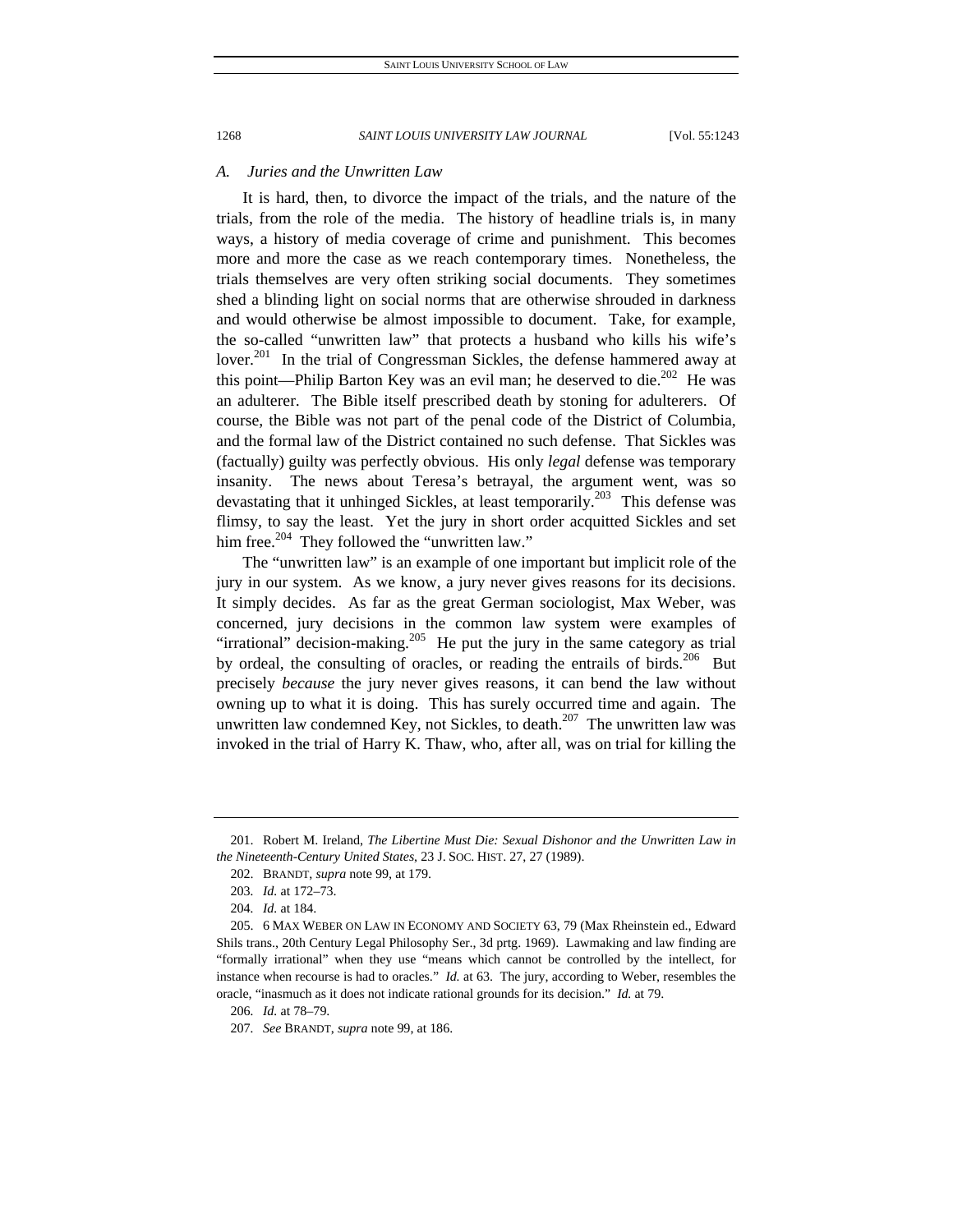man who (he said) had "ruined" his wife.<sup>208</sup> It is found in quite a number of other instances.

We rarely know, of course, what actually goes on in the jury room—in a case like the trial of Congressman Sickles, for example. But there are enough examples of the "unwritten law" to suggest, very strongly, that it reflected a genuine social norm and influenced the behavior of juries. There were and are no doubt many other "unwritten laws." No penal code ever suggested that a man could not be convicted of raping a woman if she was flirtatious or promiscuous or hung out at bars or wore tight or revealing clothing. But (male) juries in the past simply would not convict a man for raping such a woman.<sup>209</sup> Patient analysis of actual jury behavior might uncover many other "unwritten laws."

## *B. Tales From the Courtroom*

In a major trial, the lawyers on either side have to construct a coherent, sympathetic, story to tell to the jury. The stories may be, of course, in total conflict with each other. Often it is hard to know which one is more accurate. A good deal of the time, neither story makes complete sense, and many times neither attorney is playing from a full deck. Nonetheless, the stories themselves are revealing. They expose, in an open and dramatic way, common stereotypes, attitudes, and norms of the period. The lawyers have to appeal to ideas, images, and concepts that (they hope) will sway the jury. They try to construct the story of their client so as to make it convincing or sympathetic for the jury, hoping the jury will carry that story, and not the opposing story, into the room when they deliberate.

In the case of Clara Fallmer, for example, the defense stage-managed the defendant with exquisite care. They dressed her in blue, her face was veiled, and she clutched a bouquet of violets in her hand.<sup>210</sup> The defense painted a picture of an innocent victim, pure as the driven snow; the man she killed, in turn, was branded a heartless cad who seduced and abandoned a young girl. $^{211}$ The prosecution tried to suggest quite a different version of Clara—hinting strongly that she was far from the innocent dove the defense described.<sup>212</sup> Today, we would probably describe Clara as a sexually active teenager neither an angel nor a whore. But the world of the 1890s could not accept such

<sup>208</sup>*. Emotional Insanity: The Thaw Defense*, *supra* note 120.

 <sup>209.</sup> For the classic study, see HARRY KALVEN, JR. & HANS ZEISEL, THE AMERICAN JURY, 249–54 (3d prtg. 1966).

 <sup>210.</sup> FRIEDMAN & PERCIVAL, *supra* note 20, at 239.

<sup>211</sup>*. Id.* at 242.

<sup>212</sup>*. Id.* at 239–44. This was another case in which the real defense was simply that the victim deserved what he got; the legal hook, as in the Sickles trial, was temporary insanity. *Id.* at 242.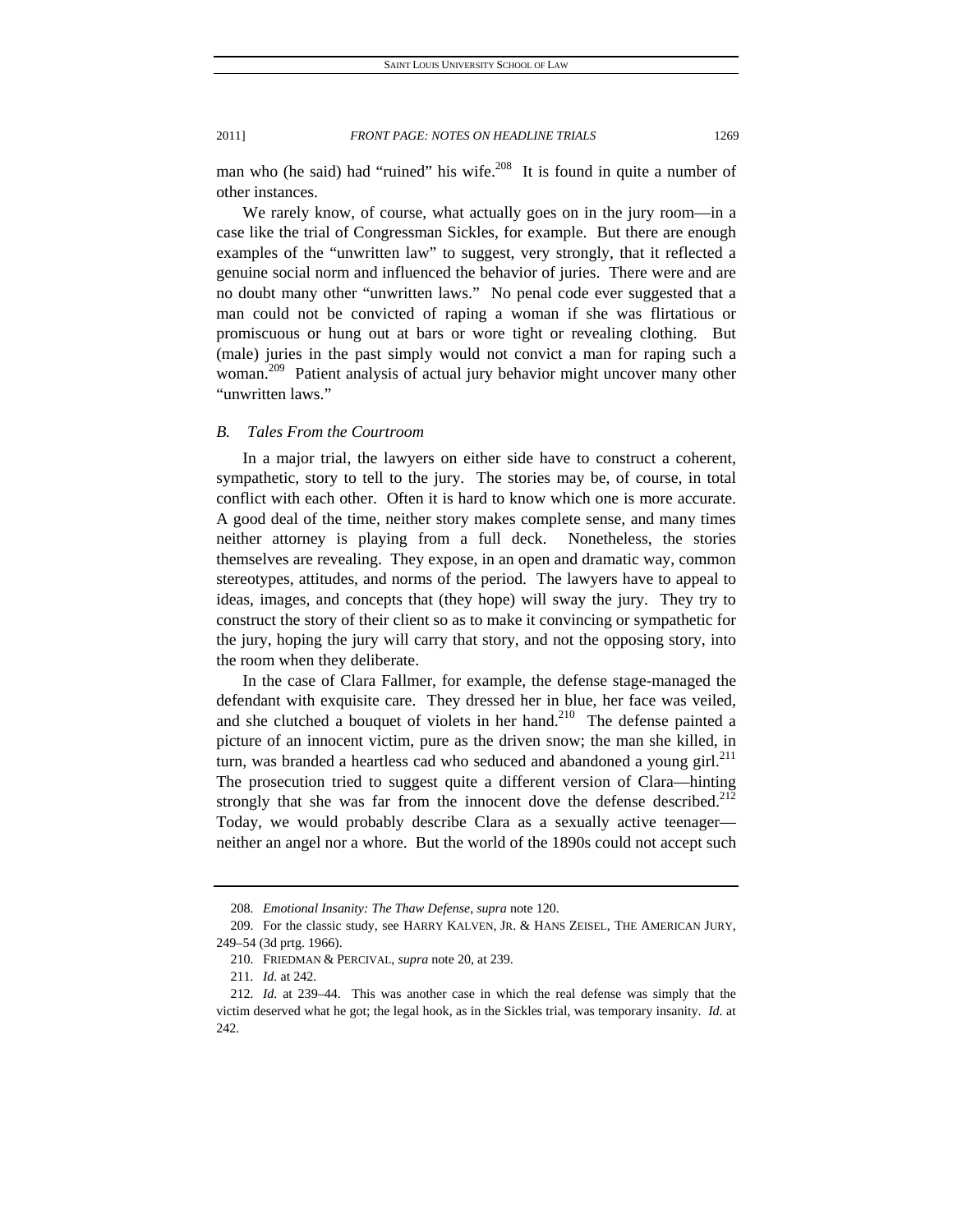a picture of a young woman's behavior. In the standard imagery of the times, a girl like Clara had to be one or the other: a blameless victim, or a fallen woman.

## *C. A Dash of History*

Political trials have a long and distinguished pedigree. There have been innumerable examples—one thinks immediately of Joan of Arc or Anne Boleyn, Henry VIII's unfortunate wife who forfeited her position and her head. Of course, the outcomes of these trials were generally not in doubt. A King never loses his case. Some of these trials rested on pure malice or revenge or were ways to get rid of a political rival. But they were, no doubt, also designed to teach the relevant public a lesson. You defy or anger the King at your peril. Or the Queen. Elizabeth I disposed of her rival, Mary Queen of Scots, after holding her a prisoner for years.<sup>213</sup> Political trials continue to be important in contemporary times as well. We have mentioned some examples. Indeed, there may be more trials with political overtones than ever before—if one includes corruption trials and scandals of various sorts involving political figures.

Of course, headline trials, in our sense, could hardly exist before there were headlines. The true headline trial only came into its own in the nineteenth century; it depended for its very existence on mass-market newspapers and magazines. "Worm in the bud" trials can probably be dated to the same period. These trials all involve or suggest a kind of critique of society, or at least some aspect of society. This critique is implicit in the prosecution, for the most part. The defense tells quite a different story. So, as we said, in the trial of Lizzie Borden, her defense was, in a way, a defense of traditional bourgeois society, and the prosecution, by implication at least, mounted a critique of that society.

The "worm in the bud" trial is specifically nineteenth century. The concept itself is one that lies at the base of the mystery novel. The mystery, as a literary form, can be traced to the beginning of the nineteenth century.<sup>214</sup> Whether it was Edgar Allan Poe or someone else who first invented the form is not particularly important. The chronology is reasonably clear. One of Poe's stories, "The Mystery of Marie Roget," which has a place of honor in the history of the genre, was based on a real incident.<sup>215</sup> This was the sensational case of a young woman, Mary Rogers, who was murdered in 1841 in Hoboken,

 <sup>213. 2</sup> EUROPE 1450 TO 1789: ENCYCLOPEDIA OF THE EARLY MODERN WORLD 249 (Jonathan Dewald ed., 2004).

 <sup>214.</sup> Lawrence M. Friedman, *True Detective*, 14 STUD. L. POL. & SOC'Y 9, 9–10 (1994); Lawrence M. Friedman & Issachar Rosen-Zvi, *Illegal Fictions: Mystery Novels and the Popular Image of Crime*, 48 UCLA L. REV. 1411, 1415 (2001).

 <sup>215.</sup> RAYMOND PAUL, WHO MURDERED MARY ROGERS? 83 (1971).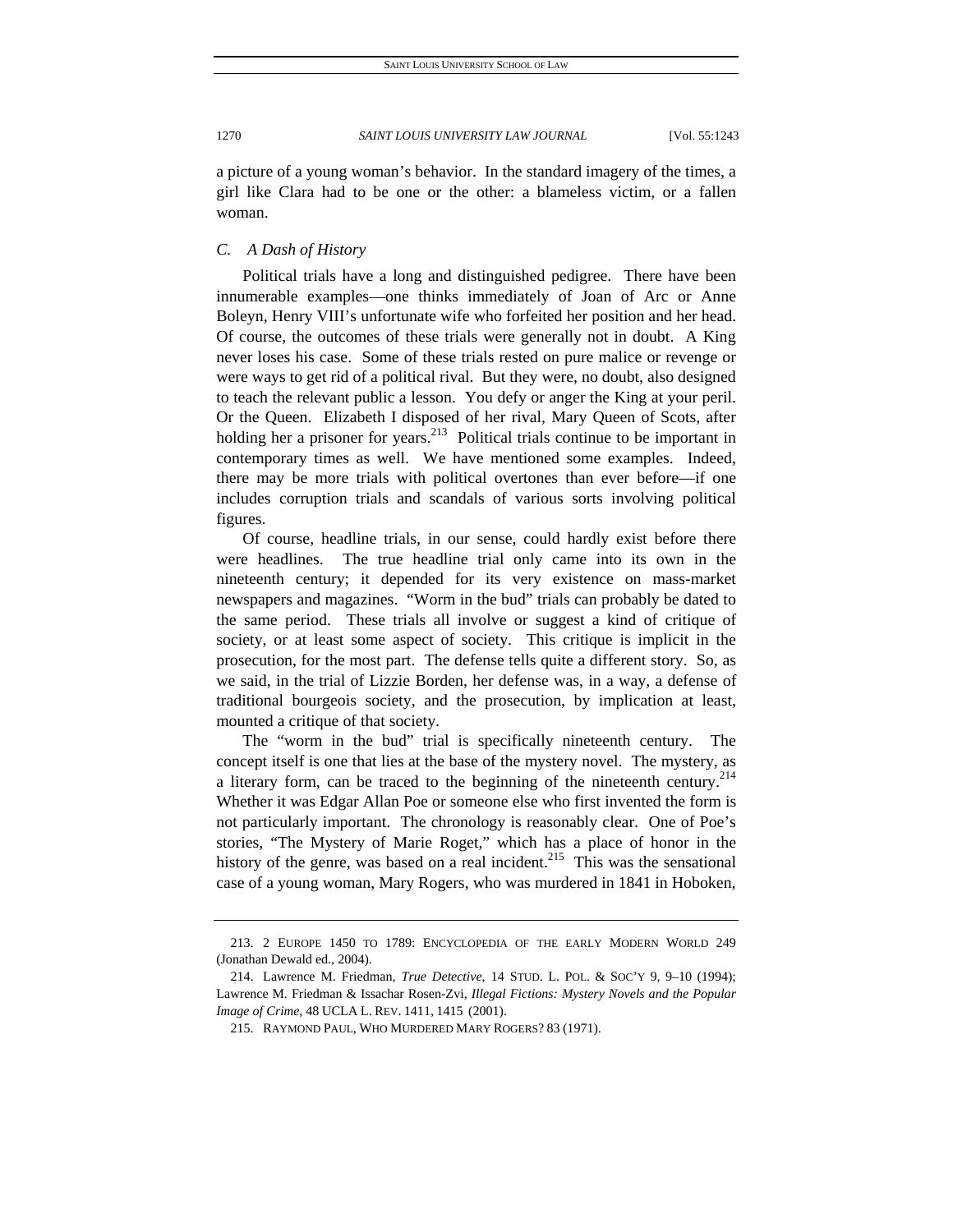New Jersey.<sup>216</sup> The investigation into Mary Rogers' death was "passionately conducted by a circulation-crazed press," and (in the opinion of Raymond Paul, who wrote a book about the case) "firmly established the gentle practices

of the yellow press" long before William Randolph Hearst.<sup>217</sup> In the classic mystery, a crime is committed—usually but not always murder—and nobody (especially the reader) has any idea who did it. At the end of the story, the true killer is unmasked. In the best, and most famous, of the mystery novels, the author withholds the identity of the killer until the very last chapter, and in a good or successful mystery, the unmasking comes as a big surprise. It is no accident that this literary form appears at one particular moment in history. In the nineteenth century, social relationships had become much more fluid than in the past. Society was more mobile in every sense geographically mobile and also mobile in the sense of movement up and down the social ladder. In a small town and in a traditional society, everybody knows everybody else. But in big cities, and in periods of great mobility, every day one meets with and interacts with total strangers. For the first time, then, *identity* becomes problematic. We think we know who people are and what they are like by reading their outward signs: the way they talk, dress, or behave. But all this can be simulated—a person can invent, and pass off, a counterfeit self. At least among gullible strangers.

This was the period, then, of the "confidence man," a scam artist, a person who makes money by pretending to be something he is not. A writer in the 1870s claimed that "no city in the Union" was as full of "impostors of all kinds" as New York. $^{218}$  "The immense size of the city, the heterogeneous character of the population, and the great variety . . . of the people, are all so many advantages to the cheat and swindler."<sup>219</sup> New York could perhaps justly claim a special place in the world of the con man, but in fact there were con men everywhere.<sup>220</sup> The mortal enemy of the confidence man was the detective. This role—the role of the detective—was also invented in this period, to serve as a kind of antidote to the rise of the con man.<sup>221</sup> The "con man" preyed on society, through tricks, artifices, disguises, and outright lies. The detective was the expert with the skill to unmask this sneaky kind of criminal. The ordinary police force had the job of keeping order in public places; the police handled those who committed open and notorious crimes on the streets, in bars, and among urban mobs. The police officer wears a uniform

2011] *FRONT PAGE: NOTES ON HEADLINE TRIALS* 1271

<sup>216</sup>*. Id.* at 1.

<sup>217</sup>*. Id.*

 <sup>218.</sup> JAMES D. MCCABE, LIGHTS AND SHADOWS OF NEW YORK LIFE; OR, THE SIGHTS AND SENSATIONS OF THE GREAT CITY 316 (1872).

<sup>219</sup>*. Id.*

<sup>220</sup>*. See* Friedman, *True Detective, supra* note 214, at 10.

<sup>221</sup>*. See* Friedman & Rosen-Zvi, *Illegal Fictions*, *supra* note 214, at 1416.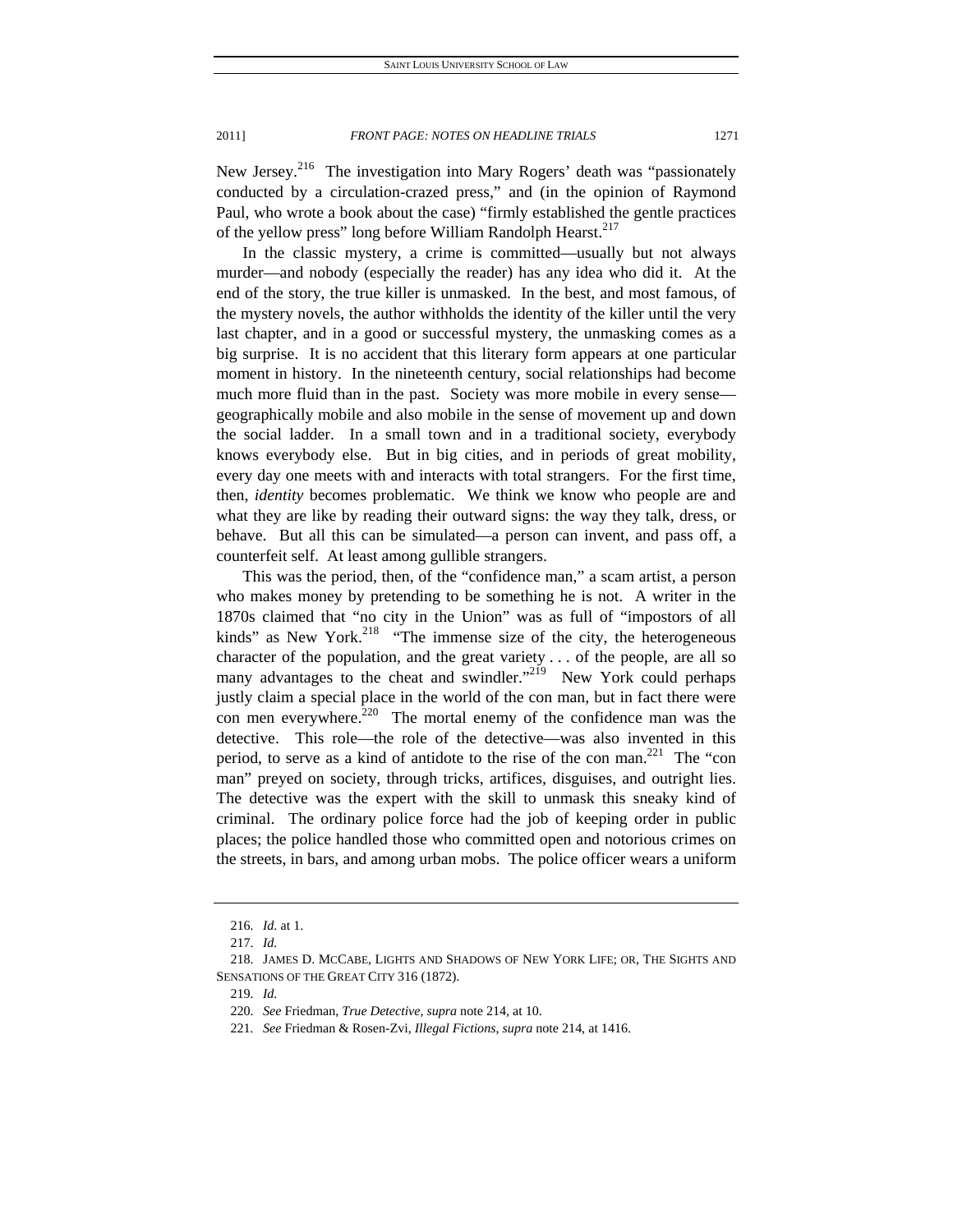to advertise who he is and what he does. The detective operates quietly, in plain clothes, and secretly; only in this way could he do battle with the con man and others in the clandestine army of malefactors.

In many trials—and particularly in those we called the whodunit trials identity (that is, true identity) is also very much at issue. Who *was* this person, really, who is on trial? A respectable citizen, falsely accused, or a heartless killer? A loving husband or a faithless murderer? The classic mystery novel raised questions of identity but, in the end, gave us definitive answers. In the last chapter, knots were unraveled, mysteries resolved, and the criminal finally revealed. The trial also usually provides a kind of answer: the jury brings in a verdict, and this is, in its own way, definitive. But unlike the trials and mysteries of fiction, we cannot always be sure if the jury got it right. In many headline trials, doubts remain.

In those cases I called "worm in the bud," what is sometimes on trial is nothing less than a way of life or, perhaps more accurately, the trial raises questions about common assumptions—assumptions about the nature of society or the nature of life in society. Cara Robertson made this point in her perceptive article about the Lizzie Borden case: "trials make explicit prevailing ideologies by providing opposing narratives."<sup>222</sup> The Borden trial made vivid use of those stories that the "culture wanted and expected to hear."<sup>223</sup> This is, perhaps, what made the Lizzie Borden case seem so important to people living at that time. It is what attracted hordes of reporters. In the end, the jury acquitted Lizzie, even though she had behaved very suspiciously and there was considerable evidence pointing in her direction.<sup>224</sup> The prosecution's case was, in a way, like turning over a big, smooth stone, and watching the vermin crawl out. This was the fatal flaw in the prosecution's case. As Cara Robertson put it, to convict Lizzie Borden was to convict the world in which she lived and to question its most basic assumptions. $225$  Convicting Lizzie would cast doubt on "the entire basis for social order and hierarchy ...."<sup>226</sup> This was "the subversion buried at the heart of the case."<sup>227</sup> It would be better, then, "to let one woman get away with murder than to suggest that a dutiful middle-class daughter like Miss Lizzie might be capable of it."<sup>228</sup> The very idea that a church-going spinster—a woman from the upper middle class—could commit

228*. Id.*

 <sup>222.</sup> Cara W. Robertson, *Representing "Miss Lizzie": Cultural Convictions in the Trial of Lizzie Borden*, 8 YALE J.L. & HUMAN. 351, 356 (1996).

<sup>223</sup>*. Id.*

<sup>224</sup>*. Id.* at 361–62.

<sup>225</sup>*. Id.* at 415.

<sup>226</sup>*. Id.* at 416.

 <sup>227.</sup> Robertson, *supra* note 222, at 416.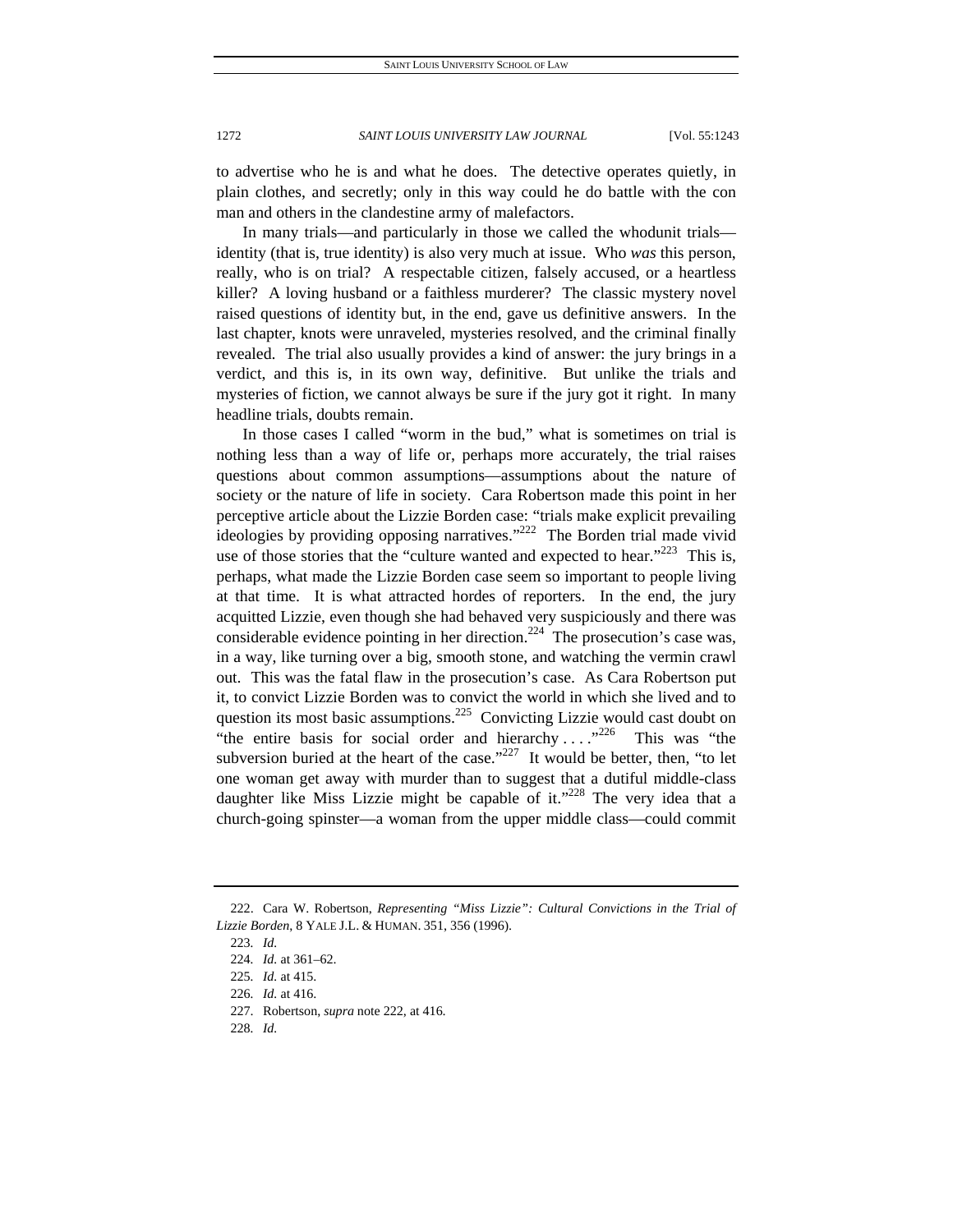such a brutal, savage, pathological, crime cast the shadow of doubt over the traditions and values of bourgeois society.

Thus, by this account, the jury perhaps simply could not bring itself to convict. To these men, a woman of her type, her class, her place in society, was simply incapable of committing such a fiendish crime: killing her own father with an axe, an act of senseless brutality. To find her guilty would have been, in a sense, an indictment of bourgeois society. This is, of course, something of an exaggeration, but it has a core of truth. Thus, the outcome of the trial rested on assumptions about gender and class. These assumptions have weakened, but they are still with us, which may be one reason why the case seems endlessly and timelessly fascinating.

To be sure, everybody knows that there are hidden lives and hidden aspects of lives, secrets in families, skeletons in countless closets. But it was important—certainly in the nineteenth century—to keep these matters private, to hide them behind a curtain of secrecy.<sup>229</sup> It was particularly important to protect the elite from scandal. How else could a democratic society justify privilege and position for the rich and the mighty? Headline trials threw open doors into secret rooms, rooms the public was not meant to see. This was one source of the drama of these trials. Bourgeois society was on trial or Hollywood or the halls of government or conventional suburban life. The trial itself was bad enough—the trial possibly threatened the harmony of society, but at least some of the damage could be repaired, if the jury reached the right decision.

I have argued elsewhere that certain quirks of nineteenth century law suggest a tendency, which might have been unconscious or implicit, to protect the reputations of elite men and women, even when these men and women did not deserve this protection.<sup>230</sup> This was perhaps based on an implicit assumption: that the masses must have faith in the honesty and integrity of elites. Impairing this faith meant impairing the social order. Blackmail, for example, can be explained in these terms. Blackmail is a curious crime, which has puzzled many commentators. In blackmail, the "perpetrator" coerces the "victim" into paying money for silence—even though it is the "victim," not the perpetrator, who has committed some terrible and secret offense. The blackmailer, in fact, almost always comes from a lower stratum of society; the "victim" is almost always a member of the elite. Blackmail, then, is a crime because it is an attack on the elite; it threatens their reputations. Repression of these secrets is better for society—or so it can be argued.<sup>231</sup>

<sup>229</sup>*. See* LAWRENCE M. FRIEDMAN, GUARDING LIFE'S DARK SECRETS: LEGAL AND SOCIAL CONTROLS OVER REPUTATION, PROPRIETY, AND PRIVACY 4 (2007).

<sup>230</sup>*. Id.*

 <sup>231.</sup> On this point, see *id.* at 81–100; *see also* ANGUS MCLAREN, SEXUAL BLACKMAIL: A MODERN HISTORY 37 (2002).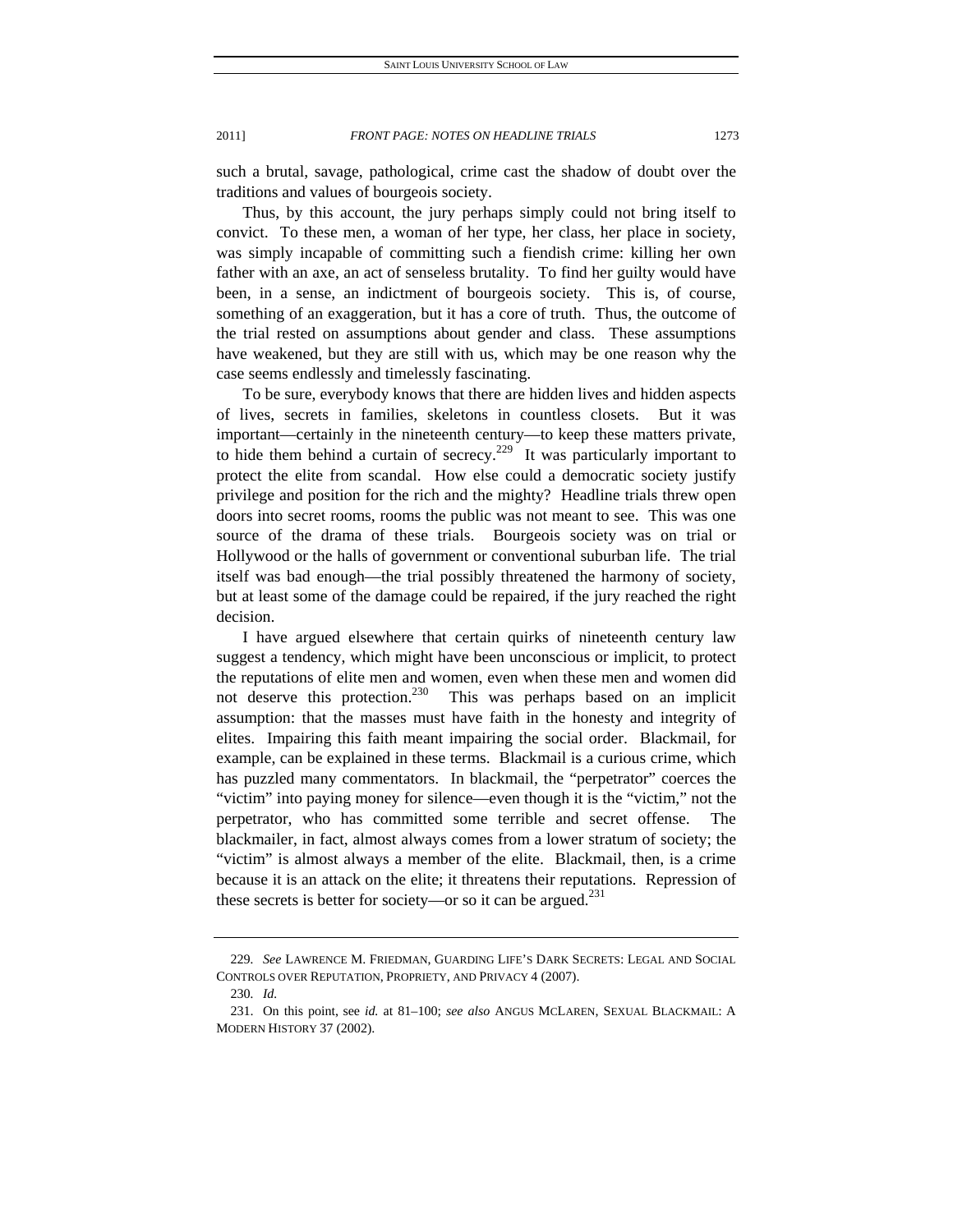The same idea—protecting the upper classes—may (consciously or unconsciously) lie behind the tremendous amount of self-censorship that the media practiced until quite recent times. Dozens of reporters must have known about President Kennedy's sexual adventures, but they never reported what they knew.<sup>232</sup> The British press was careful not to publish anything that would show the royal family in an unfavorable light.<sup>233</sup> While the whole world was buzzing with gossip about King Edward VIII and Wallis Warfield, the British newspapers kept a discreet silence. $234$  They broke the news when only the King himself went public.

It would be only a slight extension of this general idea to cover cases like Lizzie Borden's. Putting a woman like Lizzie Borden on trial violated an unspoken norm: nice people, leaders of society, moral and respectable people, do not do nasty and criminal things. Acquitting Lizzie, thus affirmed this norm. It might be a myth that a Lizzie Borden is incapable of crime, but society lives on myths. Headline trials in the nineteenth century, then, were at times a danger point for social order. They had vast public appeal, but were also deeply problematic.

Crime, of course, *is* a serious issue and a serious social problem; crime, particularly violent crime, is a threat to personal security. In a number of periods—notably the 1950s and later—crime rates were a burning issue in American society. But (in rich, developed societies, at any rate) even a high rate of violent crime does not really threaten the established order. Putting Lizzie Borden in the dock does not *seem* to have the political overtones of a treason trial, a terrorism trial, or a trial of political dissenters. Yet the case was unsettling, in a way that a barroom brawl or a stabbing in a gang fight could never be—and perhaps not even a political trial like that of Sacco and Vanzetti or the Rosenbergs, for the reasons already mentioned.

Perhaps people have always been drawn to crime, like moths to the flame. Perhaps violent, extraordinary crimes have always exuded a kind of fatal attraction. Certainly, even traditional people have their rituals, mysteries, and trials. There is an esthetic and sociological connection between the lure of headline trials in modern society, and the tales about ghosts, spirits, and supernatural wonders in traditional society: glimpses into secret worlds, worlds beyond normal experience. Ghost stories still have a certain appeal but only as fiction; most people today no longer believe in ghosts. Mystery and mysteries, and crime and punishment, occupy some of the same social space as tales of wonder and magic. Jack Katz has speculated as to why crime and violence are

<sup>232</sup>*. See* ARI ADUT, ON SCANDAL: MORAL DISTURBANCES IN SOCIETY, POLITICS, AND ART 1 (2008).

 <sup>233.</sup> Walter F. Leysmith, *Restraint of Press Poses British Issue*, N.Y. TIMES, Oct. 18, 1936, at  $FA$ 

<sup>234</sup>*. Id.*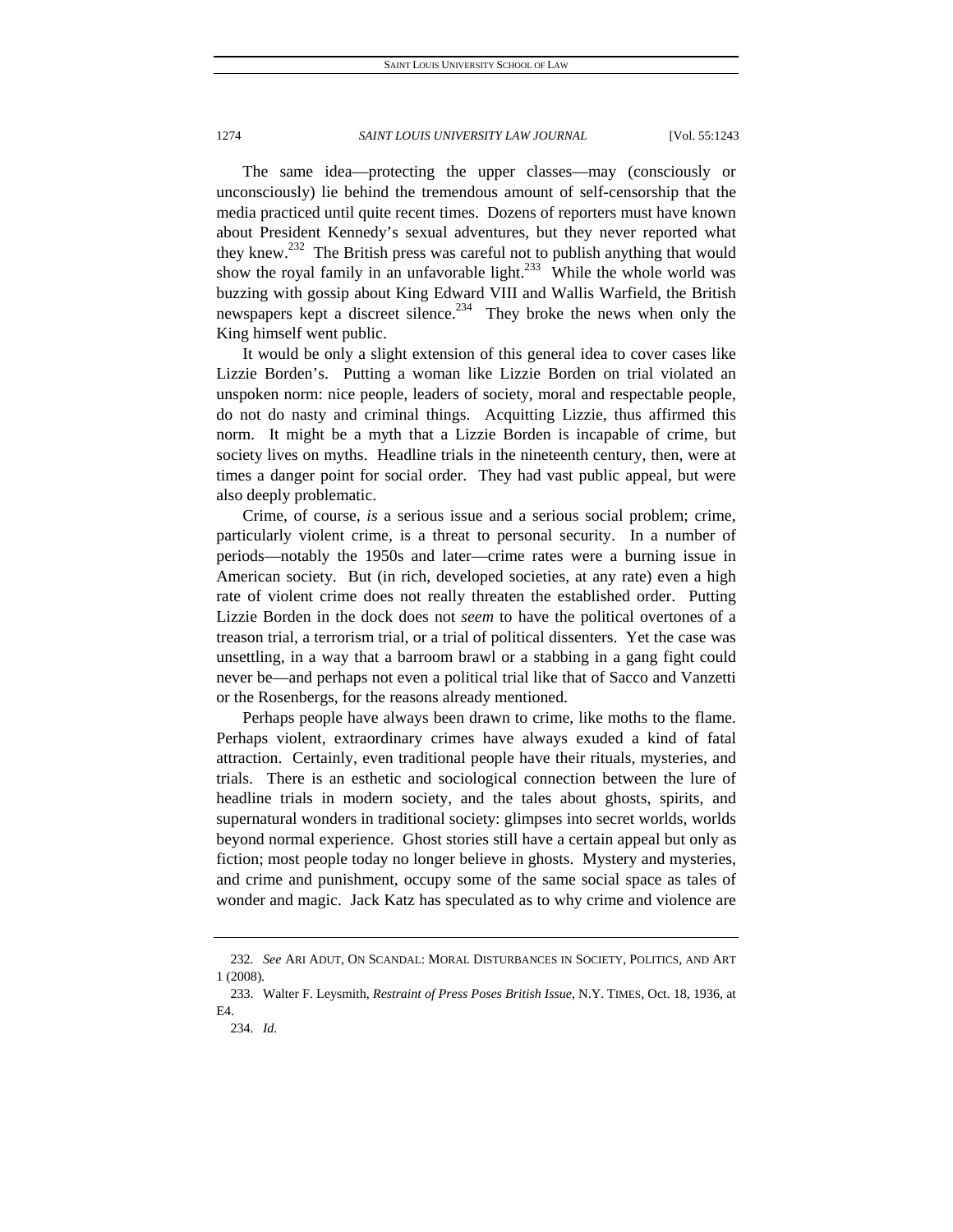so fascinating and so problematic. One reason that he gives fits into our analysis: some headline trials expose matters that tend to undermine public faith in institutions. Katz mentions "reports of torture or sexual abuse occurring at child care centres" as an example.<sup>235</sup> This trial, then, was very much a worm-in-the-bud affair, as well as the result of a moral panic. In such cases, the public is troubled and even horrified—but at the same time, fascinated. The trial adds another layer of interest to troubling and horrific stories about crime. It dramatizes them. Personalities come alive on the witness stand during cross-examination, in ways that would otherwise be hard to achieve. Perhaps contemporary headline trials do not so often raise basic questions about society and social institutions. But sometimes they do. The O.J. Simpson trial certainly invoked issues about the role of racism in modern America.<sup>236</sup>

## *D. Celebrity Trials*

Celebrity trials are one of our categories—trials with celebrity victims or celebrity defendants. In the true celebrity trial, the victim, defendant, or both come from the ranks of elite society. The rich and the famous are vastly overrepresented in headline trials. In part, this is only natural. The rich and the famous are the ones who can afford expensive, flamboyant lawyers, and they are among the few who can decide, on balance, to run the risk and the expense of a full trial. But arguably, all front-page trials are, or become, celebrity trials. Probably not one person out of a million had ever heard of Lizzie Borden or Sam Sheppard or Claus von Bulow or Scott Peterson before they were accused of committing an awful crime, and then became the central figure in a sensational trial. By the time the trial began, however, they had become household names.

We live in a celebrity society, and the affairs of celebrities, their habits, their daily lives are matters of profound public interest, for better or for worse. A celebrity is not just a famous person; a celebrity is famous, to be sure, but is also a *familiar* person, somebody we know and recognize from the media.<sup>237</sup> We know—or think we know—everything about celebrities, because we see and hear them every day. The President, for example, is a celebrity of celebrities. We know his walk, his talk, his gestures, how he looks; we know his family, his history, his background; we know what his voice sounds like and what kind of clothes he wears. This engenders a feeling that we have a

 <sup>235.</sup> Jack Katz, *What Makes Crime 'News'?*, 9 MEDIA, CULTURE & SOC'Y 47, 52 (1987). His example was, of course, inspired by the tremendous uproar over the McMartin case. *See supra* notes 190–96 and accompanying text.

 <sup>236.</sup> ADUT, *supra* note 232, at 18.

 <sup>237.</sup> LAWRENCE M. FRIEDMAN, THE HORIZONTAL SOCIETY 27–41 (1999); RICHARD SCHICKEL, INTIMATE STRANGERS: THE CULTURE OF CELEBRITY 4 (1985).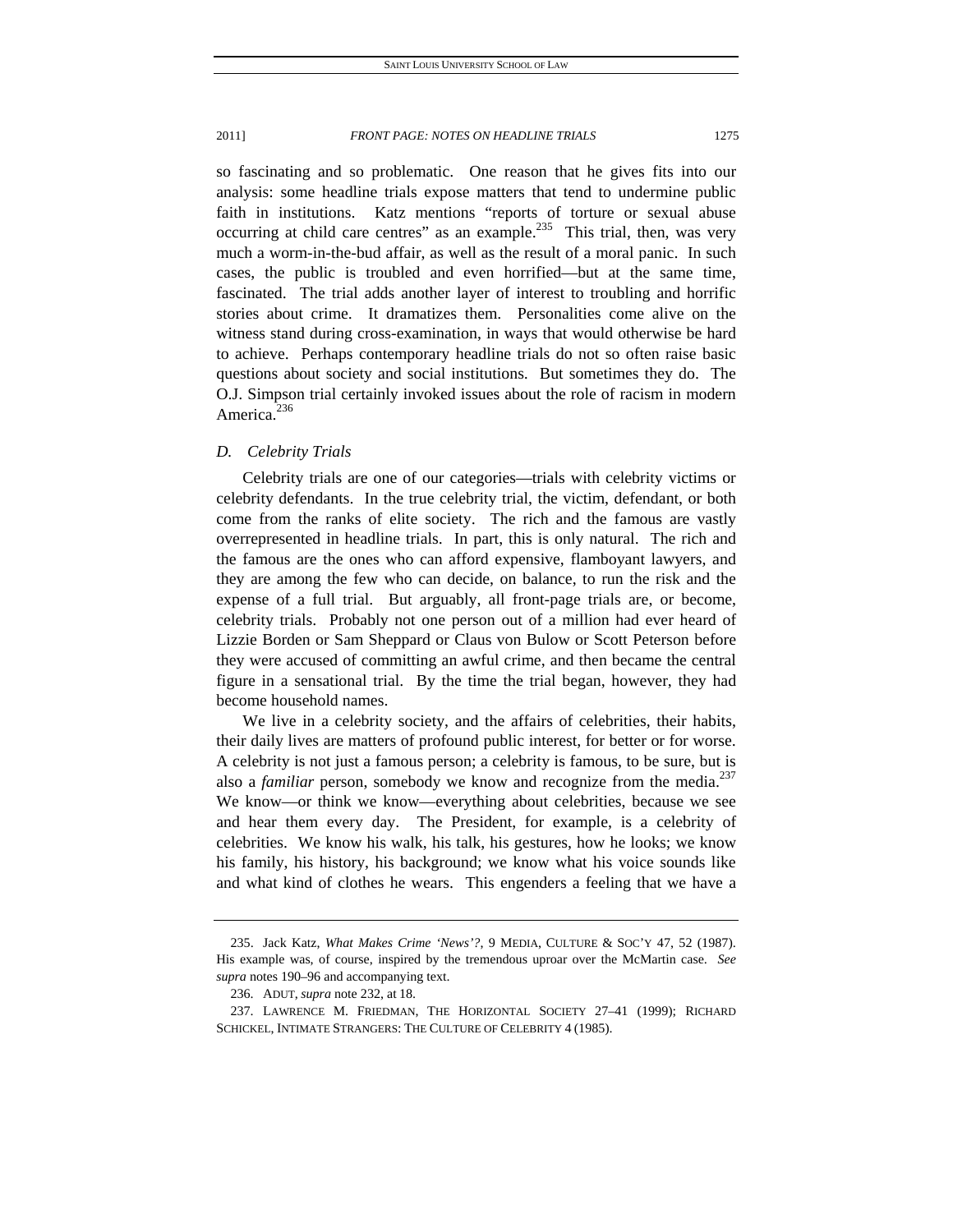*right* to know everything about them. Hence, nobody and nothing is sacred today—not the President, not the British royal family, and certainly not movie stars and basketball players. If every headline trial is, in a way, a celebrity trial, today's public will quite naturally be mesmerized by these trials. Thus, in a sense, the headline trial is a natural outgrowth of a celebrity society. And because celebrity trials have great audience appeal, they are very valuable, economically, to newspapers and other media.

The media feed on scandals of the rich and famous and powerful to an extraordinary degree. The celebrity society—and the public feeling about a right to know—bring about changes in the law. In a reflection of current social norms, "public figures" have been stripped of almost all of their privacy rights. And, indeed, the definition of a "public figure" has been vastly expanded. Once a person falls into this category, there are almost no limits to what newspapers may print about him or her.<sup>238</sup>

Defendants in headline trials are, as said, public figures almost by definition. There is a kind of circular process here. The media help *create* the sensational trial. Once the public shows an interest in the crime and in the trial, then covering the trial in all its gory detail is (according to the courts) a matter of public interest. The defendants, thus, tend to lose whatever rights of privacy they might once have had. In some countries in Europe, the law has not gone quite so far. Just because the public is interested in a matter does not mean that the public has a right to know everything about it. Hence, in a wellknown German case from the 1970s, a defendant in a sensational trial, who had served a time in prison and been released, had the right to prevent a television program from rehashing the details of the trial.<sup>239</sup> Would this case come out the same way in the United States? In *Briscoe v. Reader's Digest Association*, the plaintiff had hijacked a truck eleven years earlier.<sup>240</sup> A California court felt the magazine should not have revealed his name; he had a right to sink back into obscurity.<sup>241</sup> Recent trends in European law suggest a great sensitivity to privacy, even for public figures. Princess Caroline of Monaco, for example, was able to suppress photographs that showed her going about her daily life, doing her chores in public spaces, even though she was a public figure.<sup>242</sup>

<sup>238</sup>*. See* Curtis Publ'g Co. v. Butts, 388 U.S. 130, 147, 154–55 (1967).

 <sup>239.</sup> Bundesverfassungsgericht [BVerfG] [Federal Constitutional Court] June 5, 1973, 35 ENTSCHEIDUNGEN DES BUNDESVERFASSUNGSGERICHTS [BVERFGE] 202 (Ger.).

 <sup>240.</sup> Briscoe v. Reader's Digest Ass'n, 483 P.2d 34, 36 (Cal. 1971), *overruled by* Gates v. Discovery Commc'ns, Inc., 101 P.3d 552 (Cal. 2004).

<sup>241</sup>*. Briscoe*, 483 P.2d at 40, 44.

 <sup>242.</sup> Von Hannover v. Germany, 40 Eur. H.R. Rep. 1, 24, 28–29 (2005).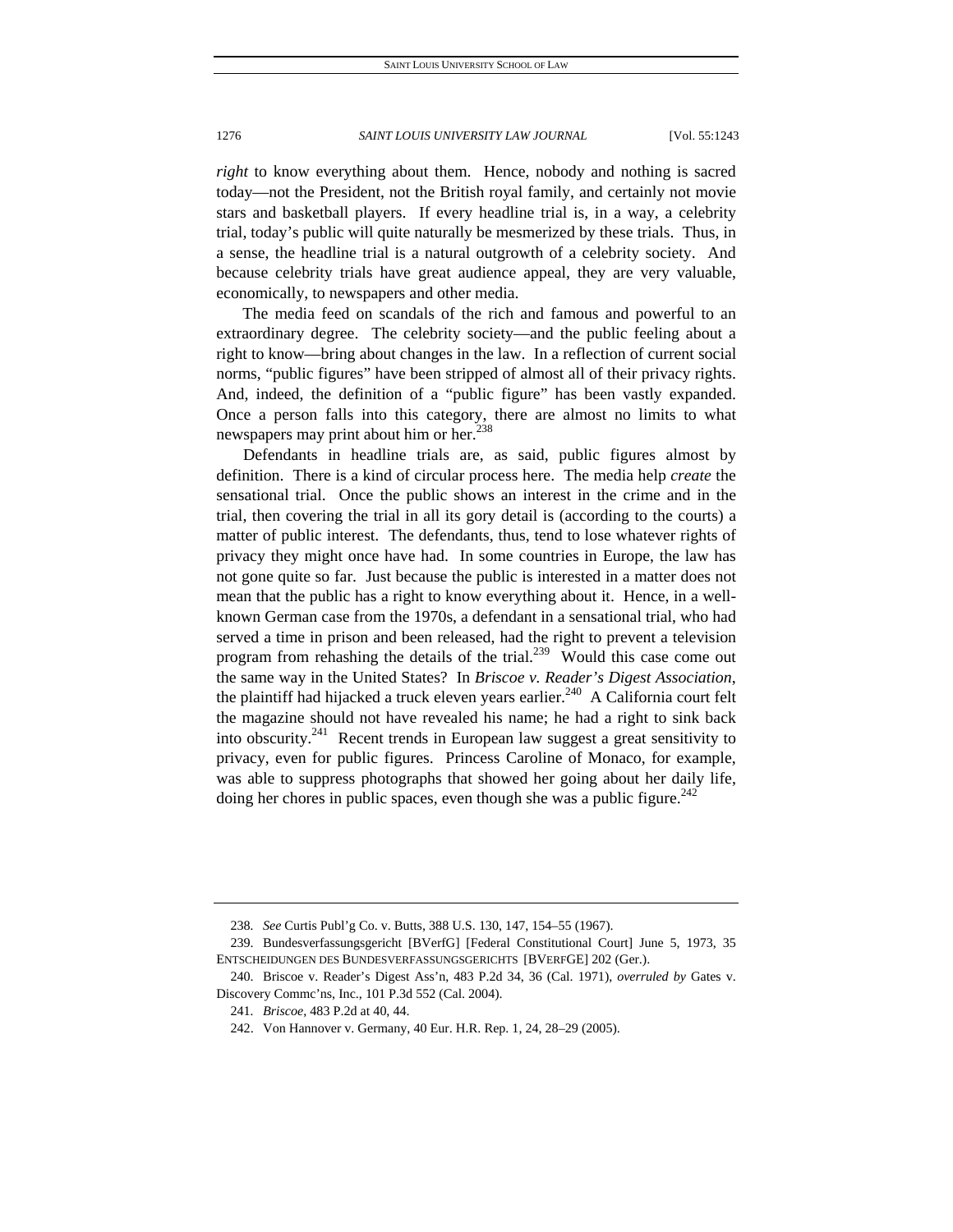#### *E. Headlines*

In our times, one must understand headlines to understand headline trials. The role of the media is crucial. In the nineteenth century, periodicals like the *National Police Gazette*, along with cheap pamphlets and broadsides, fed the public appetite for tales of crime and punishment with great zest, if not accuracy.<sup>243</sup> After 1820, the "popular literature of murder" grew "at an increasing pace," with the growth of "an era of information abundance."<sup>244</sup> The period of "yellow journalism" battened on this hunger for sensation. The newspapers saturated the public with news of the biggest and juiciest trials; they hired "sob sisters" to emphasize "human interest"; $^{245}$  they sent reporters to the trials in great numbers. The "yellow press" specialized in sensational coverage, but even such dignified newspapers as the *New York Times* participated in this "news frenzy," competing with the more down-market newspapers in this regard.<sup>246</sup> Trials like the trial of Lizzie Borden or Harry K. Thaw were the bread and butter of mass circulation newspapers.

One strand of elite opinion was always horrified at the epidemic of news about violence and crime. Many people felt that an obsession with violence and crime—like public hangings in an earlier period—could corrupt the masses. This was, of course, not true of political trials; the argument went to trials where the crimes were lurid and disgusting, especially if there was a sexual element. Some states had laws which tried to limit newspaper coverage of sensitive aspects of criminal justice—for example, details of executions.<sup>247</sup> The press usually found ways to get around any such limitations. One motive behind censorship laws was the fear that unsavory reporting could lead to public corruption. State laws not only banned pornography, in some cases they tried to limit the reporting of crime news. Thus, a Kentucky statute, still in effect in the 1940s, made it a crime to print or publish any book or newspaper "whose principal characteristic is criminal news, police reports, or accounts of criminal deeds, or pictures or stories of deeds of bloodshed, lust, or crime . . . . 248**ء** 

 <sup>243.</sup> HALTTUNEN, *supra* note 98, at 70.

<sup>244</sup>*. Id.* at 69.

 <sup>245.</sup> For an example of "sob sister" at work, see GILES FOWLER, DEATHS ON PLEASANT STREET: THE GHASTLY ENIGMA OF COLONEL SWOPE AND DOCTOR HYDE 162, 163–66 (2009), on the work of Winifred Black.

<sup>246</sup>*. See* Trevor D. Dryer, *"All the News that's Fit to Print":* The New York Times*, "Yellow" Journalism, and the Criminal Trial 1898–1902*, 8 NEV. L.J. 541, 568 (2008).

 <sup>247.</sup> A 1889 Minnesota law required executions to take place at night and prohibited newspapers from printing any details—no reporters were to be present, and the newspaper could only tell its readers that an execution had taken place, nothing more. 1889 Minn. Laws 66–67 (repealed 1923); JOHN D. BESSLER, DEATH IN THE DARK: MIDNIGHT EXECUTIONS IN AMERICA 98 (1997).

 <sup>248.</sup> KY. REV. STAT. ANN. § 436.110 (West 1942).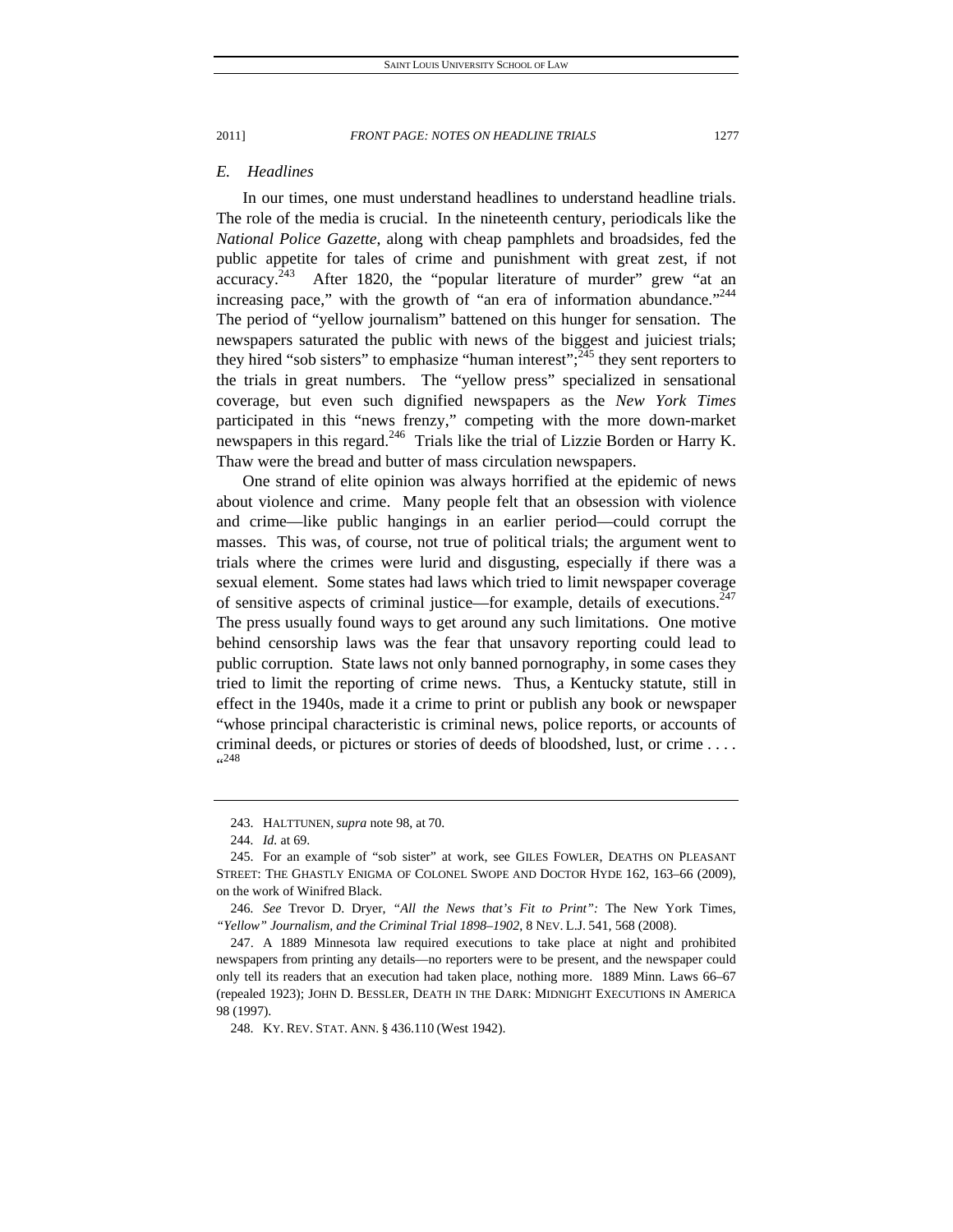In some sensational trials, if testimony unfit for the tender ears of women was expected, judges excluded or tried to exclude women from the courtroom. This happened, for example, in the trial of Harry K. Thaw for murdering Stanford White  $(1907)$ <sup>249</sup> This trial was so sensational that it caught the beady eye of the President (Theodore Roosevelt). Roosevelt reportedly asked the Postmaster General to look into "the use of the mails by newspapers which have printed the full details" of this trial; federal law, after all, forbade sending "obscene matter" through the mails.<sup>250</sup> When they burst on the scene in the twentieth century, movies were a particular target of the censors. They were cheap and popular with ordinary people, and dark theaters were deemed a danger to the morals of the young. Movie censorship—or attempted censorship—has a long and complex history.<sup>251</sup> All of these phenomena reflected the same impulse that lay behind blackmail laws—and obscenity laws in general. Society was brittle, fragile; it hung in the balance at all times. To throw mud on its natural leaders was a dangerous act of rebellion. And to allow the lower orders access to tales of crime and depravity was similarly dangerous.

Movie censorship had a definite impact on the production and the content of films. But the various laws against lurid press coverage probably had little or no effect. From the age of "yellow journalism" and its "sob sisters" on, the media succeeded in providing a vicarious experience of the sensational trials an experience perhaps even more thrilling than actually sitting in the courtroom. And despite rigid codes, crime and punishment were staples of the movies; criminals, however, had to come to a bad end, which presumably made the depiction of crime more palatable. Then came television and, at the end of the twentieth century, the internet; trials, crimes, murders were constant fodder for all of these.

Fascination with headline trials, then, has probably never been so great as it is now; never has the public seemed so hungry for the lurid and bizarre. Every night, on television, before audiences of millions, real and fictional crime shows enact, parse, and (usually) solve a devastating multitude of murders, rapes, and other violent crimes. We live in the age of what Fox and Van Sickel have called "tabloid justice." The mass media focus on "the sensationalistic, personal, lurid, and tawdry details of unusual and high-profile

<sup>249</sup>*. Jerome Checks Thaw Defense*, N.Y. TIMES, Feb. 12, 1907, at 1. The judge ordered all women "excluded, unless they could show that they were newspaper women, definitely assigned to cover the trial by their city editors." *Id.*

<sup>250</sup>*. Id.* I am indebted to Mark Hernandez for this reference.

 <sup>251.</sup> On censorship of the movies, see FRIEDMAN, *supra* note 229, at 156–65; LEE GRIEVESON, POLICING CINEMA: MOVIES AND CENSORSHIP IN EARLY-TWENTIETH-CENTURY AMERICA 4 (2004); RICHARD S. RANDALL, CENSORSHIP OF THE MOVIES: THE SOCIAL AND POLITICAL CONTROL OF A MASS MEDIUM (1968).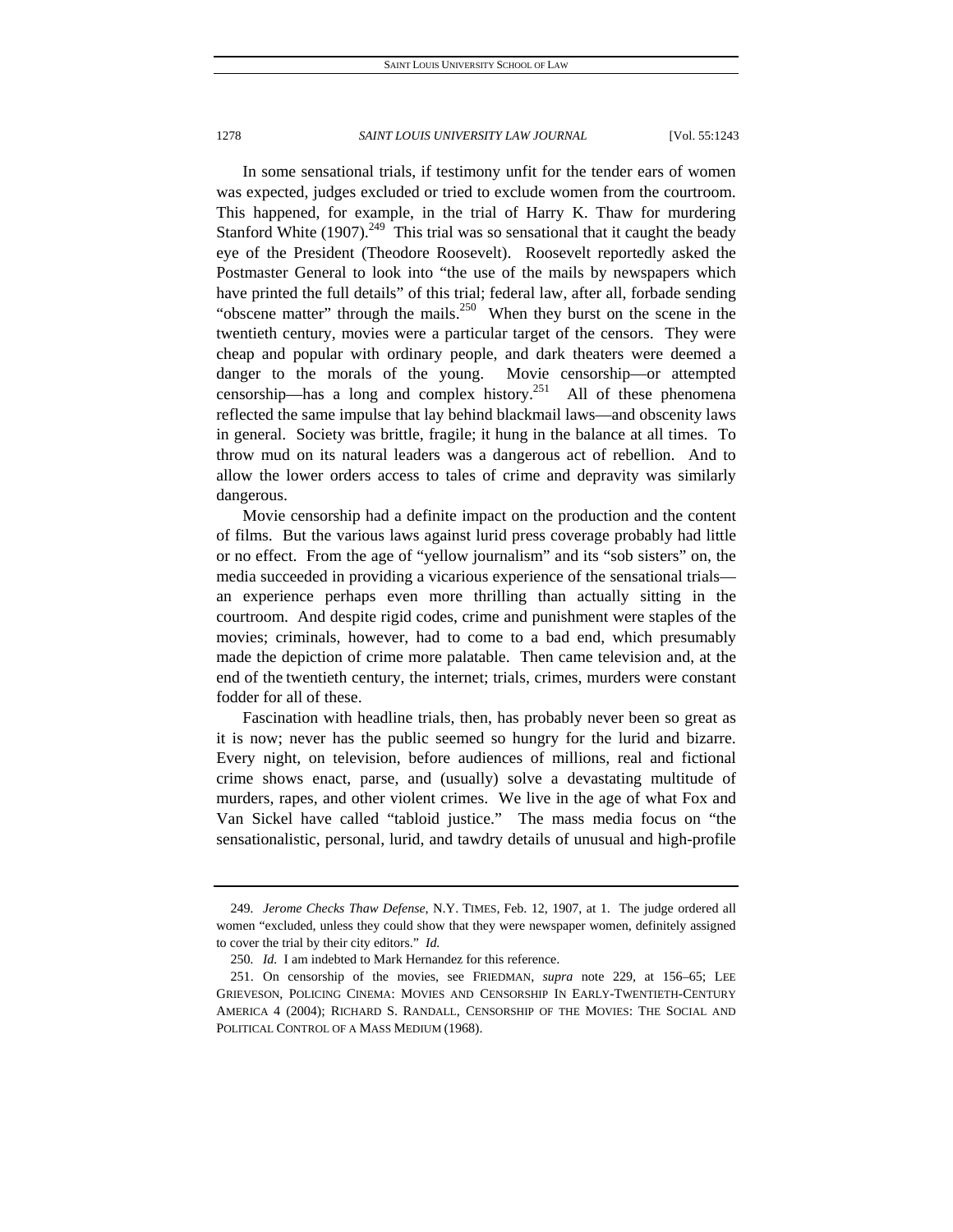trials."<sup>252</sup> Fox and Van Sickel claim that attention to such trials reached some sort of peak in the  $1990s$ <sup>253</sup> In that decade, such trials as O.J. Simpson's so dominated the media as to amount to "almost total cultural immersion"; this degree of "immersion" constituted, in their view, "a new phenomenon."<sup>254</sup>

At the same time, censorship has ended, self-censorship has collapsed, and, in the press and in the media in general, just about anything goes. The reasons for this change—in law and society—are no doubt many and complex. But clearly the transition to a celebrity society, with all that this entails, is one of the factors in this development. The celebrity society demands total (vicarious) access to the lives of the rich and the famous. Censorship—and even reticence and privacy—must yield to an insatiable public demand.

Society in the developed world is largely middle-class society. Middleclass life is orderly and comfortable, compared to most societies in the past and in the third world. Millions of members of the middle class, it seems, are enthralled with what goes on above them, in the gilded world of the celebrities, and below them, in the seedy, sinful, and vice-ridden domain of the underworld. They seem also fascinated with the secretive world within their own ranks, the scandals that occasionally erupt in suburbia and in their own levels of society—scandals which reflect things that mostly happen privately, behind bolted shutters and closed doors, and only rarely come to light. Many of the famous trials combine aspects from all three of these social levels, and in some of the trials, it is the very mixture of two or more that attracts the attention of the public.

Perhaps, to a degree, the stories behind headline trials also evoke envy or desire—hidden longings or, on the contrary, a grateful sense that our lives are not like the unfortunate, tragic, or sordid lives that are on display. Or perhaps what is attractive are the stories, events, and situations which are so radically different from everyday life; they have the capacity, in short, to divert people from their own humdrum lives. Headline trials in this sense act as a kind of emotional and psychological tourism. These trials, after all, are not fiction. They claim to be a slice of life. They are both alien and familiar at once. Crimes that lead to headline trials—certainly tabloid trials—stem from jealousy, lust, greed, anger, and hate. These are emotions most people have, but for most people, they are not only intensely private but also intensely contained. Murder may stem from everyday motives, but murders are not

 <sup>252.</sup> FOX & VAN SICKEL, *supra* note 1, at 3. They define "tabloid justice" to include three elements. First, the "educational function of the press is undermined by its entertainment role" (hardly new, however); second, a "frenzy of media activity . . . envelops . . . legal proceeding"; and third, an "attentive public . . . witnesses these legal travails and uses them as a means by which to understand and assess the criminal justice process." *Id.* at 4–5.

<sup>253</sup>*. Id.* at 54.

<sup>254</sup>*. Id.*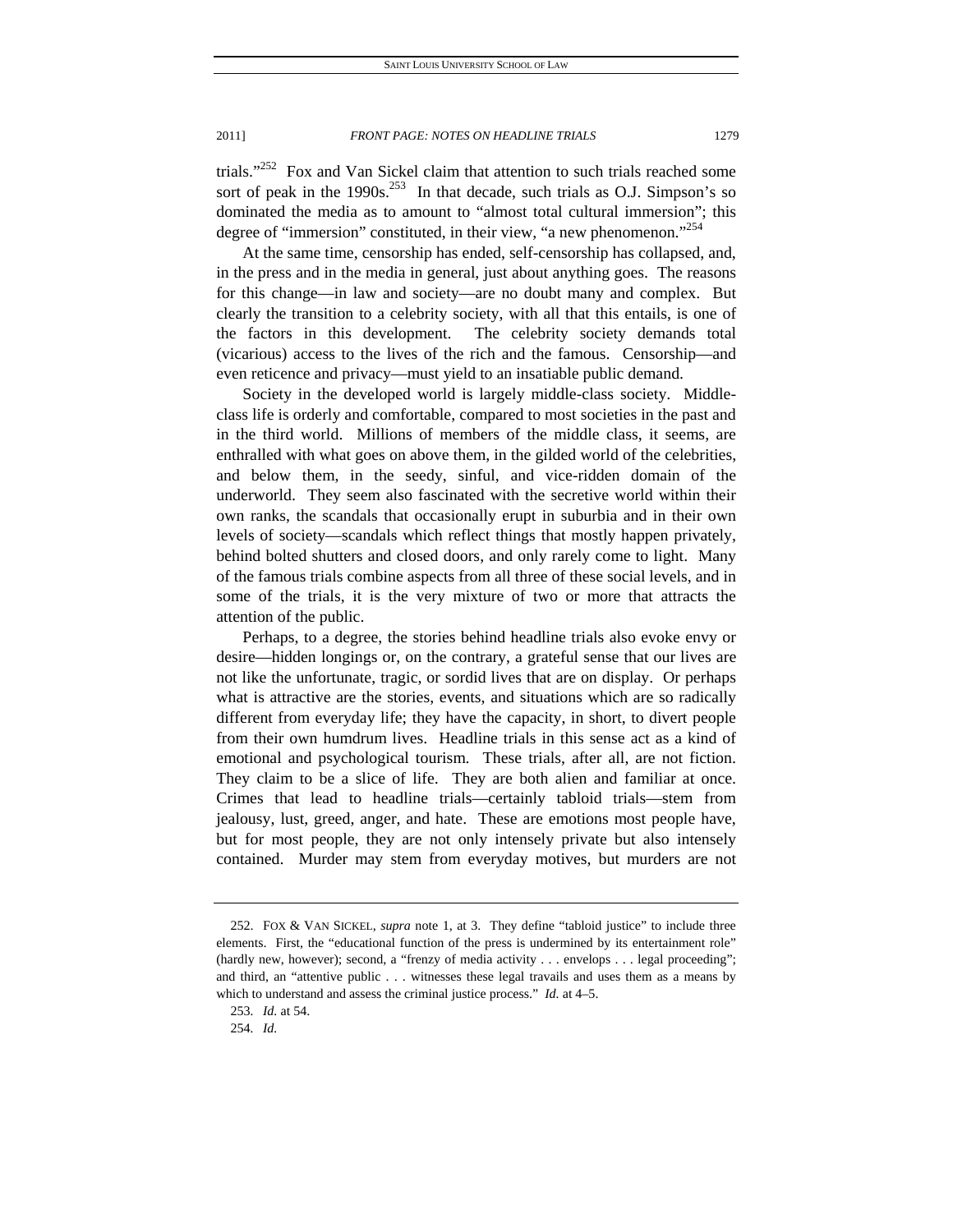everyday events. The trials today complement the countless movies and television shows that focus on crime and punishment. The trials are, in a way, cousins of reality television. In these dramas, actual men and women play exciting and mysterious roles—roles played in movies and on television, but in this case, by real people, not actors and actresses.

The trials are, as I said, a form of entertainment. And entertainment plays a greater and greater role in people's lives. In the rich, developed societies, ordinary people do not need to work themselves to death. For many people, to be sure, life is a scramble, a constant challenge, a treadmill. Nonetheless, there *is* time off: days off, weekends, national holidays, vacations, and evenings at home without the pressure of work. There is money jingling in the pockets of average families which can be spent in discretionary ways. The entertainment industry might well be the largest industry of all in developed countries, if you add together sports, movies and television, video games, and the innumerable hobbies of one sort or another.

Entertainment, then, broadly conceived, is pervasive in modern society. It spills over and infects many other areas of life. Entertainment criteria, for example, shape political life. More and more, the public judges politicians in terms of image and in terms of something vaguely called "charisma." For many voters, ideology and programs seem to matter less than whether the candidate can charm, soothe, inspire confidence and, in a sense, entertain. A wooden, boring speaker is doomed at the polls. Moreover, television is a key factor in modern political campaigns. Television ads have to catch the attention of the public—to entertain, in short. Indeed, the worlds of entertainment and politics are so intertwined that one author has called the President the "entertainer-in-chief."<sup>255</sup>

## *F. The Vexed Question of Influence*

The media cater to public taste, but they also help form it. Headline trials in our day, then, are simply one small part of a giant system, a system which feeds on and derives from mass culture, and whose basic aim is to divert, to amuse, to entertain.

But even though these big trials do not seem to do anything else but feed the appetite of the public and the media, they still have a wider significance. They reflect social norms and they also, in a way, still do instruct. Whether they mean to or not, they teach lessons about the nature of criminal justice, and perhaps even about the nature of society. How important are these messages? Do these trials make a difference in society? Do they change public attitudes and behavior? These are of course difficult questions to answer—perhaps impossible.

 <sup>255.</sup> Kurt Andersen, *Entertainer-in-Chief*, NEW YORKER, Feb. 16, 1998, at 34.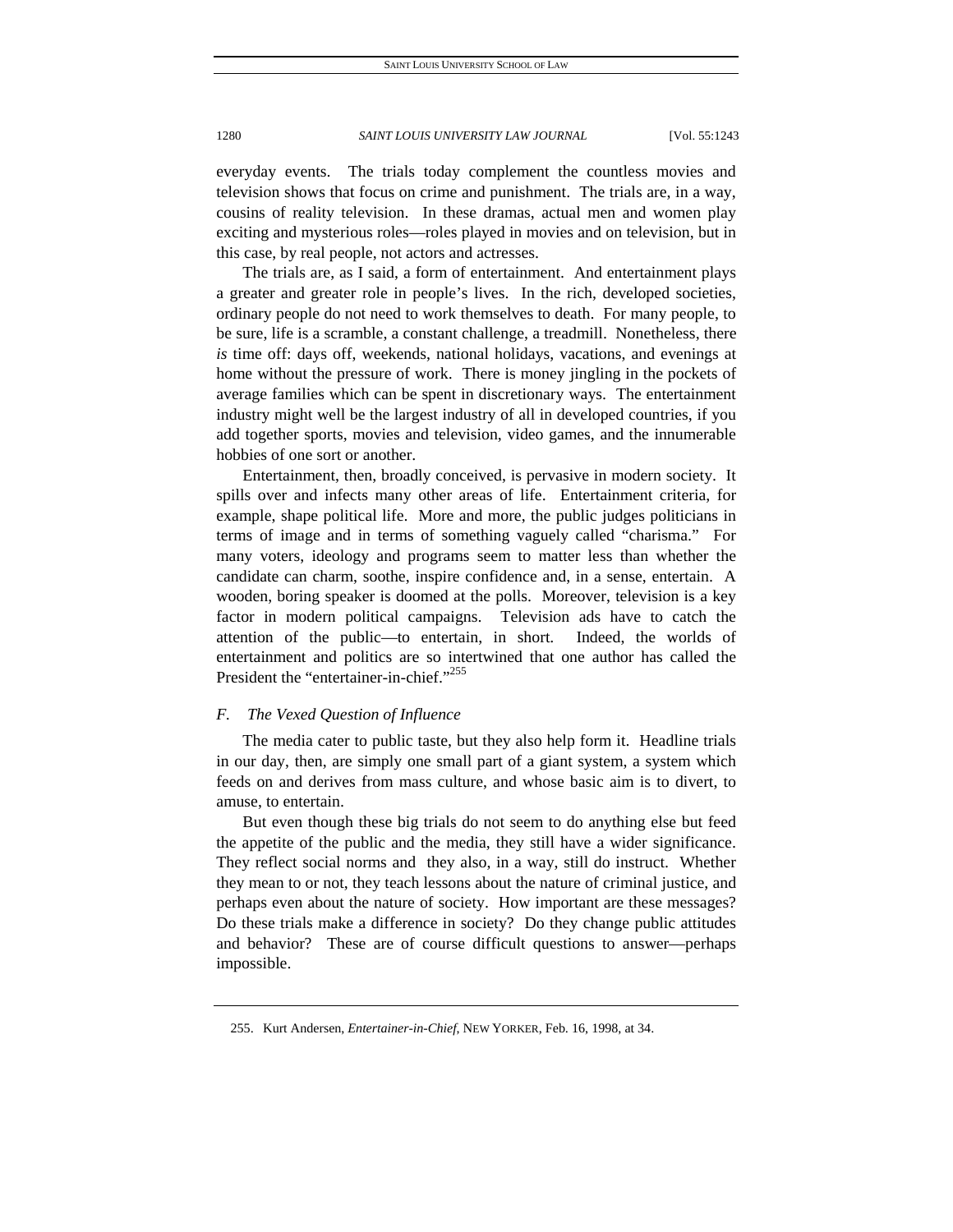Headline trials certainly spread information (and misinformation) about the criminal justice system. Almost anybody in this society can mouth the standard of guilt in criminal trials; they know that the prosecution needs to prove its case "beyond a reasonable doubt" (although exactly what that means in practice is elusive, to say the least). Most people also know about the *Miranda* warning, the right to remain silent, and so on. They know at least something about juries, defense lawyers, witnesses, cross-examination, instructions to the jury, and the like. But movies and the media coverage of trials give the public a very incomplete and misleading picture of the way the system works. There are two basic misconceptions which are, paradoxically, quite contradictory. For one thing, media coverage gives the impression of a meticulous system, a system of almost pathological due process. Everything is done to a "T"—potential members of the jury are screened, probed, questioned, needled, all to the end of keeping out anybody prejudiced or unsuitable. The lawyers, during the trial, are eagle-eyed to detect and object to mishandled evidence, incorrect cross-examination, and anything contrary to justice and law. There is, in short, scrupulous attention to detail, all in the interests of fairness to the defendant. Yet the audience can get, in addition—or instead of this—the very opposite lesson: the lesson that tricks, smart lawyering, and quirks of procedure can bend and twist the administration of justice. That money can buy acquittal. For better or for worse, the media focus on these high-profile but misleading cases and ignore, on the whole, the humdrum, everyday administration of justice, with all its faults and virtues.

In an open society, and a mass media society, lawmaking is incredibly sensitive to some forms of public opinion and, hence, to the imprint of notoriety, scandal, sensational incidents, and outrageous events.<sup>256</sup> Scandals led to the creation of the first Food and Drug Administration, and another led to amendments in 1938, which greatly strengthened the law.<sup>257</sup> Laws on clean air and water owe a lot to the Donora death fog, and similar public catastrophes. The great oil spill of 2010 led to a moratorium on ocean drilling. Business scandals have often led to changes in the regulatory structure.<sup>258</sup> But perhaps nowhere is the influence of scandal greater than in the criminal justice system. The impact comes, on the whole, from sensational crimes rather than from sensational trials. One could mention here "Megan's Law,"<sup>259</sup> which

 <sup>256.</sup> On the meaning and social importance of scandal, see ADUT, *supra* note 232, at 5–22.

 <sup>257.</sup> On this, see DANIEL CARPENTER, REPUTATION AND POWER: ORGANIZATIONAL IMAGE AND PHARMACEUTICAL REGULATION AT THE FDA 73–76 (2010).

 <sup>258.</sup> CARY COGLIANESE ET AL., THE ROLE OF GOVERNMENT IN CORPORATE GOVERNANCE 2 (Harvard Univ., Regulatory Policy Program Report No. RPP-08, 2004).

 <sup>259.</sup> This law, passed originally in 1994, was a response to the murder of young Megan Kanka. 2001 N.J. Laws 1187. People convicted of a "sex offense" are required to register; and there are provisions for making the information available to members of the community in which the offender lives. *Id.* There are now versions of this law apparently in all the states. There are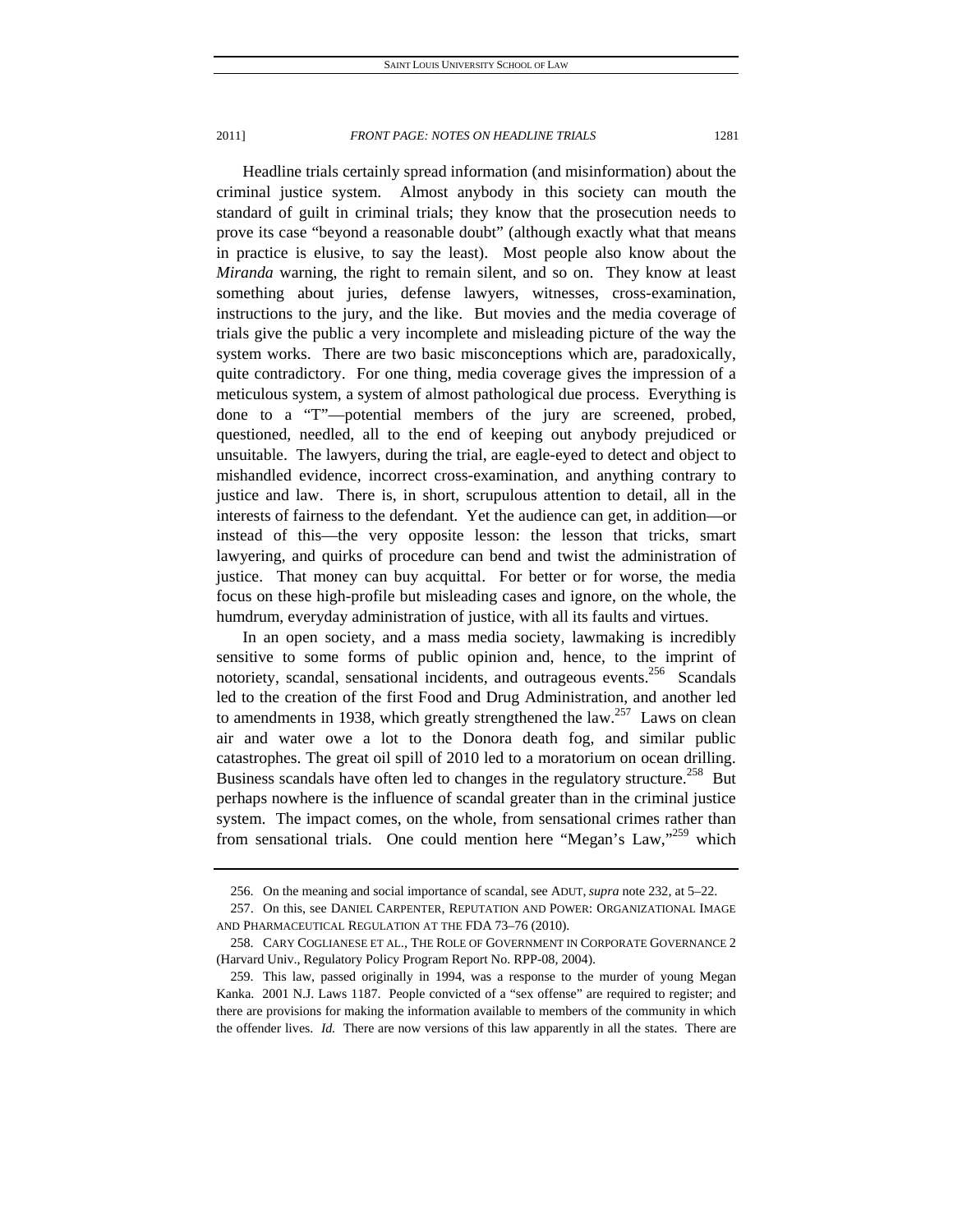followed a dreadful crime in New Jersey, and the three-strikes law in California, which had a similar background. The same is true of so-called trials that arise out of moral panics. Here we can mention the various "red scares," the reaction to 9/11, and so on. Some moral panics work directly to produce sensational trials—this goes all the way back to the Salem witchcraft trials, as we noted, and in our day, to the McMartin child-care case. Sensational trials themselves no doubt play at least some role in generating movements to change the law. And new laws produced by scandal and moral panic in turn produce their share of sensational trials. After the kidnapping of Charles Lindbergh's baby, Congress passed a law federalizing kidnap cases whenever the kidnapper crossed state lines, and after a certain amount of time, the law presumed that this had taken place.<sup>260</sup> Many states passed "Little" Lindbergh" laws of their own, and this law was at the core of the Caryl Chessman case; it accounts for the fact that the death penalty was imposed on him.<sup>261</sup> The trial of the Chicago Seven owes a great deal to the climate of political hysteria associated with McCarthyism and the Cold War moral panic over Communism. The McMartin case arose out of—and led to—a flurry of legal activity, designed to end real (and imagined) child abuse. $262$ 

Probably today, the headline trial serves mostly to sell newspapers and television time and to provide public diversion. To be sure, the usefulness of the headline trial as a *political* instrument has of course not ended. Its influence on the criminal justice system can certainly be labeled "political" in the broadest sense. And the rise of international criminal tribunals suggests that political trials, in a more literal sense, might be entering a golden age. Huge publicity has surrounded the trials of men who committed atrocitiescrimes against humanity—in Liberia, Cambodia, in the former Yugoslavia.<sup>263</sup> International criminal law shows signs of vigorous growth. Some of these trials were carried out by ad hoc tribunals, but there is now an International Criminal Court; most countries (though not the United States) have signed on, and the court has made a promising beginning.<sup>264</sup>

And what of the other forms of headline trial? In an age of instant communication, blogs, twitters, websites by the zillions, in which images and ideas spread around the world in nanoseconds, the headline trial as a form of

other laws, too, which are commonly referred to by the name of the victim, for example, "Jessica's Law" in Florida. 2005 Fla. Laws 204–05.

 <sup>260. 18</sup> U.S.C. § 1201 (2006).

 <sup>261.</sup> HAMM, *supra* note 69, at 56.

<sup>262</sup>*. See supra* notes 190–96 and accompanying text.

 <sup>263.</sup> Lisa J. Laplante & Kelly Phenicie, *Mediating Post-Conflict Dialogue: The Media's Role in Transitional Justice Processes*, 93 MARQ. L. REV. 251, 277 (2009). *See generally* Jessica Feinstein, *The Hybrid's Handmaiden: Media Coverage of the Special Court for Sierra Leone*, 7 LOY. U. CHI. INT'L L. REV. 131 (2009–2010).

 <sup>264.</sup> STACY, *supra* note 49, at 62–65.